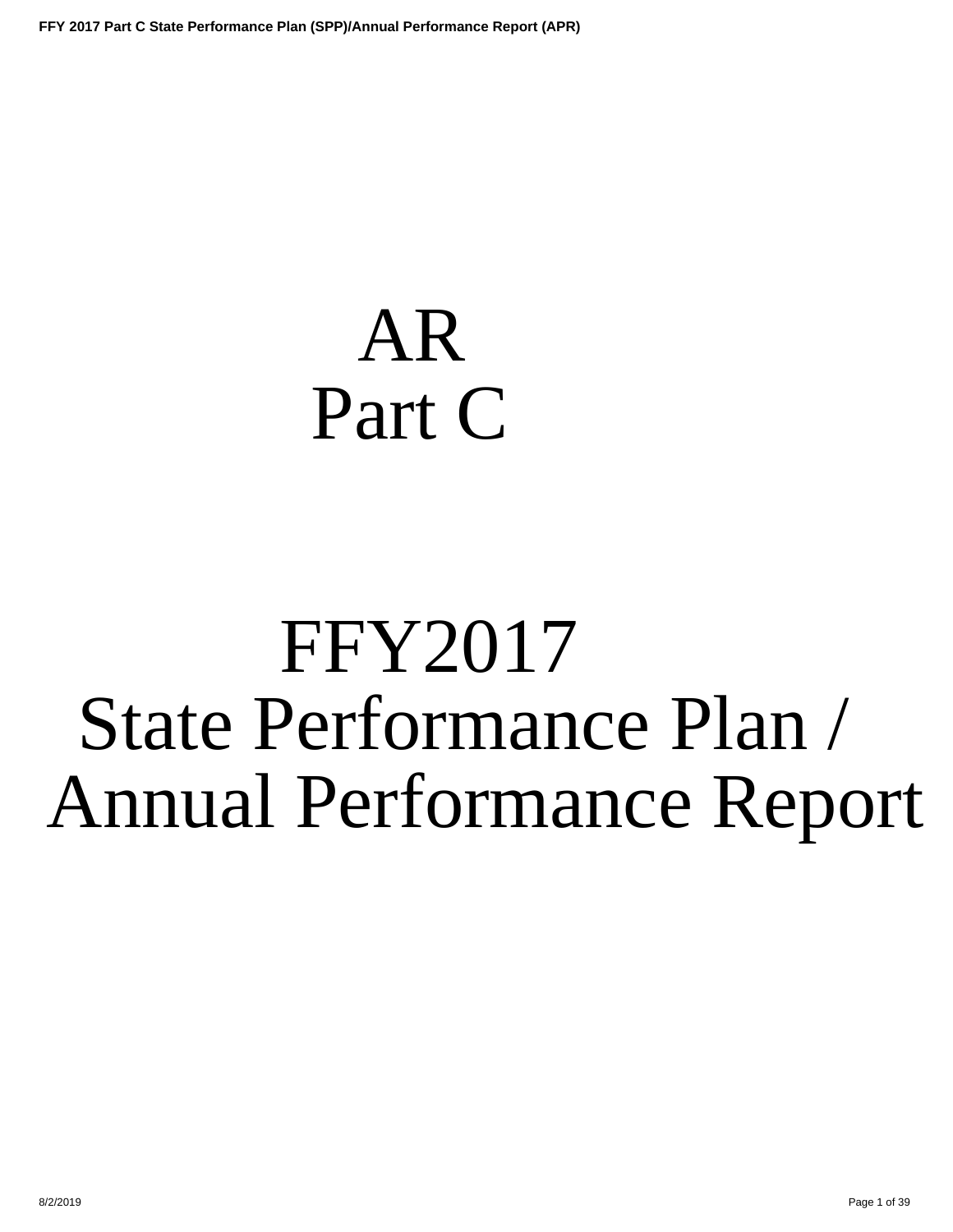#### **Executive Summary:**

In Federal Register 34 CFR Parts 300 and 303, the Office of Special Education Programs (OSEP) instructs each Part C Lead Agency to develop a State Performance Plan (SPP) to examine its effectiveness in implementing the requirements of the Individuals with Disabilities Education Act (IDEA). Annually, each state Part C program is required to report on its efforts in the Annual Performance Report (APR). Requirements outlined in the register indicates that the state must report on 11 SPP\APR indicators, the first ten indicators include baseline data and rigorous targets. The Office of Special Education Programs sets compliance indicators targets at 100%, while states are allowed to set their own targets for each results indicator. Indicator 11, the State Systemic Improvement Plan (SSIP) is a five-year plan developed to improve the quality of early intervention services provided to infants and toddlers and their families through the Part C system. The SSIP is comprised of three phases: Phase I- Analysis, Phase II- Planning, and Phase III- Implementation and Evaluation. Multiple data sourc and procedures were used for reporting performance for this APR: audits of the Comprehensive Data System (CDS), desk audits using program developed protocols, monitoring reports from the Quality Assurance/Monitoring staff, information from compliant investigations, Family Surveys and information gained from program technical assistance visits.

Arkansas SPP/APR covers the Federal Fiscal Year (FFY) 2017, reporting on data from State Fiscal Year 2017 (July 1,2017 through June 30,2018). The SPP/APR Part C Indicators 1-10 must be submitted February 1, 2019 and Phase III of the SSIP (Indicator 11) on April 2, 2019. First Connections State Performance Plan and Annual Performance Plan were developed with broad stakeholder input that includes the State Interagency Coordinating Council.

The Arkansas Department of Human Services (ADHS) is the lead agency for the planning and implementation of the Part C grant. Arkansas Part C is housed in the Division of Developmental Disability Services, and is responsible for the administration of regulatory activities related to the direction of Part C. First Connection is the official program name for Arkansas Part C.

The First Connections program has five individual, cooperative units responsible for the development and implementation of the Arkansas Part C Program.

- Program Management
- Fiscal Management
- Comprehensive System of Professional Development Management
- Quality Assurance/ Monitoring Licensure and Certification Management.
- Data Management

Personnel within the distinctive units develop, review, evaluate, and coordinate all aspects of the Arkansas Part C program. The staff work collaboratively to ensure that Arkansas Early Intervention Service (AEIS) provider agency staff perform in accordance with federal regulations and state policy.

Part C has Voucher/Provider Agreements with local early intervention programs to provide supports/services on behalf of First Connections. The actions of the Part C program are led by the state's general supervision system that supports AEIS providers through training and technical assistance by program administrative oversite to ensure compliance.

| Attachments               |                  |                    |                      |
|---------------------------|------------------|--------------------|----------------------|
|                           | <b>File Name</b> | <b>Uploaded By</b> | <b>Uploaded Date</b> |
| No APR attachments found. |                  |                    |                      |
|                           |                  |                    |                      |

#### **General Supervision System:**

The systems that are in place to ensure that IDEA Part C requirements are met, e.g., monitoring systems, dispute resolution systems.

Arkansas Department of Human Services, Division of Developmental Disability Services, is the lead agency for the supervision and implementation of the Part C statewide comprehensive program. The state's General Supervision System is governed by agency procedures and policies and that are aligned with the federal regulations to ensure that Arkansas Early Intervention Service (AEIS) programs meet federal and state requirements.

Part C Quality Assurance/Monitoring Unit provides oversight and monitoring of local early intervention providers to ensure that quality and compliance requirements are met. The Quality Assurance/Monitoring staff used the Comprehensive Data System (CDS) to review individual child records to ensure compliance with federal timelines and other program requirements. First Connections monitoring process includes a review of AEIS providers records. This examination involves an extensive review of their files, while, providers with ongoing concerns receive onsite technical assistance visits.

In addition to the general supervision activities listed above. Arkansas Part C staff also perform various monitoring activities for each AEIS provider to ensure the practices required under IDEA. This allows agency staff identify additional areas that may need technical assistance. Annual activities include the following:

\* Public Reporting of SPP/APR data

- \* Verification of data for the SPP\APR compliance and results indicator
- \* Issuing findings of noncompliance and confirming correction of noncompliance
- \* Determination for local programs in meeting the requirements of IDEA

\* Collection and Analysis of program data

First Connections Administrative staff developed monitoring tools to guide the QA/Monitoring staff in performing a comprehensive assessment of the AEIS provider files. As required, monitoring staff also conduct activities that assist in improving the Part C program. Additional activities that include the evaluation of fiscal documents to determine program accountability with state and federal requirements. Local agencies are provided all available resources to increase their capacity to improve overall performance. Additional intensive and targeted activities are implemented when concerns are identified and may include required specialized professional development to support provider efforts to improve results for infants and toddlers that they serve.

| <b>Attachments</b>        |                  |             |                      |
|---------------------------|------------------|-------------|----------------------|
|                           | <b>File Name</b> | Uploaded By | <b>Uploaded Date</b> |
| No APR attachments found. |                  |             |                      |
|                           |                  |             |                      |

#### **Technical Assistance System:**

The mechanisms that the State has in place to ensure the timely delivery of high quality, evidenced based technical assistance and support to early intervention service (EIS) programs.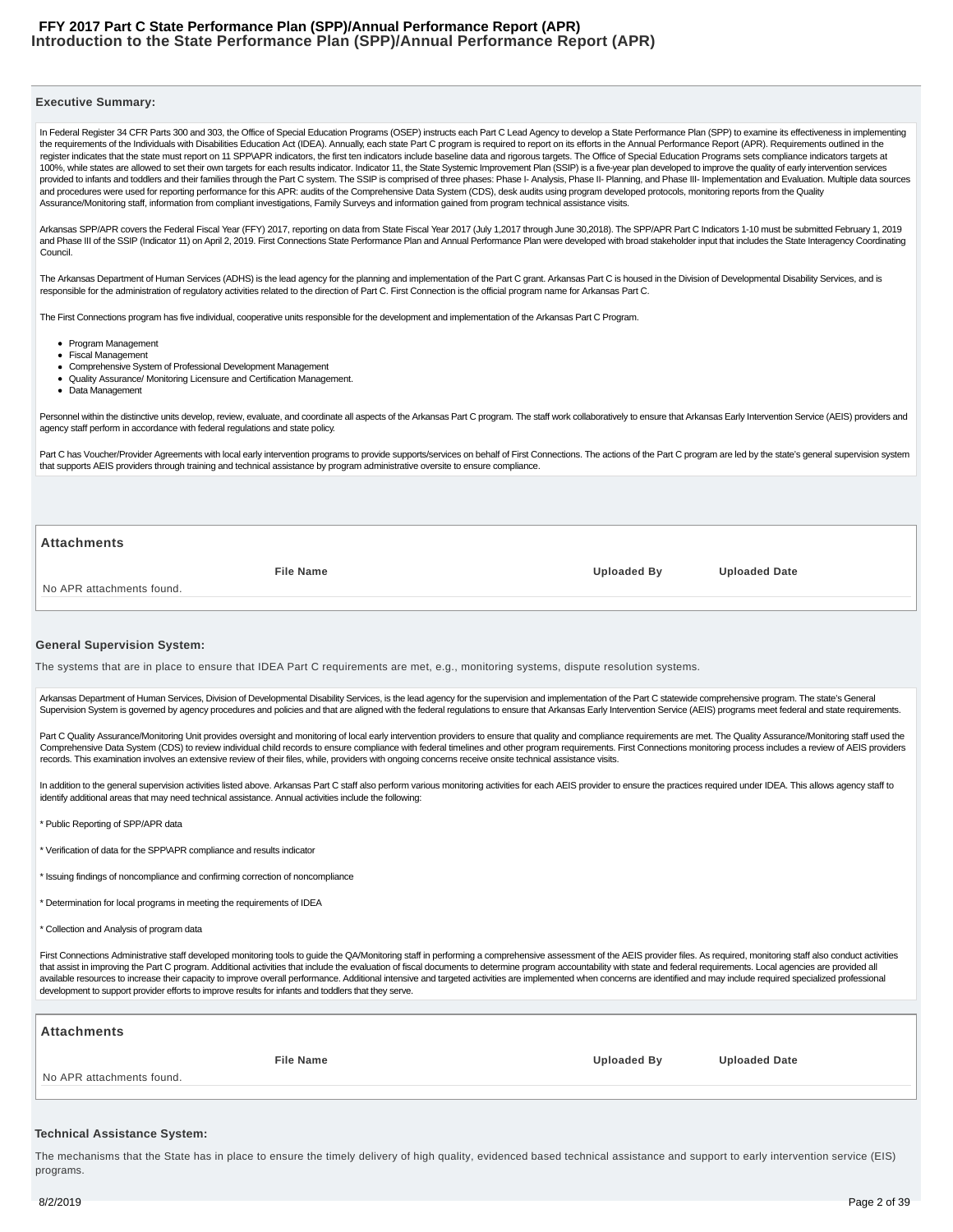Technical Assistance (TA) is provided through various systems within the Part C program. During the fiscal year, each unit (CSPD, QA/Monitoring, Data, Program Management and Fiscal) provides technical assistance related to their specific content area as needed. Provider support is a unified effort that guides staff and providers in building their capacity to serve Arkansas families. The Professional Development System section of t includes an outline of the units' collaborative efforts to provide technical assistance. The different units meet together on a regular basis, discuss issues, examine program data to identify strengths and needs and to dev goals to improve program quality.

Part C's technical assistance is geared toward the precise needs of the local providers. Assistance is determined in an array of ways: AEIS providers submit TA request, QA monitor identified need, AEIS provider survey; fiscal unit identified need; data unit identified need; service coordinator identified areas of concern.

First Connections staff members provide assistance in a variety of ways:

- . QA may require TA on a topic of identified need as part of a Corrective Action Plan (CAP) when a provider or provider program is out of compliance. The provider or provider organization is given a time limit by which to complete the TA.
- QA monitor may recommend TA on a topic of identified need and provide self-study guides developed by the CSPD Unit on that topic.
- Lead Agency issues written policy briefs or clarifications on identified issues.
- QA monitor may recommend TA on a topic of identified need (based on provider questions and/or minor inconsistencies in files reviewed) and refer the provider administration to contact the CSPD Unit for individualized on-site or Web-based TA.
- Quarterly First Connections' staff meeting where topical training is delivered face to face as part of each staff meeting. Staff needs are identified collaboratively by program unit managers: the state service coordinators, QA Unit, Fiscal Unit, and Data Unit based on recurring errors noted, record review, parent or provider complaints, and staff TA requests/questions.
- · By EI professional's request (phone call or e-mail to the Data Unit, QA Unit, CSPD Unit, or Fiscal Unit). TA may include electronic self-study guides, Web training, routing individual or group to a regularly scheduled workshop, scheduling an onsite TA visit for staff, one-on-one assistance (provider comes to office for tutorial or AEI professional and TA provider connects via phone and computer screen-sharing for guided assistance).
- . CSPD Unit maintains a quarterly provider newsletter, Connections. The 4-page quarterly newsletter features articles on best practices, latest research, policy changes or clarifying points of misunderstanding, frequently asked questions, and upcoming professional development opportunities.
- CSPD Unit develops a one-hour "Lunch and Learn" webinars on a frequently asked question/topic and posts the TA offering on the training calendar in the database accessible to all AEI professionals, then notifies each of the unit personnel so that they can recommend the webinar to those with an interest and/or need.
- FC Staff/Peer support is provided by four "Coaches" who received initial (and ongoing training) to serve as peer mentors who use a strengths-based approach to support their coworker's ongoing professional development.

The CSPD Unit provides information for professionals outside of the Part C system to support parents/parent advocacy groups, referral sources, and related agencies. Technical Assistance of this nature is provided to support partners, related organizations, or other agencies requesting information from Part C. The TA varies, but generally is centered around understanding Part C and how to make referrals, family rights under IDEA, Part C timelines/process from referral to completed IFSP, Program guidelines/requirements around supporting families of toddlers transitioning out of Part C to other appropriate early learning programs/services. Examples of sessions include: "Family Rights under IDEA" training to early childhood special education students at Henderson State University's Teachers College and "Screening and When to Refer" to Early Head Start programs around the state of Arkansas.

Part C continues to receive high quality Technical Assistance and valuable resources from our national partners: Early Childhood Technical Assistance Center (ECTA Center), IDEA Early Childhood Data System (DaSy), IDEA Data Center (IDC), and National Center for Systemic Improvement (NCSI).

Throughout the reporting period, Lead Agency staff have benefited from conference calls, webinars, and other professional development opportunities made available through OSEP and OSEP national technical assistance programs. Several years ago, First Connections assembled an "Improving Family Outcomes Team" consisting of the Part C Coordinator, CSPD Unit Manager, Data Unit Manager, QA Monitor, IHE representative, and a parent. Members of this team participates in the Cross-State Family Outcomes Learning Collaborative (annual face to face workdays, team calls, and webinars geared to improving family and child outcomes). Also, as an added benefit for the First Connections staff, they attend national conferences and other Part C-related meetings to ensure ongoing professional development for First Connections staff.

| <b>Attachments</b> |                  |             |               |
|--------------------|------------------|-------------|---------------|
|                    | <b>File Name</b> | Uploaded By | Uploaded Date |

No APR attachments found.

#### **Professional Development System:**

The mechanisms the State has in place to ensure that service providers are effectively providing services that improve results for infants and toddlers with disabilities and their families.

Arkansas' Comprehensive System of Personnel Development (CSPD) ensures that AEIS providers and service coordinators are effectively providing supports that improve results for infants and toddlers with disabilities and their families.

Part C professional development activities strive to ensure accountability and promote the use of recommended and evidence-based practices. First Connections' professional development unit main objective is to provide EI professionals (AEIS providers, service coordinators, and EI program administration) with the tools, confidence, and competence to equip them to support families in helping their child develop and learn (our SSIP SiMR). In order to meet this objective, Part C professional development activities seek to support providers in meeting program requirements (compliance), while also supporting EI practitioners in providing quality family-centered supports and services to eligible infants and toddlers and their families, as required in IDEA.

First Connections Comprehensive System of Personnel Development (CSPD) involves many organized elements that include: policy development, developing PD and TA around provider requests and/or program identified needs, coordinating staff development/in-service, providing PD and TA in a variety of formats (self-study guides, lunchtime live webinars, web-based training modules, onsite TA, and face to face workshops), developing training to prepare EI practitioners to serve as peer mentors/coaches, and developing tools (for example, a Transition Checklist) based on identified need.

The Professional Development Unit Manager ensures that First Connections (FC) PD and TA is high-quality and evidence-based training. CSPD staff and TA providers from other FC units reference the philosophy and guiding principles of Early Intervention, IDEA guidelines, First Connections policy & procedures, and DEC Recommended Practices in all training materials, QA sessions/discussions, and written responses. Arkansas' CSPD Unit staff is supported by program administration in maintaining their own professional development in order to stay abreast of current trends in the field of early learning/early intervention; staff is provided curre literature on routines-based intervention, principles and practices of natural environment, family engagement, and coaching/consultative approaches in early intervention. Part C staff has received training in principles of learning as well as principles of peer to peer coaching. Professional development and TA workshops and webinars are comprised of a combination of lecture (with visual representations in the form of screen shots, diagrams, graphs, videos), reflective activities, self-assessments, discussion, and "putting it into practice" (application activities) to support adult leaming. Attendees of the workshops and webinars are provided "take- away" copi slides, handouts, and additional resources and references to extend learning and supplement presentations.

Formal and informal assessment are conducted to define personnel development needs and pre and post assessments used to gauge the effectiveness of training. Personnel within the CSPD unit participate in record review and review EI providers questions and/or complaints to determine program PD/TA needs. CSPD collaborates with other units within First Connections to maintain awareness of program needs in areas of compliance and quality. Lead Agency staff develop new courses and/or materials and existing professional development courses are revised/updated on the occasion, including:

- a. state or federal policy requirement changes
- b. report of identified topical need from one or more units
- c. needed improvement based on OSEP DMR and/or Determination
- d. provider(s) requests for more in-depth information and frequent questions related to policy or procedure
- e. SSIP strategy implementation/focus areas require a change or more in-depth coverage of a procedure, topic, etc.
- f. new information is obtained on principles/best practices from a national TA partner, a Part C-related webinar or conference, and/or from CSPD Unit research

Examples of course updates, as in "c" above, include the DMR notification that indicated a need for improvement in the area of Child Find. The CSPD Unit used the First Connections Child Find Plan for improvement and used the SSIP strategies around "remarketing the program" to develop a brief EI Orientation training geared to primary referral sources. CSPD staff collaborated with Arkansas' Children's Hospital (ACH) to identify which individuals would benefit from this information. ACH administered a survey in 2017 and again in 2018 to determine areas of strength and need around the pediatric professional's knowledge of when/how to refer to Part C. 8/2/2019 Page 3 of 39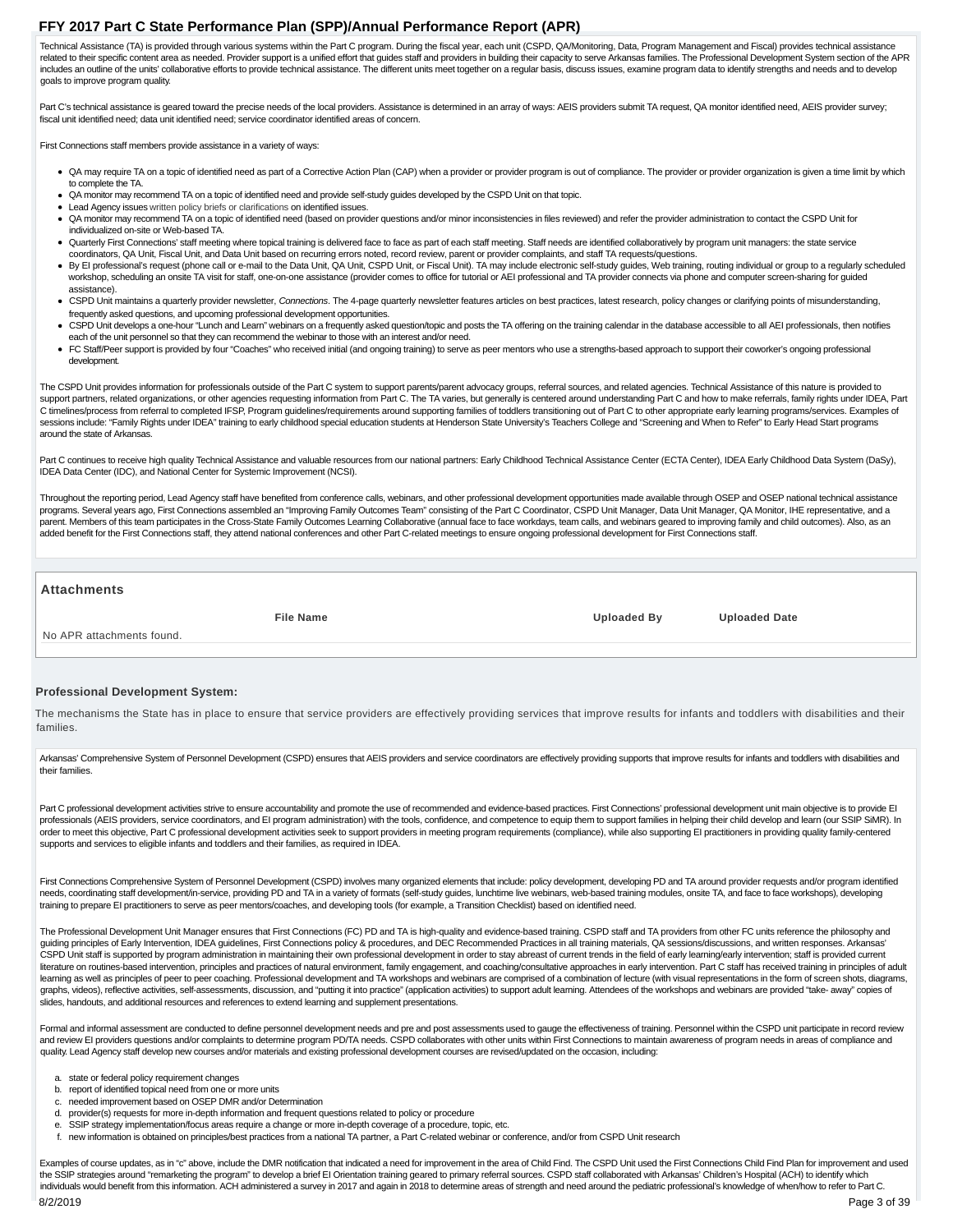# FFY 2017 Part C State Performance Plan (SPP)/Annual Performance Report (APR)<br>CSPD is currently working with ACH administration to schedule dates/times/locations to provide a follow up "El Orientation" through a state-wide

NICU nurses, and other clinicians in early 2019.

Also, when re-training all First Connections staff, the CSPD unit noticed discrepancies in the way IFSP teams used existing tools to complete the COS process with families. The issues noted in training simulations and in observations of teams in the field supported and verified reports from the Data Unit. A provider focus group was formed and observed doing a simulated COS rating and then consulted to provide feedback on their methods, strategies, and use of state-approved tools. Through input from the provider focus group, further edits were made to the language of the existing tools and the paper COS form to make them more "user friendly" and easier for practitioners to explain to family members. A guidance document on how to use the tools was also created at the suggestion of providers who participated.

First Connections CSPD work is informed by partnership with the Quality Assurance/Certification and Licensure Unit. Collaboration between the CSPD and Certification and Licensure team members identified a need for all personnel working within the Part C program to have "core competencies." A cross-unit group within First Connections identified the core competencies and developed an online training module. This module was used to orient direct service providers, provider program administration, and service coordinators to changes in the Part C program, program requirements, and to introduce the core competencies. This online course is a pre-requisite for a newly developed two-day certification training (face to face workshop) on the core competencies. Early Intervention Specialists must complete an assessment following both the online prerequisite module and the two-day certification workshop with at least 70% accuracy to receive credit for these professional development activities.

The CSPD Unit provided additional training to support EI practitioners who had completed initial training to serve as peer mentors/coaches and also prepared a second cohort of peer mentors/coaches to provide peer to peer support for FC state staff. Practitioners in each cohort receive monthly training and complete and submit "Putting it into Practice" activities each month to apply key skills that have learned. The CSPD Unit reviews and pr feedback to peer coaches and uses the information to shape follow up training activities.

In this reporting year, the CSPD developed an informational handout for parents interested in serving on the AICC or local Interagency Coordinating Councils.

The CSPD unit is in the process of developing a pre-recorded online Webinar for provider programs interested in becoming Part C providers to help them self-assess readiness to serve the program. This tool is designed to orient and to prepare programs prior to their application to become Part C providers.

To support EI practitioners in topics identified by the Data Unit and the QA Unit as areas of low performance or areas in which providers contact these units with frequent questions, the CSPD Unit conducted quarterly "Lunc and Learn" live Web TA geared to provider program administration, service coordinators, and direct service providers. Targeted TA courses do not have a post-assessment and are not part of the required courses fo certification/licensure. Lunch and Learn targeted TA offerings included: Referrals and Timelines, Delivered Services Notes (Documentation), Parent Goals on the IFSP, and Using Results of Family Assessment to Develop a Family-centered IFSP.

Based on data and information from the Data, Fiscal, and Quality Assurance Units, the CSPD provides onsite targeted TA to meet identified needs from monitoring reports. The QA Unit provides the CSPD Unit with copies of monitoring reports whenever a quality and/or compliance issue is documented on a provider's report; when Fiscal or Data Unit requires a provider program to participate in targeted TA, that unit's manager will send the identified topics and the request to the CSPD unit. The CSPD Unit then uses this information to work with the provider program administration to develop an agenda around the identified needs. CSPD Unit staff will either provide targeted TA via Webinar or on-site visit. CSPD staff provide the slides, notes, and sign in sheets to the referring unit for their documentation of TA completed. Provider programs referred for targeted TA have the option to request quarterly follow up after they have participated in required TA.

To serve the entire state network of EI professionals more effectively, much training is provided via live Webinars, Web-based training modules, guided individual tutorials (connected by phone and PC screen sharing), phone/chat/email consultation and Q/A, and self-study guides. Training on more complex topics and many of the courses required for certification and/or licensure are delivered in traditional face to face workshops that emp adult learning strategies including small and large group discussion, reflection, and small group simulated training activities around case studies. Feedback from EI professionals who have participated in face to face workshops is used to inform planning of future PD and TA offerings. Feedback on the content and quality of face to face workshops is obtained from participants by requiring them to complete an anonymous paper course evaluation form. The course evaluation form requires the practitioner to rate the usefulness of the information, the quality of the materials/presentation, and skills of the trainer. The form also provides space for the pr to write in suggestions for improvement and/or to identify other needed topics for future PD/TA.

EI Professionals gain access to the training calendar through the Comprehensive Data System. The system provides details of upcoming PD or TA opportunities, and specialists can register for the support in the CDS. First Connections training calendar is updated quarterly and lists all scheduled PD and TA opportunities. Regularly scheduled face to face workshops for certification training and/or ongoing professional development include: Transition, Best Practices in Case Management/Service Coordination, Best Practices for Intake, OSEP Child and Family Outcomes, Child & Family Assessment and Using Results of Family Assessment to Develop a Functional IFSP, Writing Functional Outcomes, Prior Authorization (fiscal), Report Writing, Evaluation Interpretation, IFSP Team Teamwork in Completing the COSF, IFSP Development & Ongoing Review, Transition and Exit Requirements.

Additionally, the Data Unit provides bi-annual (or more often as needed) "train the trainer" interactive workshops on using the Comprehensive Data System (CDS) so that staff from each provider organization can attend the two-day certification workshop and go back to support their staff in appropriate use of the State-approved data system (CDS).

| ∣ Attachments             |                  |                    |                      |
|---------------------------|------------------|--------------------|----------------------|
|                           | <b>File Name</b> | <b>Uploaded By</b> | <b>Uploaded Date</b> |
| No APR attachments found. |                  |                    |                      |

# **Stakeholder Involvement:**  $\overline{\mathbf{v}}$  apply this to all Part C results indicators

The mechanism for soliciting broad stakeholder input on targets in the SPP, including revisions to targets.

The Arkansas Annual Performance Report was developed with extensive stakeholder input, as required. Arkansas' State Interagency Coordinating Council (AICC) continues to provide on-going guidance and support as the primary stakeholder group for the Part C program. During the reporting period, council members are giving various opportunities to provide program improvement input. Lead Agency staff provide updates with AICC members via emails, newsletters, webinars and meetings. Data summaries are presented to council member on regular intervals, to keep members updated regarding indicator progress. Throughout the review period, the AICC assisted the lead agency on the SPP/APR, SIPP, professional development activities, data requirements, monitoring, fiscal and program improvements strategies.

The First Connections program collaborated with several partners during this reporting period. Partners include: Arkansas' Children's Hospital, Quality Assurance Sub Committee Arkansas Department of Health, Arkansas Medicaid, Arkansas Department of Education, Safe Babies Court Team, Arkansas Association for Infant Mental Health, Arkansas Fetal Alcohol Spectrum Disorder, Head Start Association, Title V, Human Services Personnel Office, Arkansas School for the Deaf, Arkansas Early Intervention Providers, Zero to Three, the Division of Child Care and Early Childhood Education, Division of Children and Family Services , Arkansas Disability Coalition and the Division of Developmental Disabilities Services.

In this reporting period, Arkansas received an OSEP TA Visit that was instrumental in forging a more effective working relationship with the State's MIECHV program who met with our OSEP visitors and the Part C program to talk about ways to collaborate more effectively to support families, particularly in rural or underserved areas.

| ∣ Attachments             |                  |                    |                      |
|---------------------------|------------------|--------------------|----------------------|
| No APR attachments found. | <b>File Name</b> | <b>Uploaded By</b> | <b>Uploaded Date</b> |
|                           |                  |                    |                      |

#### **Reporting to the Public:**

How and where the State reported to the public on the FFY 2016 performance of each EIS Program or Provider located in the State on the targets in the SPP/APR as soon as practicable, but no later than 120 days following the State's submission of its FFY 2016 APR, as required by 34 CFR §303.702(b)(1)(i)(A); and a description of where, on its Web site, a complete copy of the State's SPP, including any revision if the State has revised the SPP that it submitted with its FFY 2016 APR in 2018, is available.

The SPP/APR can be found on the Arkansas First Connections website at www.arkansas.gov/dhs/ddds/FirstConn . As required, no later than 120 days following the submission of the 2016 APR, the Lead Agency has reported 8/2/2019 Page 4 of 39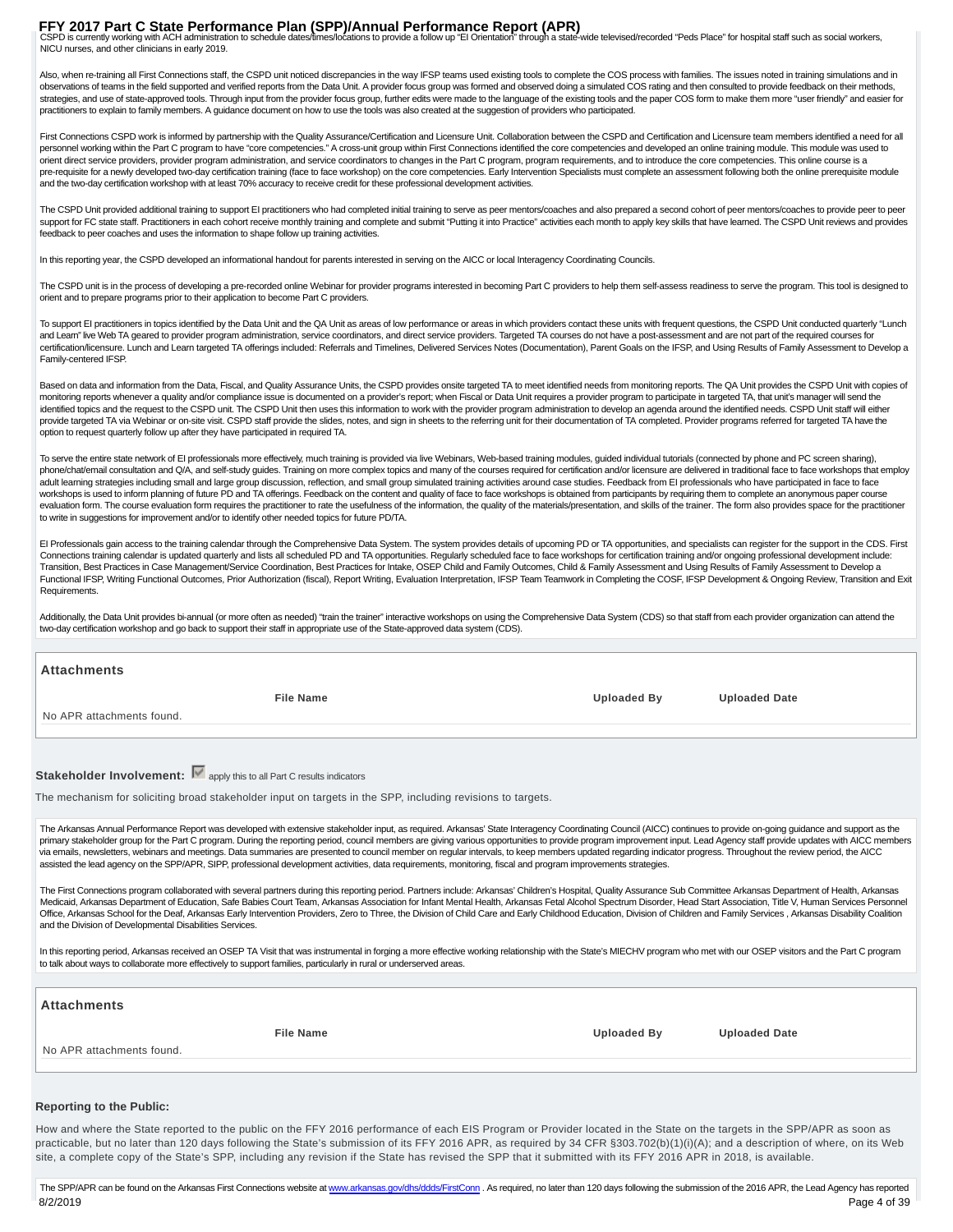# <span id="page-4-0"></span>FFY 2017 Part C State Performance Plan (SPP)/Annual Performance Report (APR)<br>and made available the public data from the 2016 APR. AEIS provider report cards posted on the state's website displays the performance of each l

targets. First Connections QA/ Monitoring staff completed annual determinations for all Arkansas Early Intervention Service providers, as required.

| <b>Attachments</b>                    |                    |                      |  |  |  |  |
|---------------------------------------|--------------------|----------------------|--|--|--|--|
| <b>File Name</b>                      | <b>Uploaded By</b> | <b>Uploaded Date</b> |  |  |  |  |
| No APR attachments found.             |                    |                      |  |  |  |  |
|                                       |                    |                      |  |  |  |  |
|                                       |                    |                      |  |  |  |  |
| Actions required in FFY 2016 response |                    |                      |  |  |  |  |
|                                       |                    |                      |  |  |  |  |

#### **OSEP Response**

States were instructed to submit Phase III Year Three of the State Systemic Improvement Plan (SSIP) by April 1, 2019. The State provided the required information.

#### **Required Actions**

In the FFY 2018 SPP/APR, the State must report FFY 2018 data for the State-identified Measurable Result (SiMR). Additionally, the State must, consistent with its evaluation plan described in Phase II, assess and report on its progress in implementing the SSIP. Specifically, the State must provide: (1) a narrative or graphic representation of the principal activities implemented in Phase III, Year 4; (2) measures and outcomes that were<br>imple practices that were implemented and progress toward short- and long-term outcomes that are intended to impact the SiMR; and (4) any supporting data that demonstrates that implementation of these activities are impacting the State's capacity to improve its SiMR data.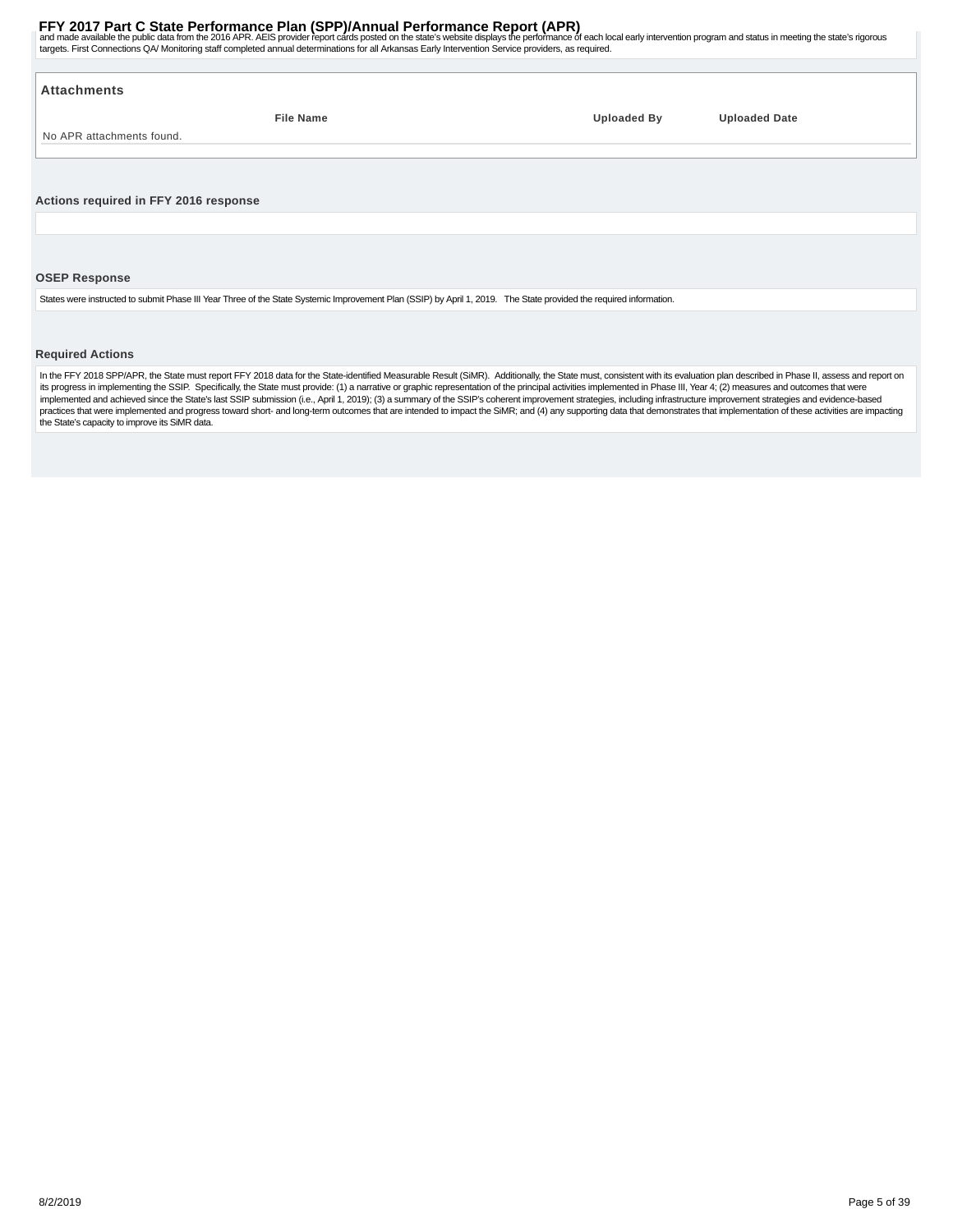# **Indicator 1: Timely provision of services FFY 2017 Part C State Performance Plan (SPP)/Annual Performance Report (APR)**

Monitoring Priority: Early Intervention Services In Natural Environments

**Compliance indicator: Percent of infants and toddlers with Individual Family Service Plans (IFSPs) who receive the early intervention services on their IFSPs in a timely manner.**

#### **(20 U.S.C. 1416(a)(3)(A) and 1442)**

| <b>Historical Data</b><br>Baseline Data: 2005              |        |        |        |        |        |        |        |        |        |        |        |
|------------------------------------------------------------|--------|--------|--------|--------|--------|--------|--------|--------|--------|--------|--------|
| <b>FFY</b>                                                 | 2004   | 2005   | 2006   | 2007   | 2008   | 2009   | 2010   | 2011   | 2012   | 2013   | 2014   |
| Target                                                     |        |        | 100%   | 100%   | 100%   | 100%   | 100%   | 100%   | 100%   | 100%   | 100%   |
| Data                                                       |        | 94.90% | 77.00% | 88.40% | 82.00% | 95.00% | 90.00% | 91.00% | 91.00% | 88.52% | 93.00% |
| <b>FFY</b>                                                 | 2015   | 2016   |        |        |        |        |        |        |        |        |        |
| Target                                                     | 100%   | 100%   |        |        |        |        |        |        |        |        |        |
| Data                                                       | 92.70% | 88.62% |        |        |        |        |        |        |        |        |        |
| Gray - Data Prior to Baseline<br>Yellow - Baseline<br>Key: |        |        |        |        |        |        |        |        |        |        |        |

## **FFY 2017 - FFY 2018 Targets**

| --v                 | 2017 | 2018 |
|---------------------|------|------|
| <sup>1</sup> Target | 100% | 100% |

## **FFY 2017 SPP/APR Data**

| Number of infants and toddlers with IFSPs who<br>receive the early intervention services on their IFSPs in<br>a timely manner | Total number of infants and toddlers with IFSPs $^{\prime}$ | <b>FFY 2016</b><br>Data | <b>FFY 2017</b><br>Target | <b>FFY 2017</b><br><b>Data</b> |
|-------------------------------------------------------------------------------------------------------------------------------|-------------------------------------------------------------|-------------------------|---------------------------|--------------------------------|
| 387                                                                                                                           | 471                                                         | 88.62%                  | 100%                      | 92.36%                         |

**Number of documented delays attributable to exceptional family circumstances** This number will be added to the "Number of infants and toddlers with IFSPs who receive their early intervention services on their IFSPs in a timely manner" field above to calculate the numerator for this indicator.

48

Include your State's criteria for "timely" receipt of early intervention services (i.e., the time period from parent consent to when IFSP services are actually initiated). The Lead Agency defines timely as 30 days from the date that the provider signed consent for services on the IFSP. Arkansas Part C requires that services be implemented as soon as possible (but not later than 30 days) from consent. This includes the initial IFSP as well as services added at a later date.

**What is the source of the data provided for this indicator?**

# **State monitoring**

 **State database**

**Provide the time period in which the data were collected (e.g., September through December, fourth quarter, selection from the full reporting period).**

The Arkansas' Part C program selected the time period of February 1- April 30, 2018 to collect data to represent reporting for the full fiscal year. (2017)

**Describe how the data accurately reflect data for infants and toddlers with IFSPs for the full reporting period.**

The First Connections Comprehensive Data System was developed to collect and display data that accurately reflects the status of the infant and toddlers record at any given period of time. Data Unit staff have direct acces individual electronic record of each AEIS provider that allows appropriate staff to provide clarification and guidance and to address provider concerns connected to the families that they provide direct support. Arkansas d system allows for a direct flow of information from each user in the system. As part of the child's record, the Comprehensive Data System includes, the start date of the IFSP and the first date of service that the child re indicated on the Individualized Family Service Plan.

Data for Indicator 1 was collected from the Comprehensive Data System (CDS). The inquiry process was used by the First Connections Data staff to authenticate the data gathered in the states comprehensive system. Program data is collected from local service providers and state service coordinators for proper analysis. AEIS providers and agency staff use the Comprehensive Data System to report data on the infants and toddlers that a assigned to their caseload. The data system is used by service coordinators and early intervention provider to generate an electronic file for each infant and toddler that is served under Arkansas Part C.

First Connections Data Unit collects data from IFSP's with dates starting at February 1-April 30, 2018. Program staff sent personalized information to each AEIS provider and state service coordinator for verification and submission to Part C. The Data Manager selected this period of time to ensure the highest quality of provider data. Arkansas selected the period of time closest to the end of the year to give new AEIS providers and state service coordinators additional time to improve their ability to manage the complexity of the data system. In addition, the Data Manager was given sufficient time to validate the information. First Connection Data Unit sta reviewed the information that was collected for this time period to data for the full year (FFY2017) and established that it is representative of a full year of the state's data because the data includes all areas of the s provider types and all categories of eligible infants and toddlers.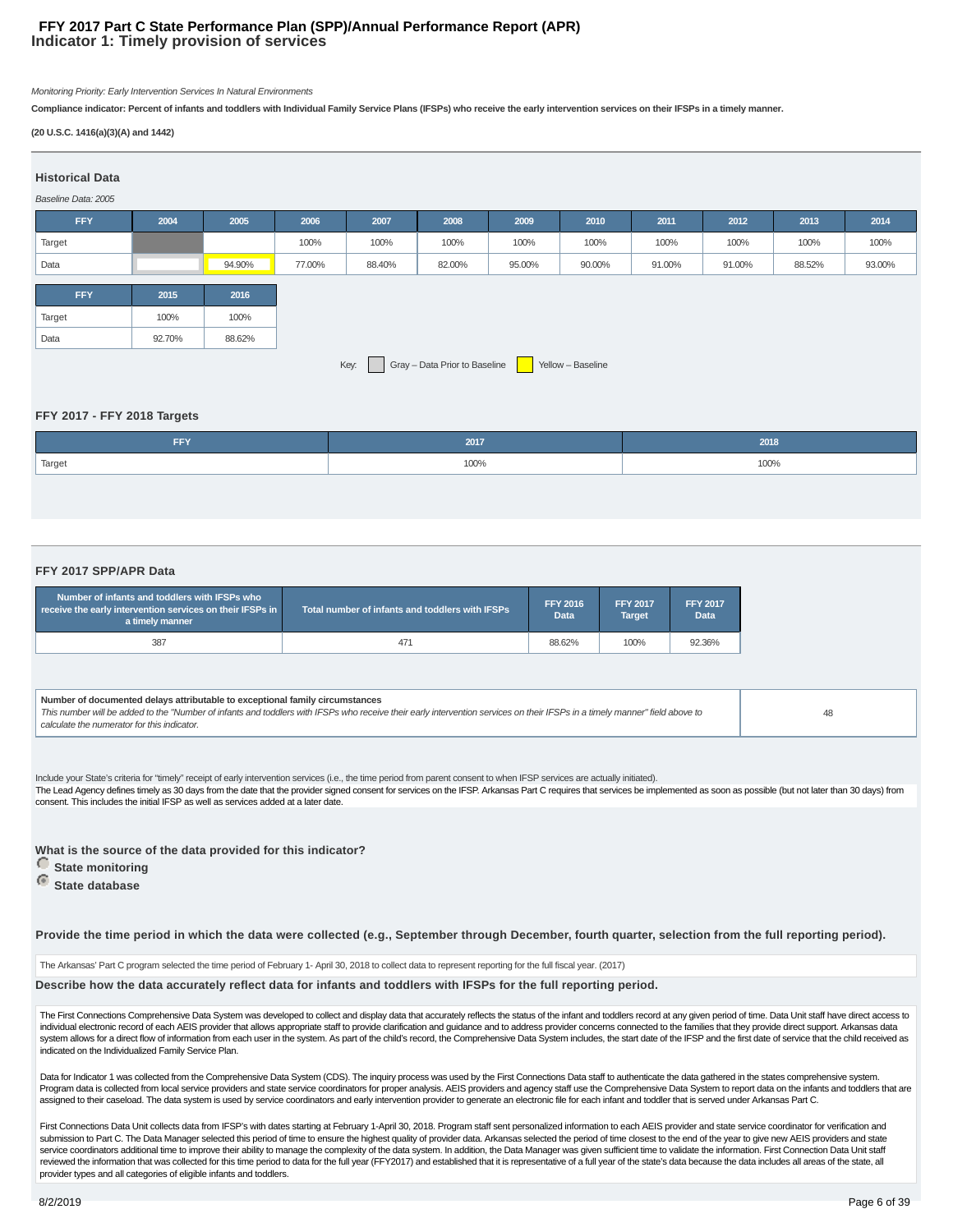#### <span id="page-6-0"></span>**Actions required in FFY 2016 response**

none

Note: Any actions required in last year's response table that are related to correction of findings should be responded to on the "Correction of Previous Findings of Noncompliance" page of this indicator. If your State's only actions required in last year's response are related to findings of noncompliance, a text field will not be displayed on this page.

#### **Correction of Findings of Noncompliance Identified in FFY 2016**

| Findings of Noncompliance Identified | <b>Findings of Noncompliance Verified as</b><br>L Corrected Within One Year <b>\</b> | <b>Findings of Noncompliance Subsequently</b><br>Corrected | <b>Findings Not Yet Verified as Corrected</b> |  |
|--------------------------------------|--------------------------------------------------------------------------------------|------------------------------------------------------------|-----------------------------------------------|--|
|                                      |                                                                                      |                                                            |                                               |  |

#### **FFY 2016 Findings of Noncompliance Verified as Corrected**

Describe how the State verified that the source of noncompliance is correctly implementing the regulatory requirements

The correction of a noncompliance is monitored by Part C monitoring staff. Upon the identification of noncompliance, the staff issue the AEIS provider a written finding of noncompliance citing the regulatory requirement an requiring correction of the noncompliance within 90 days of notification.

In accordance with Arkansas' monitoring guidelines related to timely provision of services, monitoring staff examine a percentage of early intervention provider files to ensure that all infants and toddlers receive service on the IFSP within 30 days of the parental consent for services.

To ensure programs are correctly implementing the regulatory requirements, First Connections staff reviewed a percentage of updated files from each AEIS provider to determine if providers are initiating services of subsequent infants and toddlers in a timely manner. The Lead Agency staff conducted this procedure in accordance with guidance provided in OSEP Memorandum 09-02, dated October 17, 2008 (OSEP Memo 09-02). Arkansas Part C monitoring staff determined that each AEIS provider for whom data formerly showed noncompliance has corrected the noncompliance and is correctively implementing the regulatory requirement for infants and toddlers with IFSPs to receive their services as directed.

Describe how the State verified that each individual case of noncompliance was corrected

Each individual record for whom services were not started within 30 days of parents' consent, is reviewed by the monitoring staff to ensure that children were receiving services as written on their IFSP. Lead Agency record review indicated that children who had not previously received timely services were indeed receiving the services on the IFSP, even though late.

#### **FFY 2015 Findings of Noncompliance Verified as Corrected**

Describe how the State verified that the source of noncompliance is correctly implementing the regulatory requirements

The correction of a noncompliance is monitored by Part C monitoring staff. Upon the identification of noncompliance, the staff issue the AEIS provider a written finding of noncompliance citing the regulatory requirement an requiring correction of the noncompliance within 90 days of notification.

In accordance with Arkansas' monitoring guidelines related to timely provision of services, monitoring staff examine a percentage of early intervention provider files to ensure that all infants and toddlers receive service on the IFSP within 30 days of the parental consent for services.

To ensure programs are correctly implementing the regulatory requirements, First Connections staff reviewed a percentage of updated files from each AEIS provider to determine if providers are initiating services of subsequent infants and toddlers in a timely manner. The Lead Agency staff conducted this procedure in accordance with guidance provided in OSEP Memorandum 09-02, dated October 17, 2008 (OSEP Memo 09-02). Arkansas Part C monitoring staff determined that each AEIS provider for whom data formerly showed noncompliance has corrected the noncompliance and is correctively implementing the regulatory requirement for infants and toddlers with IFSPs to receive their services as directed

Describe how the State verified that each individual case of noncompliance was corrected

Each individual record for whom services were not started within 30 days of parents' consent, is reviewed by the monitoring staff to ensure that children were receiving services as written on their IFSP. Lead Agency record review indicated that children who had not previously received timely services were indeed receiving the services on the IFSP, even though late.

#### **OSEP Response**

The State reported that it used data from a State database to report on this indicator. The State further reported that it did not use data for the full reporting period (July 1, 2017-June 30, 2018). The State described ho period in which the data were collected accurately reflects data for infants and toddlers with IFSPs for the full reporting period.

Because the State reported less than 100% compliance for FFY 2017, the State must report on the status of correction of noncompliance identified in FFY 2017 for this indicator. When reporting on the correction of noncompliance, the State must report, in the FFY 2018 SPP/APR, that it has verified that each EIS program or provider with noncompliance identified in FFY 2017 for this indicator: (1) is correctly implementing the specific regulatory requirements (i.e., achieved 100% compliance) based on a review of updated data such as data subsequently collected through on-site monitoring or a State data system; and (2) has corrected each individual case of noncompliance, unless the child is no longer within the jurisdiction of the EIS program or provider, consistent with OSEP Memo 09-02. In the FFY 2018 SPP/APR, the State must describe the specific actions that were taken to verify the correction. If the State did not identify any findings of noncompliance in FFY 2017, although its FFY 2017 data reflect less than 100% compliance, provide an explanation of why the State did not identify any of noncompliance in FFY 2017.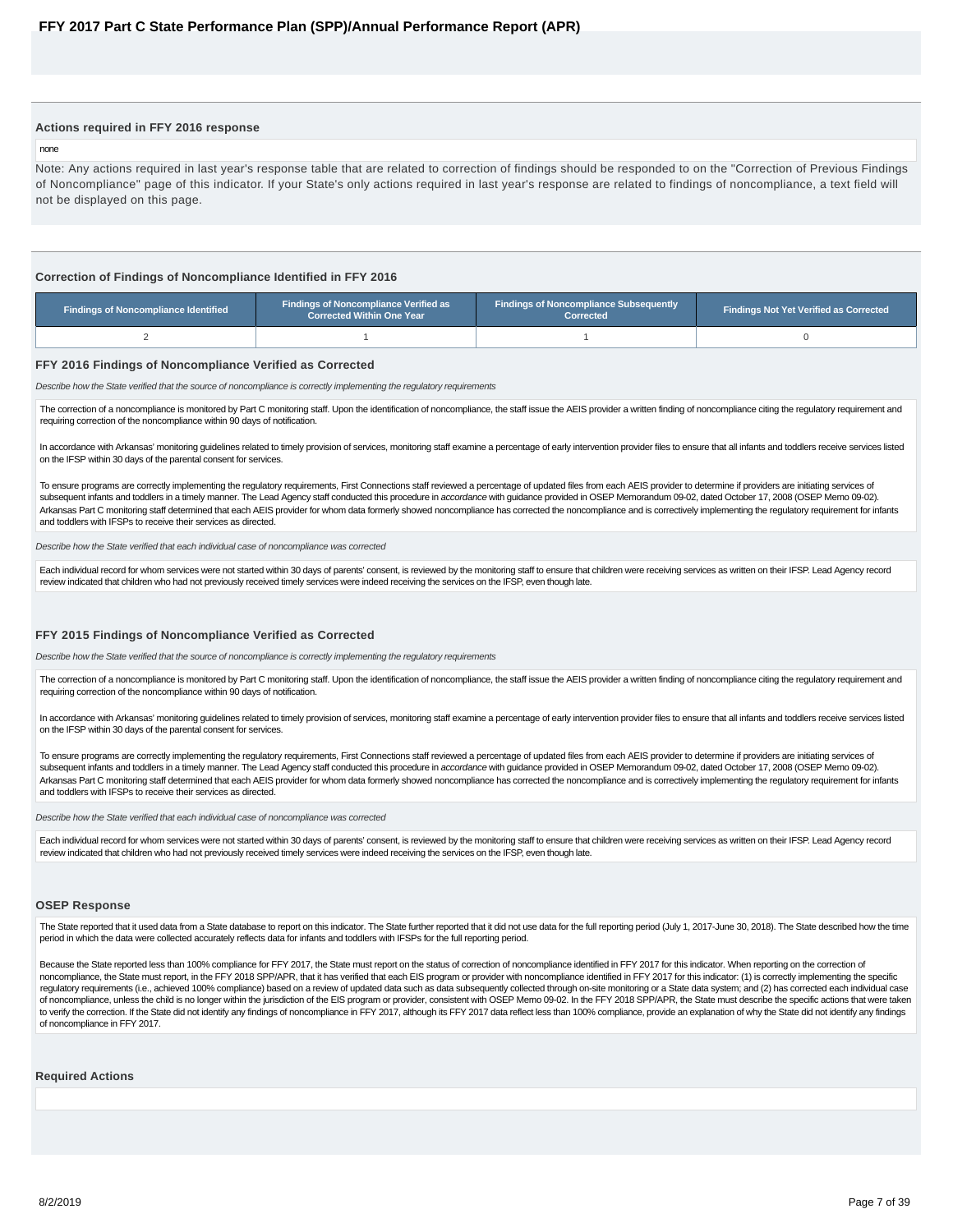# **Indicator 2: Services in Natural Environments FFY 2017 Part C State Performance Plan (SPP)/Annual Performance Report (APR)**

Monitoring Priority: Early Intervention Services In Natural Environments

**Results indicator: Percent of infants and toddlers with IFSPs who primarily receive early intervention services in the home or community-based settings.**

# **(20 U.S.C. 1416(a)(3)(A) and 1442)**

| <b>Historical Data</b><br>Baseline Data: 2005                                                                 |        |        |        |        |        |        |        |        |        |        |        |
|---------------------------------------------------------------------------------------------------------------|--------|--------|--------|--------|--------|--------|--------|--------|--------|--------|--------|
| FFY                                                                                                           | 2004   | 2005   | 2006   | 2007   | 2008   | 2009   | 2010   | 2011   | 2012   | 2013   | 2014   |
| Target $\geq$                                                                                                 |        |        | 64.00% | 68.00% | 70.00% | 72.00% | 45.50% | 45.75% | 46.00% | 70.00% | 73.00% |
| Data                                                                                                          |        | 62.95% | 52.72% | 46.00% | 42.00% | 45.00% | 38.00% | 32.00% | 33.00% | 74.38% | 74.48% |
| <b>FFY</b>                                                                                                    | 2015   | 2016   |        |        |        |        |        |        |        |        |        |
| Target $\geq$                                                                                                 | 76.00% | 79.00% |        |        |        |        |        |        |        |        |        |
| Data                                                                                                          | 76.28% | 83.91% |        |        |        |        |        |        |        |        |        |
| Gray - Data Prior to Baseline<br>$\mathbb{R}^{\mathbb{Z}}$<br>Yellow - Baseline<br>Blue - Data Update<br>Key: |        |        |        |        |        |        |        |        |        |        |        |

# **FFY 2017 - FFY 2018 Targets**

| <b>FFY</b>    | 2017   | 2018   |  |  |  |  |  |
|---------------|--------|--------|--|--|--|--|--|
| Target $\geq$ | 82.00% | 85.00% |  |  |  |  |  |
| Key:          |        |        |  |  |  |  |  |

# **Targets: Description of Stakeholder Input** - Please see the Stakeholder Involvement section of the *introduction*.

Enter additional information about stakeholder involvement

# **Prepopulated Data**

| <b>Source</b>                                                        | <b>Date</b> | <b>Description</b>                                                                                                                     | <b>Data</b> | <b>Overwrite Data</b> |
|----------------------------------------------------------------------|-------------|----------------------------------------------------------------------------------------------------------------------------------------|-------------|-----------------------|
| SY 2017-18 Child Count/Educational<br><b>Environment Data Groups</b> | 7/11/2018   | Number of infants and toddlers with IFSPs who primarily receive early intervention services in the<br>home or community-based settings | 852         |                       |
| SY 2017-18 Child Count/Educational<br><b>Environment Data Groups</b> | 7/11/2018   | Total number of infants and toddlers with IFSPs                                                                                        | 945         |                       |

# **FFY 2017 SPP/APR Data**

| Number of infants and toddlers with IFSPs who $^{\prime}$<br>primarily receive early intervention services in<br>the home or community-based settings | Total number of infants and toddlers with<br><b>IFSPs</b> | <b>FFY 2016</b><br>Data | <b>FFY 2017</b><br><b>Target</b> | <b>FFY 2017</b><br><b>Data</b> |
|-------------------------------------------------------------------------------------------------------------------------------------------------------|-----------------------------------------------------------|-------------------------|----------------------------------|--------------------------------|
| 852                                                                                                                                                   | 945                                                       | 83.91%                  | 82.00%                           | 90.16%                         |

| Actions required in FFY 2016 response |  |  |  |
|---------------------------------------|--|--|--|
| none                                  |  |  |  |
|                                       |  |  |  |
|                                       |  |  |  |
| <b>OSEP Response</b>                  |  |  |  |
|                                       |  |  |  |
|                                       |  |  |  |
|                                       |  |  |  |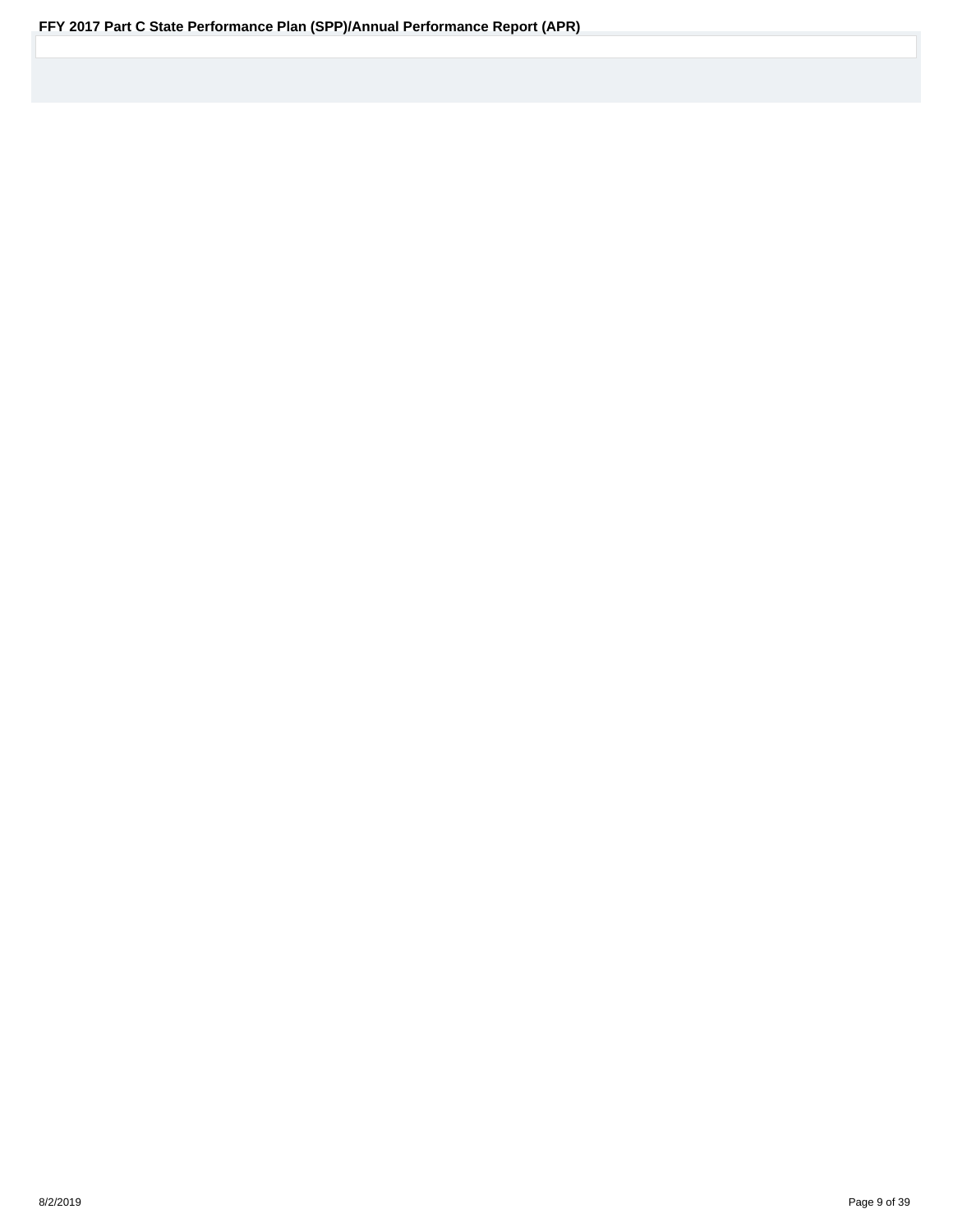# **Indicator 3: Early Childhood Outcomes FFY 2017 Part C State Performance Plan (SPP)/Annual Performance Report (APR)**

Monitoring Priority: Early Intervention Services In Natural Environments

**Results indicator: Percent of infants and toddlers with IFSPs who demonstrate improved:**

- 
- A. Positive social-emotional skills (including social relationships);<br>B. Acquisition and use of knowledge and skills (including early language/ communication); and<br>C. Use of appropriate behaviors to meet their needs.
- 

**(20 U.S.C. 1416(a)(3)(A) and 1442)**

**Does your State's Part C eligibility criteria include infants and toddlers who are at risk of having substantial developmental delays (or "at-risk infants and toddlers") under IDEA section 632(5)(B)(i)? No**

# **Historical Data**

|                | <b>Baseline</b><br>Year | <b>FFY</b>    | 2004 | 2005 | 2006 | 2007 | 2008   | 2009   | 2010   | 2011   | 2012   | 2013   | 2014   |
|----------------|-------------------------|---------------|------|------|------|------|--------|--------|--------|--------|--------|--------|--------|
| A <sub>1</sub> | 2008                    | Target $\geq$ |      |      |      |      |        | 56.50% | 56.75% | 56.00% | 56.25% | 60.00% | 61.00% |
|                |                         | Data          |      |      |      |      | 56.00% | 67.00% | 66.00% | 70.00% | 59.00% | 68.13% | 81.93% |
| A2             | 2008                    | Target $\geq$ |      |      |      |      |        | 24.50% | 24.75% | 25.00% | 25.25% | 30.00% | 31.00% |
|                |                         | Data          |      |      |      |      | 24.00% | 23.00% | 25.00% | 41.00% | 22.00% | 32.49% | 46.99% |
|                |                         | Target $\geq$ |      |      |      |      |        | 52.50% | 52.75% | 53.00% | 53.25% | 63.00% | 62.00% |
| <b>B1</b>      | 2008                    | Data          |      |      |      |      | 53.00% | 65.00% | 64.00% | 69.00% | 60.00% | 68.52% | 71.79% |
| <b>B2</b>      | 2008                    | Target $\geq$ |      |      |      |      |        | 20.50% | 20.75% | 21.00% | 21.25% | 28.00% | 30.00% |
|                |                         | Data          |      |      |      |      | 20.00% | 23.00% | 25.00% | 39.00% | 21.00% | 34.32% | 39.84% |
|                | 2008                    | Target $\geq$ |      |      |      |      |        | 56.25% | 56.50% | 56.75% | 57.00% | 60.00% | 61.00% |
| C <sub>1</sub> |                         | Data          |      |      |      |      | 56.00% | 65.00% | 64.00% | 69.00% | 58.00% | 66.28% | 79.01% |
| C <sub>2</sub> | 2008                    | Target $\geq$ |      |      |      |      |        | 22.50% | 22.75% | 23.00% | 23.25% | 28.00% | 30.00% |
|                |                         | Data          |      |      |      |      | 22.00% | 21.00% | 26.00% | 41.00% | 23.00% | 34.50% | 41.46% |

|                | <b>FFY</b>    | 2015   | 2016   |
|----------------|---------------|--------|--------|
| A1             | Target $\geq$ | 62.00% | 63.00% |
|                | Data          | 64.34% | 86.36% |
| A <sub>2</sub> | Target $\geq$ | 31.25% | 31.50% |
|                | Data          | 42.90% | 47.90% |
| <b>B1</b>      | Target $\geq$ | 62.50% | 62.75% |
|                | Data          | 67.01% | 87.28% |
| <b>B2</b>      | Target $\geq$ | 31.00% | 33.00% |
|                | Data          | 36.91% | 40.81% |
| C <sub>1</sub> | Target $\geq$ | 62.75% | 63.00% |
|                | Data          | 65.83% | 87.95% |
| C <sub>2</sub> | Target $\geq$ | 32.00% | 33.00% |
|                | Data          | 42.43% | 49.35% |

Key: Gray – Data Prior to Baseline Yellow – Baseline Blue – Data Update

# **FFY 2017 - FFY 2018 Targets**

| <b>FFY</b>                  | 2017   | 2018   |  |  |  |
|-----------------------------|--------|--------|--|--|--|
| Target $A1 \geq$            | 64.00% | 65.00% |  |  |  |
| $\sqrt{1}$ Target A2 $\geq$ | 31.75% | 32.00% |  |  |  |
| Target B1 $\geq$            | 62.75% | 63.00% |  |  |  |
| Target $B2 \geq$            | 33.00% | 34.00% |  |  |  |
| Target C1 $\geq$            | 63.00% | 63.25% |  |  |  |
| Target $C2 \geq$            | 33.00% | 34.00% |  |  |  |
| Key:                        |        |        |  |  |  |

**Targets: Description of Stakeholder Input** - Please see the Stakeholder Involvement section of the introduction.

Enter additional information about stakeholder involvement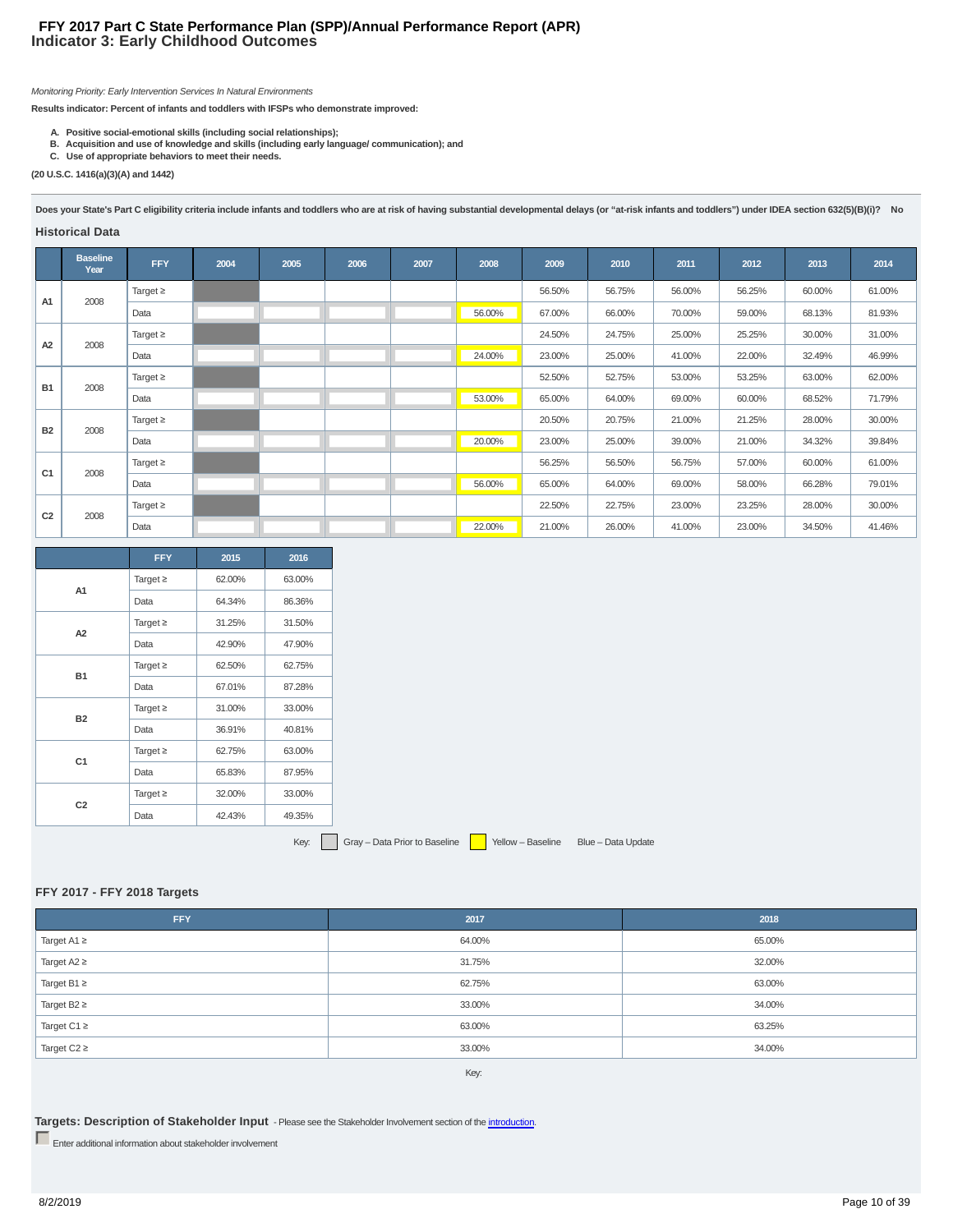| FFY 2017 SPP/APR Data                              |        |
|----------------------------------------------------|--------|
| Number of infants and toddlers with IFSPs assessed | 746.00 |

# **Outcome A: Positive social-emotional skills (including social relationships)**

|                                                                                                                                 | <b>Number of</b><br><b>Children</b> | Percentage of<br><b>Children</b> |
|---------------------------------------------------------------------------------------------------------------------------------|-------------------------------------|----------------------------------|
| a. Infants and toddlers who did not improve functioning                                                                         |                                     | 0.54%                            |
| b. Infants and toddlers who improved functioning but not sufficient to move nearer to functioning comparable to same-aged peers | 132                                 | 17.69%                           |
| c. Infants and toddlers who improved functioning to a level nearer to same-aged peers but did not reach it                      | 226                                 | 30.29%                           |
| d. Infants and toddlers who improved functioning to reach a level comparable to same-aged peers                                 | 308                                 | 41.29%                           |
| e. Infants and toddlers who maintained functioning at a level comparable to same-aged peers                                     | 76                                  | 10.19%                           |

|                                                                                                                                                                                                                                                  | <b>Numerator</b> | <b>Denominator</b> | <b>FFY 2016</b><br>Data | <b>FFY 2017</b><br><b>Target</b> | <b>FFY 2017</b><br><b>Data</b> |
|--------------------------------------------------------------------------------------------------------------------------------------------------------------------------------------------------------------------------------------------------|------------------|--------------------|-------------------------|----------------------------------|--------------------------------|
| A1. Of those children who entered or exited the program below age<br>expectations in Outcome A, the percent who substantially increased<br>their rate of growth by the time they turned 3 years of age or exited the<br>program (c+d)/(a+b+c+d). | 534.00           | 670.00             | 86.36%                  | 64.00%                           | 79.70%                         |
| A2. The percent of infants and toddlers who were functioning within<br>age expectations in Outcome A by the time they turned 3 years of age<br>or exited the program (d+e)/(a+b+c+d+e).                                                          | 384.00           | 746.00             | 47.90%                  | 31.75%                           | 51.47%                         |

# **Outcome B. Acquisition and use of knowledge and skills (including early language/ communication)**

|                                                                                                                                 | <b>Number of</b><br><b>Children</b> | Percentage of<br><b>Children</b> |
|---------------------------------------------------------------------------------------------------------------------------------|-------------------------------------|----------------------------------|
| a. Infants and toddlers who did not improve functioning                                                                         |                                     | 0.54%                            |
| b. Infants and toddlers who improved functioning but not sufficient to move nearer to functioning comparable to same-aged peers | 180                                 | 24.13%                           |
| c. Infants and toddlers who improved functioning to a level nearer to same-aged peers but did not reach it                      | 243                                 | 32.57%                           |
| d. Infants and toddlers who improved functioning to reach a level comparable to same-aged peers                                 | 269                                 | 36.06%                           |
| e. Infants and toddlers who maintained functioning at a level comparable to same-aged peers                                     | 50                                  | 6.70%                            |

|                                                                                                                                                                                                                                                  | <b>Numerator</b> | <b>Denominator</b> | <b>FFY 2016</b><br>Data | <b>FFY 2017</b><br><b>Target</b> | <b>FFY 2017</b><br>Data |
|--------------------------------------------------------------------------------------------------------------------------------------------------------------------------------------------------------------------------------------------------|------------------|--------------------|-------------------------|----------------------------------|-------------------------|
| B1. Of those children who entered or exited the program below age<br>expectations in Outcome B, the percent who substantially increased<br>their rate of growth by the time they turned 3 years of age or exited the<br>program (c+d)/(a+b+c+d). | 512.00           | 696.00             | 87.28%                  | 62.75%                           | 73.56%                  |
| B2. The percent of infants and toddlers who were functioning within<br>age expectations in Outcome B by the time they turned 3 years of age<br>or exited the program (d+e)/(a+b+c+d+e).                                                          | 319.00           | 746.00             | 40.81%                  | 33.00%                           | 42.76%                  |

# **Outcome C: Use of appropriate behaviors to meet their needs**

|                                                                                                                                 | Number of<br><b>Children</b> | Percentage of<br><b>Children</b> |
|---------------------------------------------------------------------------------------------------------------------------------|------------------------------|----------------------------------|
| a. Infants and toddlers who did not improve functioning                                                                         |                              | 0.80%                            |
| b. Infants and toddlers who improved functioning but not sufficient to move nearer to functioning comparable to same-aged peers | 159                          | 21.31%                           |
| c. Infants and toddlers who improved functioning to a level nearer to same-aged peers but did not reach it                      | 225                          | 30.16%                           |
| d. Infants and toddlers who improved functioning to reach a level comparable to same-aged peers                                 | 285                          | 38.20%                           |
| e. Infants and toddlers who maintained functioning at a level comparable to same-aged peers                                     |                              | 9.52%                            |

|                                                                                                                                                                                                                                                  | <b>Numerator</b> | <b>Denominator</b> | <b>FFY 2016</b><br><b>Data</b> | <b>FFY 2017</b><br><b>Target</b> | <b>FFY 2017</b><br><b>Data</b> |
|--------------------------------------------------------------------------------------------------------------------------------------------------------------------------------------------------------------------------------------------------|------------------|--------------------|--------------------------------|----------------------------------|--------------------------------|
| C1. Of those children who entered or exited the program below age<br>expectations in Outcome C, the percent who substantially increased<br>their rate of growth by the time they turned 3 years of age or exited the<br>program (c+d)/(a+b+c+d). | 510.00           | 675.00             | 87.95%                         | 63.00%                           | 75.56%                         |
| C2. The percent of infants and toddlers who were functioning within<br>age expectations in Outcome C by the time they turned 3 years of age<br>or exited the program (d+e)/(a+b+c+d+e).                                                          | 356.00           | 746.00             | 49.35%                         | 33.00%                           | 47.72%                         |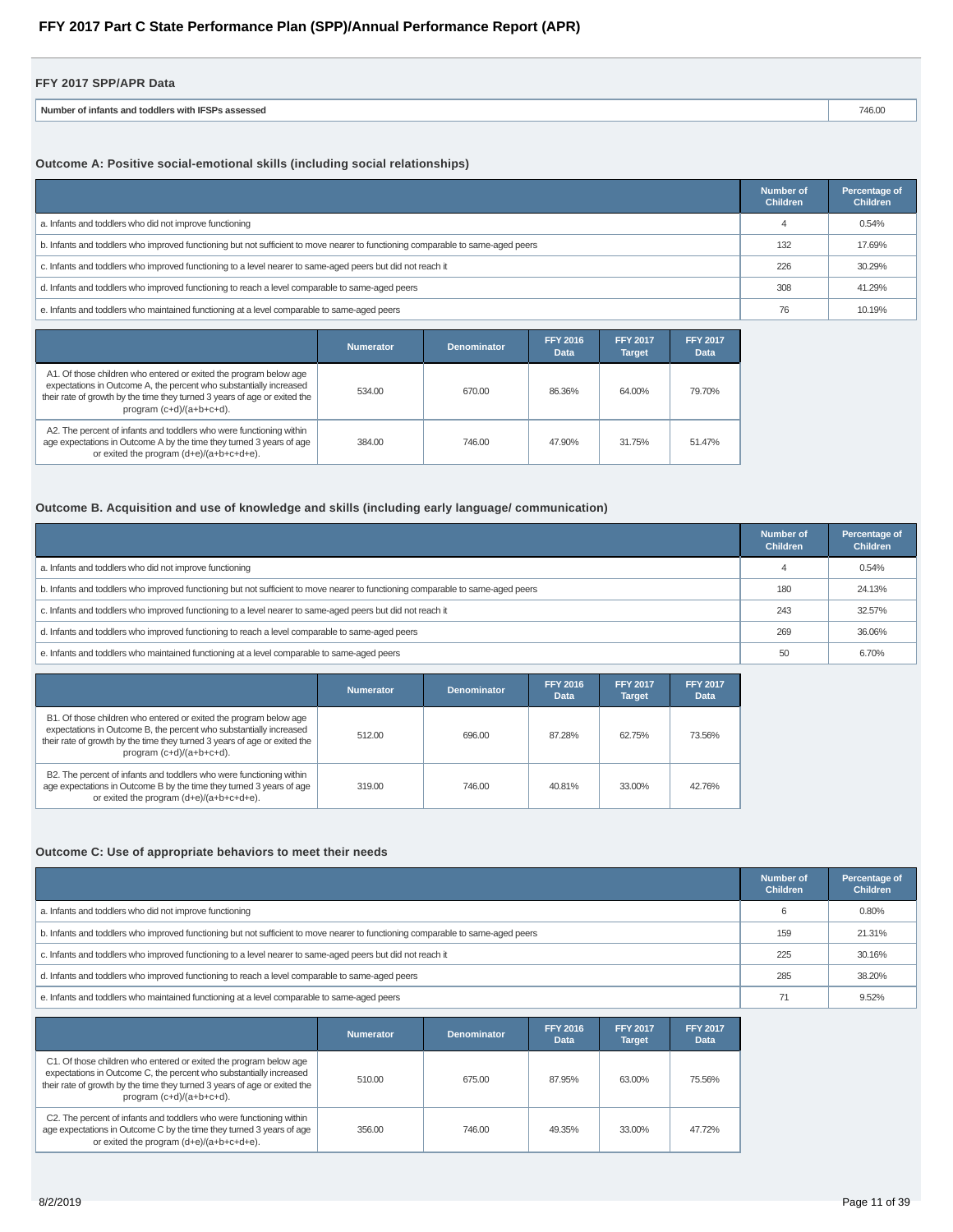# <span id="page-11-0"></span>FFY 2017 Part C State Performance Plan (SPP)/Annual Performance Report (APR)<br>The number of infants and toddlers who did not receive early intervention services for at least six months before exiting the Part C program

| The named of midney and teaders who are not receive carry microchiten services for at reast six months before exiting the Fait o program            |  |  |  |  |  |
|-----------------------------------------------------------------------------------------------------------------------------------------------------|--|--|--|--|--|
| The number of infants and toddlers who exited the Part C program during the reporting period, as reported in the State's part C exiting 618 data    |  |  |  |  |  |
| The number of those infants and toddlers who did not receive early intervention services for at least six months before exiting the Part C program. |  |  |  |  |  |

Please note that this data about the number of infants and toddlers who did not receive early intervention services for at least six months before exiting the Part C program is optional in this FFY16 submission. It will be in the FFY17 submission.

# Was sampling used? No

**Did you use the Early Childhood Outcomes Center (ECO) Child Outcomes Summary (COS) process?** Yes

# **List the instruments and procedures used to gather data for this indicator.**

The instruments used were the exiting data along with the child outcomes survey data. We compared the two sets of data making sure that we had a survey for every child that exited and who met the criteria of receiving services for at least six months.

# **Actions required in FFY 2016 response**

none

# **OSEP Response**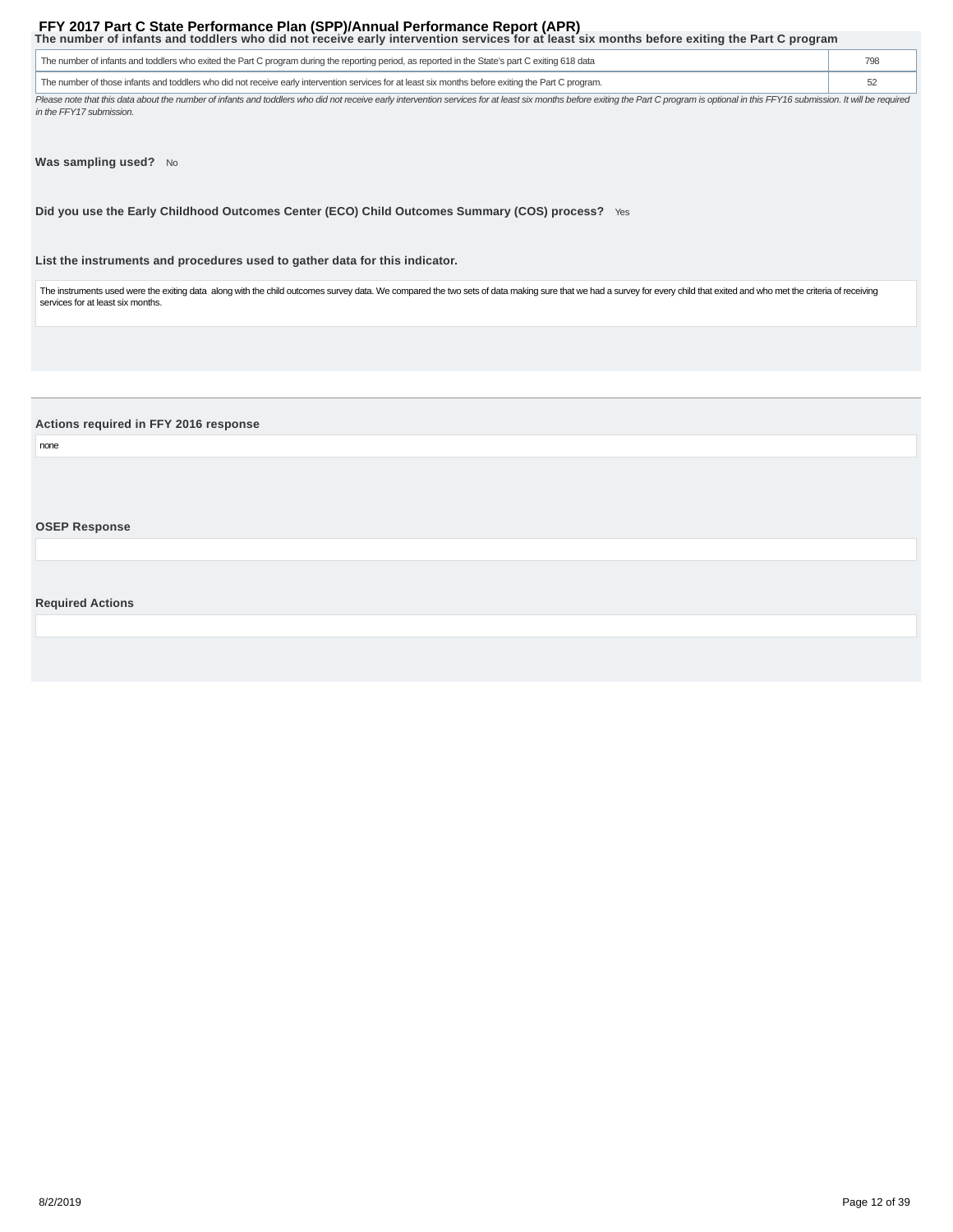# **Indicator 4: Family Involvement FFY 2017 Part C State Performance Plan (SPP)/Annual Performance Report (APR)**

Monitoring Priority: Early Intervention Services In Natural Environments

**Results indicator: Percent of families participating in Part C who report that early intervention services have helped the family:**

- **A. Know their rights;**
- **B. Effectively communicate their children's needs; and C. Help their children develop and learn.**

**(20 U.S.C. 1416(a)(3)(A) and 1442)**

#### **Historical Data**

|   | <b>Baseline</b><br>Year | <b>FFY</b>    | 2004 | 2005 | 2006   | 2007   | 2008   | 2009   | 2010   | 2011   | 2012   | 2013   | 2014   |
|---|-------------------------|---------------|------|------|--------|--------|--------|--------|--------|--------|--------|--------|--------|
| A | 2006                    | Target $\geq$ |      |      |        |        | 77.00% | 78.00% | 80.00% | 80.25% | 80.25% | 80.00% | 82.00% |
|   |                         | Data          |      |      | 59.00% | 62.00% | 65.10% | 65.00% | 67.90% | 64.20% | 68.00% | 75.00% | 78.96% |
| B |                         | Target $\geq$ |      |      |        |        | 67.00% | 68.00% | 70.00% | 70.25% | 70.25% | 80.00% | 82.00% |
|   | 2006                    | Data          |      |      | 70.00% | 67.50% | 70.30% | 69.00% | 71.30% | 67.90% | 71.00% | 81.00% | 81.84% |
|   |                         | Target $\geq$ |      |      |        |        | 84.00% | 85.00% | 87.00% | 87.25% | 87.25% | 80.00% | 82.00% |
| с | 2006                    | Data          |      |      | 71.00% | 70.80% | 72.80% | 73.00% | 75.90% | 73.20% | 75.00% | 80.00% | 87.84% |

|   | <b>FFY</b>    | 2015   | 2016   |
|---|---------------|--------|--------|
| А | Target $\geq$ | 84.00% | 86.00% |
|   | Data          | 81.24% | 81.19% |
| B | Target $\geq$ | 84.00% | 86.00% |
|   | Data          | 85.55% | 89.16% |
|   | Target $\geq$ | 84.00% | 86.00% |
| c | Data          | 85.55% | 89.16% |

Key: Gray – Data Prior to Baseline Vellow – Baseline Blue – Data Update

# **FFY 2017 - FFY 2018 Targets**

| 90.00% |
|--------|
| 90.00% |
| 90.00% |
|        |

Key:

# **Targets: Description of Stakeholder Input** - Please see the Stakeholder Involvement section of the *introduction*.

**Enter additional information about stakeholder involvement** 

#### **FFY 2017 SPP/APR Data**

| Number of families to whom surveys were distributed                                                                                                                         |        | 1,750 |
|-----------------------------------------------------------------------------------------------------------------------------------------------------------------------------|--------|-------|
| Number of respondent families participating in Part C                                                                                                                       | 22.00% | 385   |
| A1. Number of respondent families participating in Part C who report that early intervention services have helped the family know their rights                              |        | 317   |
| A2. Number of responses to the question of whether early intervention services have helped the family know their rights                                                     |        | 382   |
| B1. Number of respondent families participating in Part C who report that early intervention services have helped the family effectively communicate their children's needs |        | 333   |
| B2. Number of responses to the question of whether early intervention services have helped the family effectively communicate their children's needs                        |        | 379   |
| C1. Number of respondent families participating in Part C who report that early intervention services have helped the family help their children develop and learn          |        | 333   |
| C2. Number of responses to the question of whether early intervention services have helped the family help their children develop and learn                                 |        | 383   |

|                                                                                                                              | <b>FFY 2016</b><br><b>Data</b> | <b>FFY 2017</b><br><b>Target</b> | <b>FFY 2017</b><br>Data |
|------------------------------------------------------------------------------------------------------------------------------|--------------------------------|----------------------------------|-------------------------|
| A. Percent of families participating in Part C who report that early intervention services have helped the family know their | 81.19%                         | 88.00%                           | 82.98%                  |
| 8/2/2019                                                                                                                     |                                |                                  |                         |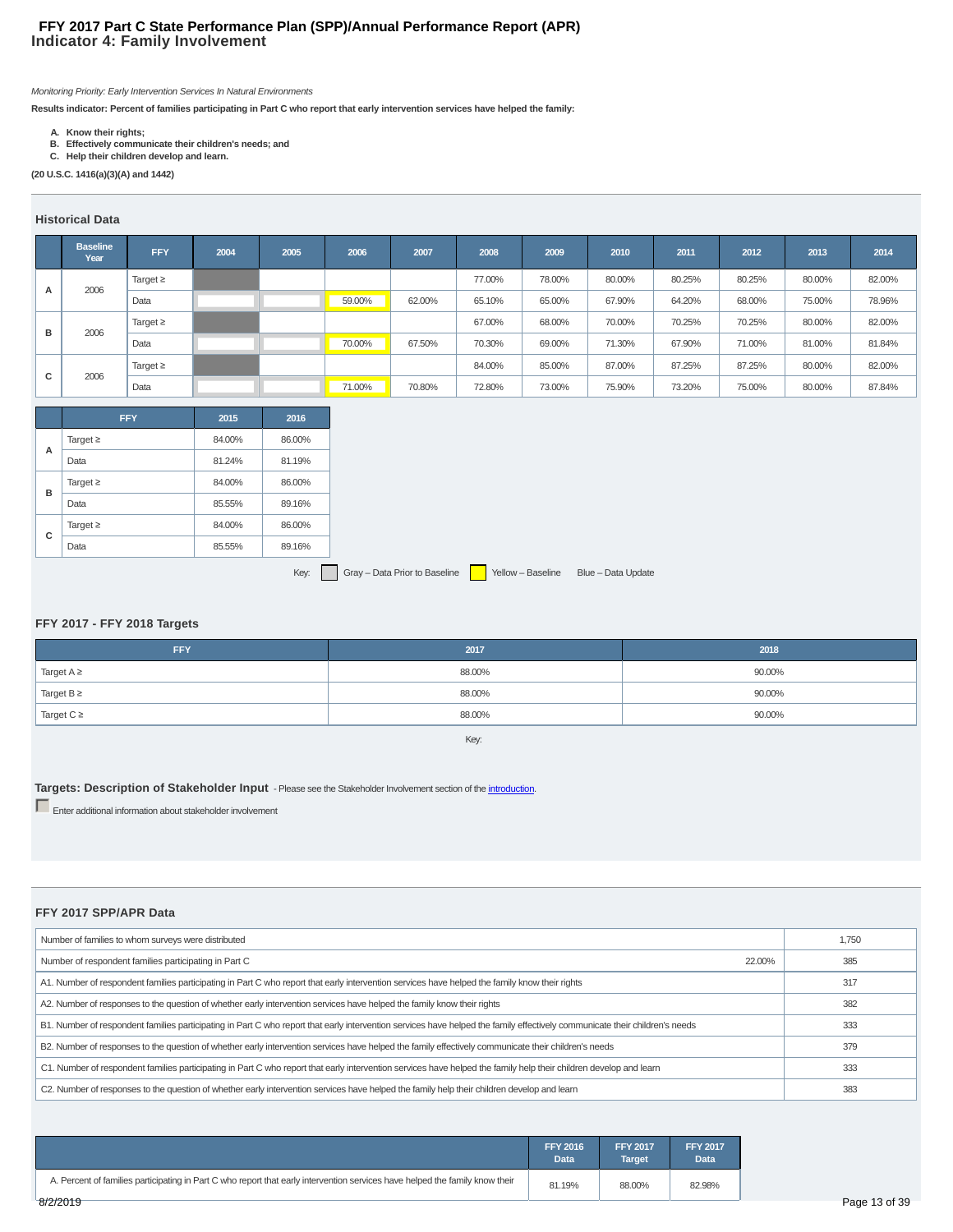<span id="page-13-0"></span>

|                                                                                                                                                                     | <b>FFY 2016 Data</b> | <b>FFY 2017</b><br><b>Target</b> | FFY 2017 Data |
|---------------------------------------------------------------------------------------------------------------------------------------------------------------------|----------------------|----------------------------------|---------------|
| rights                                                                                                                                                              |                      |                                  |               |
| B. Percent of families participating in Part C who report that early intervention services have helped the family effectively<br>communicate their children's needs | 89.16%               | 88.00%                           | 87.86%        |
| C. Percent of families participating in Part C who report that early intervention services have helped the family help their<br>children develop and learn          | 89.16%               | 88.00%                           | 86.95%        |

#### **Reasons for B Slippage**

The Data Manager examined information received from Arkansas families related to the percentage of families participating in Part C who report that early intervention services have helped the family effectively communicate their children's needs. Data comparisons between FFY 2016 and FFY 2017 showed a slight decrease in the overall percent of parents that reported that aarly intervention services have helped the family communicate the needs of their children. Analysis conducted by the Lead Agency indicated that families reported that early intervention has done a good job of helping them effectively communicate their child's needs, however the data indi family need additional supports fully meet their expectations. Arkansas Part C will continue to make every effort to ensure that local AEIS providers and state staff are given professional development opportunities to enha their abilities to support families.

#### **Reasons for C Slippage**

Arkansas Part C Data Unit staff reviewed information from the Family Outcome Survey analysis report regarding the percentage of families' participation in Part C who reported that early intervention services have helped th family help their children develop and learn. Summary data indicated that Arkansas Part C parents have learned a lot, but still need or want additional support. First Connections Professional Development team along with ot program staff will continue to provide targeted training and assistance to local AEIS provider and state staff. As part of the states SSIP work, staff developed materials and documents that can be used with families. First Connections staff will make sure that providers are aware of these supports and how to implement them as required.

**Was sampling used?** No

**Was a collection tool used?** Yes **Is it a new or revised collection tool?** No

**The demographics of the families responding are representative of the demographics of infants, toddlers, and families enrolled in the Part C program.** Yes

**Include the State's analysis of the extent to which the demographics of the families responding are representative of the demographics of infants, toddlers, and families enrolled in the Part C program.**

During the reporting period, Arkansas Part C staff distributed over 1750 surveys to families of infants and toddlers with active IFSPs. Parents of the Part C program were given numerous opportunities to respond to the fami survey, hard copy via mail, telephone and the First Connections website. The following demographics were collected from all respondents: county of residence, race and ethnicity, and child's AEIS provider. Arkansas First Connections received survey responses from all 75 counties in the state which shows representation of all areas of the state by race and ethnicity categories of the population of families in the Arkansas Part C program.

#### **Actions required in FFY 2016 response**

none

**OSEP Response**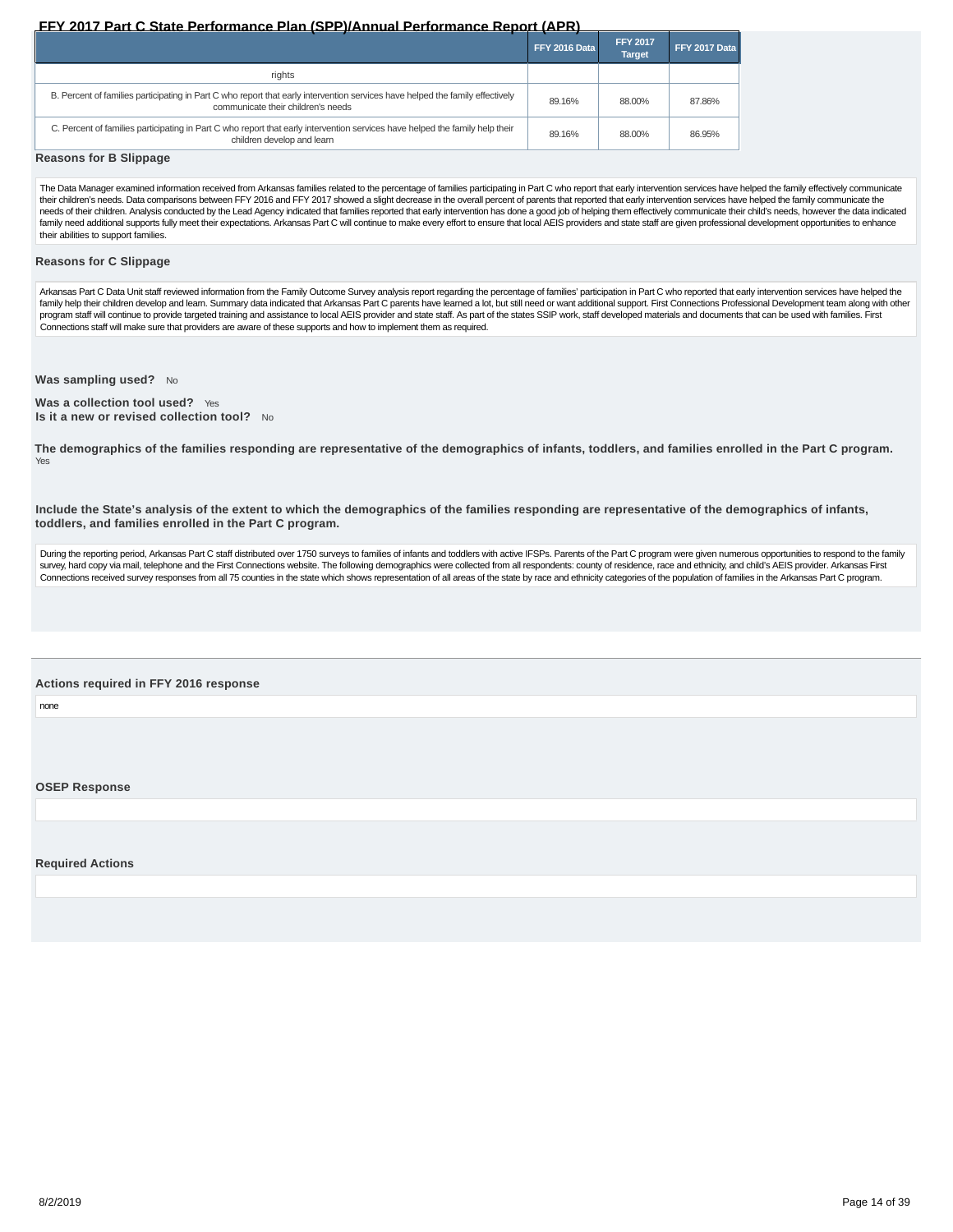# **Indicator 5: Child Find (Birth to One) FFY 2017 Part C State Performance Plan (SPP)/Annual Performance Report (APR)**

Monitoring Priority: Effective General Supervision Part C / Child Find

**Results indicator: Percent of infants and toddlers birth to 1 with IFSPs compared to national data.**

#### **(20 U.S.C. 1416(a)(3)(B) and 1442)**

| <b>Historical Data</b> |       |       |       |       |       |                                                                      |       |       |       |       |       |
|------------------------|-------|-------|-------|-------|-------|----------------------------------------------------------------------|-------|-------|-------|-------|-------|
| Baseline Data: 2005    |       |       |       |       |       |                                                                      |       |       |       |       |       |
| <b>FFY</b>             | 2004  | 2005  | 2006  | 2007  | 2008  | 2009                                                                 | 2010  | 2011  | 2012  | 2013  | 2014  |
| Target $\geq$          |       |       | 0.42% | 0.45% | 0.66% | 0.55%                                                                | 0.55% | 0.57% | 0.58% | 0.45% | 0.45% |
| Data                   |       | 0.39% | 1.02% | 0.72% | 0.66% | 0.61%                                                                | 0.96% | 0.85% | 1.01% | 0.44% | 0.36% |
| <b>FFY</b>             | 2015  | 2016  |       |       |       |                                                                      |       |       |       |       |       |
| Target $\geq$          | 0.47% | 0.48% |       |       |       |                                                                      |       |       |       |       |       |
| Data                   | 1.56% | 1.10% |       |       |       |                                                                      |       |       |       |       |       |
|                        |       |       | Key:  |       |       | Gray - Data Prior to Baseline   Yellow - Baseline Blue - Data Update |       |       |       |       |       |
|                        |       |       |       |       |       |                                                                      |       |       |       |       |       |

## **FFY 2017 - FFY 2018 Targets**

| <b>FFY</b>    | 2017  | 2018  |
|---------------|-------|-------|
| Target $\geq$ | 0.49% | 0.50% |
|               | Key:  |       |

# **Targets: Description of Stakeholder Input** - Please see the Stakeholder Involvement section of the *introduction*.

Enter additional information about stakeholder involvement

# **Prepopulated Data**

| <b>Source</b>                                                                             | <b>Date</b> | <b>Description</b>                                   | <b>Data</b> | Overwrite Data |
|-------------------------------------------------------------------------------------------|-------------|------------------------------------------------------|-------------|----------------|
| SY 2017-18 Child Count/Educational<br><b>Environment Data Groups</b>                      | 7/11/2018   | Number of infants and toddlers birth to 1 with IFSPs | 247         | null           |
| U.S. Census Annual State Resident<br>Population Estimates April 1, 2010 to July<br>1.2017 | 6/12/2018   | Population of infants and toddlers birth to 1        | 37,966      | null           |

# **FFY 2017 SPP/APR Data**

| . Number of infants and toddlers birth to 1 with IFSPs $^{\rm !}$ | <b>Population of infants and toddlers birth</b><br>to ' | FFY 2016 Data | FFY 2017 Target | FFY 2017 Data |  |
|-------------------------------------------------------------------|---------------------------------------------------------|---------------|-----------------|---------------|--|
| 247                                                               | 37,966                                                  | 1.10%         | 0.49%           | 0.65%         |  |

#### **Compare your results to the national data**

The Lead Agency continues to make every effort to identity children to support under Part C of IDEA as early as possible. Arkansas will continue to implement strategies to increase awareness of the importance of early intervention. Lead Agency staff developed a Child Find Plan with several phases of implementation to guide the state in the steps to increase the number of infants served in Arkansas. First Connections served 0.65 percent of the population of children (0-1) compared to the national average of 1.25. As part of further evaluation, Arkansas reviewed the child count and compared data across several states with similar demographics: AL, GA, MS, TN, KY, SC. Except for Tennessee, the other states serve less than one percent birth to one. While the percentages for children under age 1 are low for those states, Arkansas child find remains a challenge. There remains work

# **Provide additional information about this indicator (optional)**

The Lead Agency will continue to implement actions to improve program data. A summary of the Child Find Plan is listed below:

for related services.

| Proposed strategy                                                                                                                              | Rationale                                                                                                                                                                                                                            | <b>Status</b>                                                                                       |
|------------------------------------------------------------------------------------------------------------------------------------------------|--------------------------------------------------------------------------------------------------------------------------------------------------------------------------------------------------------------------------------------|-----------------------------------------------------------------------------------------------------|
| "Learn the Signs"/Act Early Poster with Part C contact<br>information in the lobby of each county DHS office and each<br>$1.1100 \cdot 10.000$ | Public awareness of importance of early intervention when milestones are missed and how to contact<br>Part C. Low-income expectant mothers and parents of infants visit WIC offices and county DHS offices<br>for a state discussion | In Process- Require additional state level approval. Will initial<br>a second attempt for approval. |

information in the lobby of each county DHS office and each county WIC office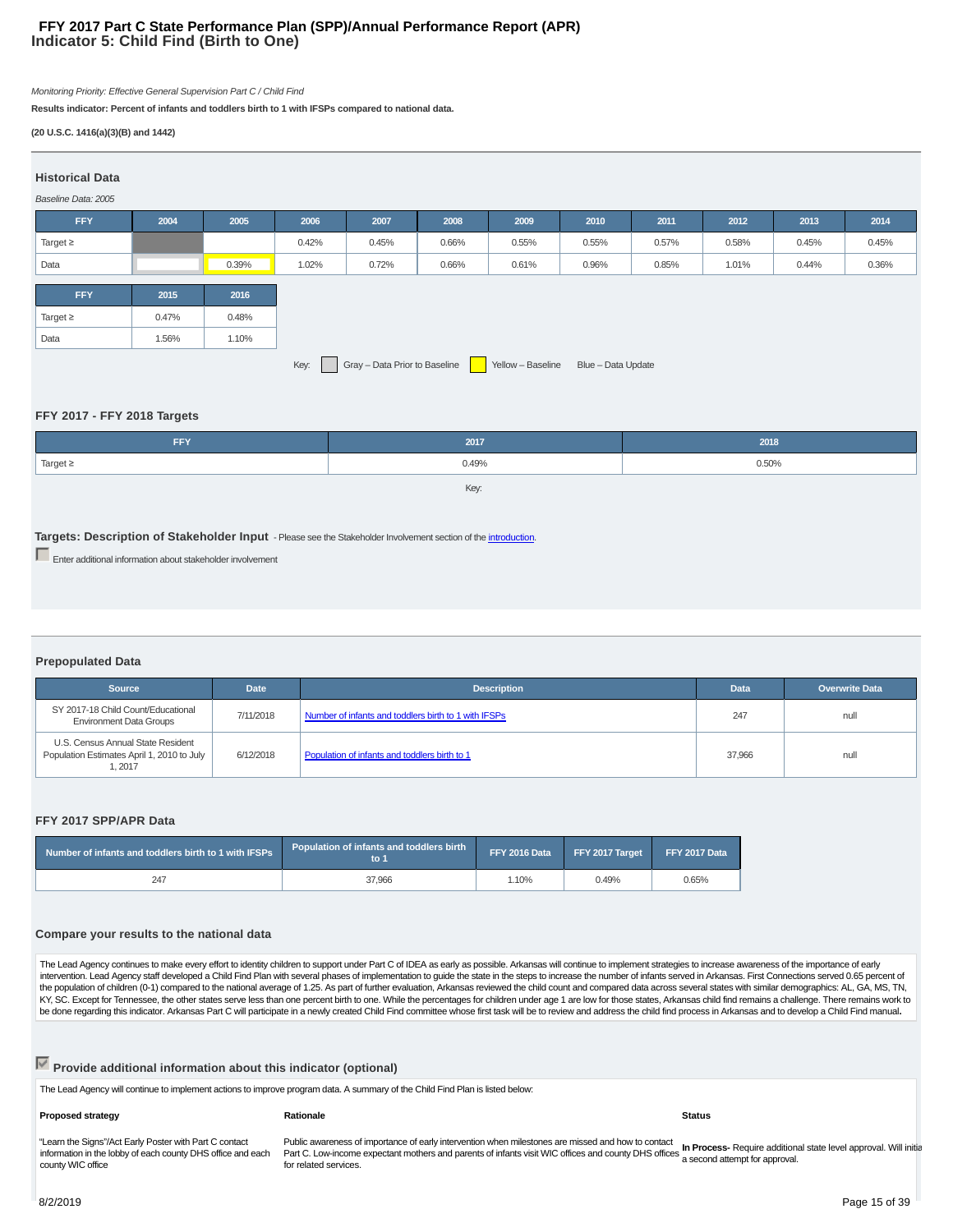| Cable PSA                                                                                                                                                                                         | FFY 2017 Part C State Performance Plan (SPP)/Annual Performance Report (APR)<br>Public awareness of importance of early intervention when milestones are missed and how to refer to<br>Part C. Cable reaches a broad audience.                                                                                                                                                                                                                            | Delayed - Require additional state level approval. Will initiate<br>second attempt for approval.                                                                                                                                                                                                                                                                                                                                                                                                                                                                                                                                                                 |
|---------------------------------------------------------------------------------------------------------------------------------------------------------------------------------------------------|-----------------------------------------------------------------------------------------------------------------------------------------------------------------------------------------------------------------------------------------------------------------------------------------------------------------------------------------------------------------------------------------------------------------------------------------------------------|------------------------------------------------------------------------------------------------------------------------------------------------------------------------------------------------------------------------------------------------------------------------------------------------------------------------------------------------------------------------------------------------------------------------------------------------------------------------------------------------------------------------------------------------------------------------------------------------------------------------------------------------------------------|
| Henderson State University Teacher's College hosts a First<br>Connections Facebook page with EI information for parents<br>and the public.                                                        | Today's parents and "young grandparents" use media to find information.                                                                                                                                                                                                                                                                                                                                                                                   | Delayed- Program required to submit information to the Lead<br>Agency's Face Book account. Will work within the agency to<br>complete this task.                                                                                                                                                                                                                                                                                                                                                                                                                                                                                                                 |
| Part C Child Find Committee                                                                                                                                                                       | The involvement of stakeholders focused in improving the number of referrals of infants less than one<br>year of age would result in cross-agency collaboration that has been lacking due to changes within the In Process- Working with AICC and other Stakeholders<br>lead agency, personnel, etc.                                                                                                                                                      |                                                                                                                                                                                                                                                                                                                                                                                                                                                                                                                                                                                                                                                                  |
| Part C Outreach Personnel                                                                                                                                                                         | A dedicated staff member for outreach would be able to coordinate the Child Find Committee, host<br>"screening events" at WIC offices, attend events/host booths, speak to parent and parent advocacy<br>groups and other related groups (with our new "El Overview" material), and represent Part C as a<br>stakeholder in other agencies (thus increasing collaboration/relationships with related agencies).                                           | In Process- Agency staff is participating in outreach activities                                                                                                                                                                                                                                                                                                                                                                                                                                                                                                                                                                                                 |
| Broad community outreach                                                                                                                                                                          | Collaborate with the state to have a brief program overview attached to each tax bill.                                                                                                                                                                                                                                                                                                                                                                    | Delayed- Will revisit the strategy at a later date                                                                                                                                                                                                                                                                                                                                                                                                                                                                                                                                                                                                               |
| Collaboration with DCCECE and/or the Preschool<br>Suspension/Expulsion Task Force to establish a<br>policy/procedure for referral to Part C for children facing<br>suspension/disciplinary action | Children who lack the ability to appropriately meet their needs may be experiencing a developmental<br>delay and would benefit from a screening to rule out a developmental issue.                                                                                                                                                                                                                                                                        | In Process- Agency staff will collaborate with partners to<br>strengthen the referral process                                                                                                                                                                                                                                                                                                                                                                                                                                                                                                                                                                    |
| DCCECE / Part C Joint training                                                                                                                                                                    | Childcare professionals need to understand when/how to refer as well as understand their role on a<br>child's early intervention team and how to support the learning of a child with a developmental delay in<br>the classroom.                                                                                                                                                                                                                          | In Process- Agency staff will collaborate with partners to<br>strengthen the referral process                                                                                                                                                                                                                                                                                                                                                                                                                                                                                                                                                                    |
| referral sources' understand of Part C and how to refer.                                                                                                                                          | Collaboration with ACH to outreach to physicians and improve Physicians are often the family's first source of information at the time of referral.                                                                                                                                                                                                                                                                                                       | Completed/In Process- ACH survey staff in 2017 and 2018 a<br>compared the results to identify needs. 1 <sup>st</sup> Peds Place<br>broadcasted training conducted 5/2018. Follow up meeting<br>proposed with ACH this fall (no date set). Met with ACH team<br>12/2018. We compared data from 2 <sup>nd</sup> ACH survey to data fron<br>1 <sup>st</sup> ACH survey and saw a .5% improvement in a couple of are<br>and dips in other areas around pediatric professionals'<br>understanding of and referral to Part C.<br>We discussed doing another Peds Place broadcasted training<br>$2019 - no$ date set.                                                   |
| FC provides information to MIECHV Home Visitors on<br>referring to Part C<br>MIEHCV provides information to Part C on their program and<br>how to work together more effectively                  | Including the MIECHV Home Visitor on the family's EI team benefits the family and child and the two<br>agencies can support one another in assisting families, particularly in rural areas by working together<br>effectively. Sharing information and/or joint training strengthens EI and MIECHV professionals.                                                                                                                                         | Completed/ In Process - In 2017 - creation of a home visiting<br>referral form and addition of MIECHV program to referral sou<br>in CDS to track referrals - share data with MIECHV.<br>9/2018- Conducted meeting to discuss collaboration. Will<br>continue efforts to strengthen partnership.<br>Creation of FC program information/overview for MIECHV ho<br>visitors and creation of a handout for parents referred by<br>MIECHV Home Visitor shared with MIECHV 9/2018. Prograr<br>information/overview developed and shared with MIECHV 9/20<br>Handout for Home Visitor to give to parents referred was sent<br>9/2018.                                   |
| Serve as stakeholder on Safe Babies Court team meetings.                                                                                                                                          | Collaboration with Zero to Three and the Safe Babies Court team could provide valuable support to<br>vulnerable infants and toddlers in the Pulaski court system while increasing referrals in this area of the<br>state.                                                                                                                                                                                                                                 | In Process- Agency staff attend meeting to provide informatio<br>and build partnerships.                                                                                                                                                                                                                                                                                                                                                                                                                                                                                                                                                                         |
| Partner with EHS to provide joint training.                                                                                                                                                       | EHS classroom teachers often are the first to notice a developmental delay in young children and are a mow that I've been referred" 12/2017 – unsure if the handout was<br>primary referral source. EHS programs must meet a 10% quote for children with an IFSP but in some<br>areas are not meeting their ratios. EHS programs conduct regular periodic screenings of all children<br>and need clear information about when and how to refer to Part C. | <b>Completed/In Process- 3 trainings at EHS programs</b><br>2017-2018 and TA/planning provided by phone regarding mak<br>referrals to Part C. Handout developed for EHS on referring to<br>Part C. 2 <sup>nd</sup> Handout developed for EHS to give to parents on<br>Connections will continue to develop and conduct Webinars.<br>Plan to host a series of Lunch & Learn Webinars where reps f<br>5 different agencies each speak for 5 minutes on their progran<br>who they serve, who to refer and how. Like a "service fair" for<br>SCs, EHS special services directors, providers, etc these will<br>recorded and can be linked on the FC Web page/shared. |

# **Actions required in FFY 2016 response**

none

# **OSEP Response**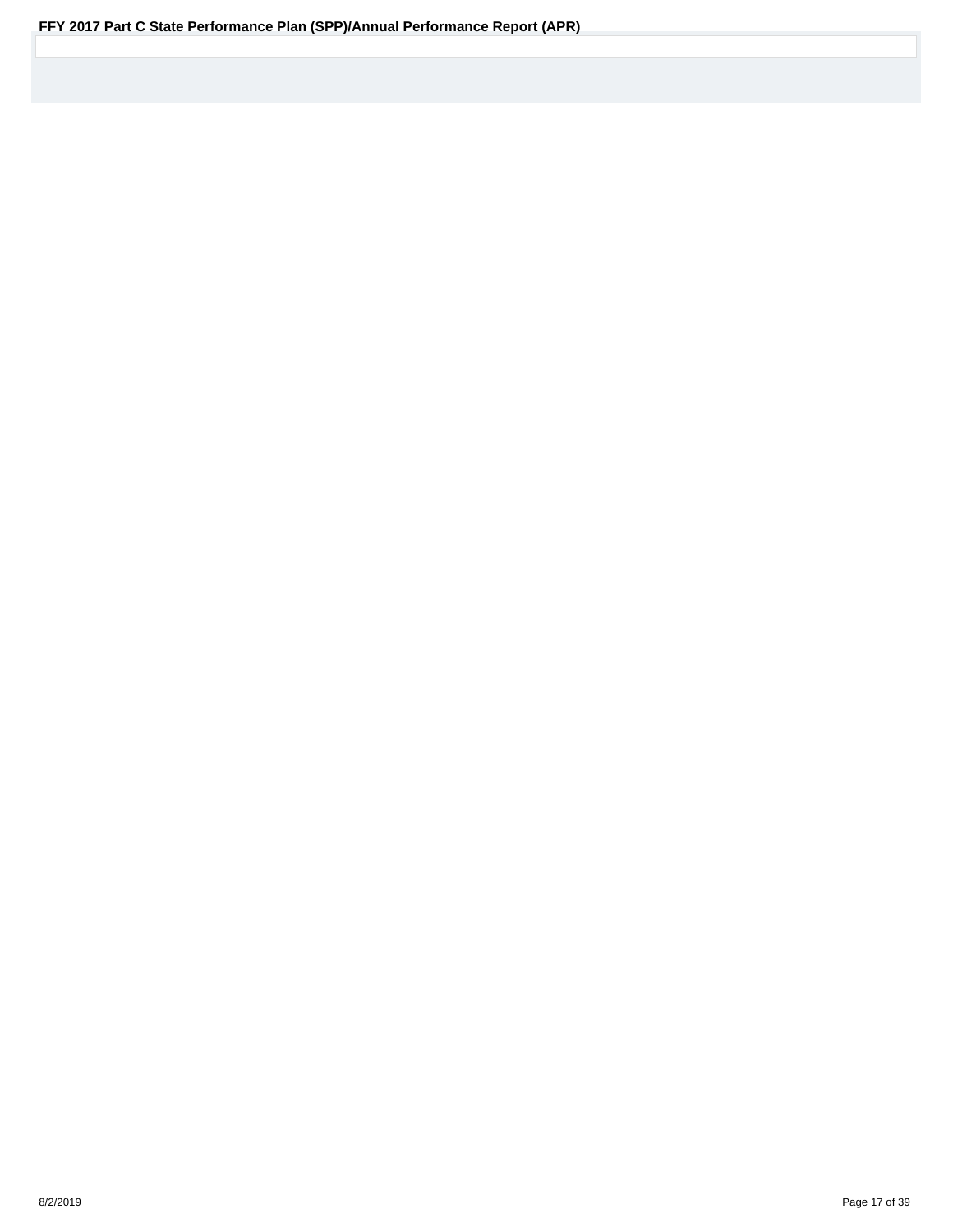# **Indicator 6: Child Find (Birth to Three) FFY 2017 Part C State Performance Plan (SPP)/Annual Performance Report (APR)**

Monitoring Priority: Effective General Supervision Part C / Child Find

**Results indicator: Percent of infants and toddlers birth to 3 with IFSPs compared to national data.**

#### **(20 U.S.C. 1416(a)(3)(B) and 1442)**

| <b>Historical Data</b><br>Baseline Data: 2005 |       |       |       |                               |       |                   |                    |       |       |       |       |
|-----------------------------------------------|-------|-------|-------|-------------------------------|-------|-------------------|--------------------|-------|-------|-------|-------|
| <b>FFY</b>                                    | 2004  | 2005  | 2006  | 2007                          | 2008  | 2009              | 2010               | 2011  | 2012  | 2013  | 2014  |
| Target $\geq$                                 |       |       | 2.25% | 2.78%                         | 2.30% | 2.35%             | 2.37%              | 2.37% | 2.37% | 1.20% | 1.30% |
| Data                                          |       | 2.25% | 2.75% | 2.34%                         | 2.33% | 2.19%             | 2.75%              | 2.73% | 2.72% | 1.19% | 1.00% |
| <b>FFY</b>                                    | 2015  | 2016  |       |                               |       |                   |                    |       |       |       |       |
| Target $\geq$                                 | 1.40% | 1.50% |       |                               |       |                   |                    |       |       |       |       |
| Data                                          | 1.74% | 1.51% |       |                               |       |                   |                    |       |       |       |       |
|                                               |       |       | Key:  | Gray - Data Prior to Baseline |       | Yellow - Baseline | Blue - Data Update |       |       |       |       |

## **FFY 2017 - FFY 2018 Targets**

| <b>FFY</b>               | 2017  | 2018  |
|--------------------------|-------|-------|
| $\sqrt{ }$ Target $\geq$ | 1.80% | 1.90% |
|                          | Key:  |       |

# **Targets: Description of Stakeholder Input** - Please see the Stakeholder Involvement section of the *introduction*.

Enter additional information about stakeholder involvement

# **Prepopulated Data**

| <b>Source</b>                                                                             | <b>Date</b> | <b>Description</b>                                   | <b>Data</b> | <b>Overwrite Data</b> |
|-------------------------------------------------------------------------------------------|-------------|------------------------------------------------------|-------------|-----------------------|
| SY 2017-18 Child Count/Educational<br><b>Environment Data Groups</b>                      | 7/11/2018   | Number of infants and toddlers birth to 3 with IFSPs | 945         |                       |
| U.S. Census Annual State Resident<br>Population Estimates April 1, 2010 to July<br>1.2017 | 6/12/2018   | Population of infants and toddlers birth to 3        | 115,242     |                       |

#### **FFY 2017 SPP/APR Data**

| Number of infants and toddlers birth to 3 with<br><b>IFSPs</b> | Population of infants and toddlers birth to 3 | <b>FFY 2016</b><br>Data | <b>FFY 2017</b><br><b>Target</b> | <b>FFY 2017</b><br><b>Data</b> |
|----------------------------------------------------------------|-----------------------------------------------|-------------------------|----------------------------------|--------------------------------|
| 945                                                            | 115.242                                       | 1.51%                   | 1.80%                            | 0.82%                          |
| <b>Reasons for Slippage</b>                                    |                                               |                         |                                  |                                |

First Connections strives to improve the percentage of infants and toddlers birth to three served in the Part C program. As part of rebranding the Part C program, the Lead Agency designed materials and documents to provide guidance around the purpose of Part C. Further analysis indicated that some entities had additional need for clarification regarding the purpose and failed to initiate a referral, as required. Arkansas Part C has w with some of the persons in question and provided additional technical assistance to ensure clarity. During the course of the fiscal year Lead Agency staff reviewed the strategies outlined in the Child Find Plan and worked stakeholders to strengthen program initiatives. The proposed strategies range from improving public awareness activities, to working with University staff on using social media to reach families and collaborate with partne to develop and implement new policies and procedures. Progress related to the strategies included in the Child Find Plan vary from completed, in process, and delayed for a variety of reasons. Part C staff developed an outl of the Child Find Plan for the state Interagency Coordinating Council and asked for their guidance and supports as it relates to improving the programs percentages. The state anticipates the development of sub-committees<br>a C program. The new policy should provide families with additional options for supports and increase the overall percentage of infants and toddlers served by First Connections. The Lead Agency will continue to implement actions to improve program data. A summary of activities are listed below:

| Proposed strategy                                                                                                                          | Rationale                                                                                                                                                                                                                           | <b>Status</b>                                                                                                                                    |  |
|--------------------------------------------------------------------------------------------------------------------------------------------|-------------------------------------------------------------------------------------------------------------------------------------------------------------------------------------------------------------------------------------|--------------------------------------------------------------------------------------------------------------------------------------------------|--|
| "Learn the Signs"/Act Early Poster with Part C contact<br>information in the lobby of each county DHS office and each<br>county WIC office | Public awareness of importance of early intervention when milestones are missed and how to contact<br>Part C. Low-income expectant mothers and parents of infants visit WIC offices and county DHS offices<br>for related services. | In Process- Require additional state level approval. Will initial<br>a second attempt for approval.                                              |  |
| Cable PSA                                                                                                                                  | Public awareness of importance of early intervention when milestones are missed and how to refer to<br>Part C. Cable reaches a broad audience.                                                                                      | Delayed - Require additional state level approval. Will initiate<br>second attempt for approval.                                                 |  |
| Henderson State University Teacher's College hosts a First<br>Connections Facebook page with EI information for parents<br>and the public. | Today's parents and "young grandparents" use media to find information.                                                                                                                                                             | Delayed- Program required to submit information to the Lead<br>Agency's Face Book account. Will work within the agency to<br>complete this task. |  |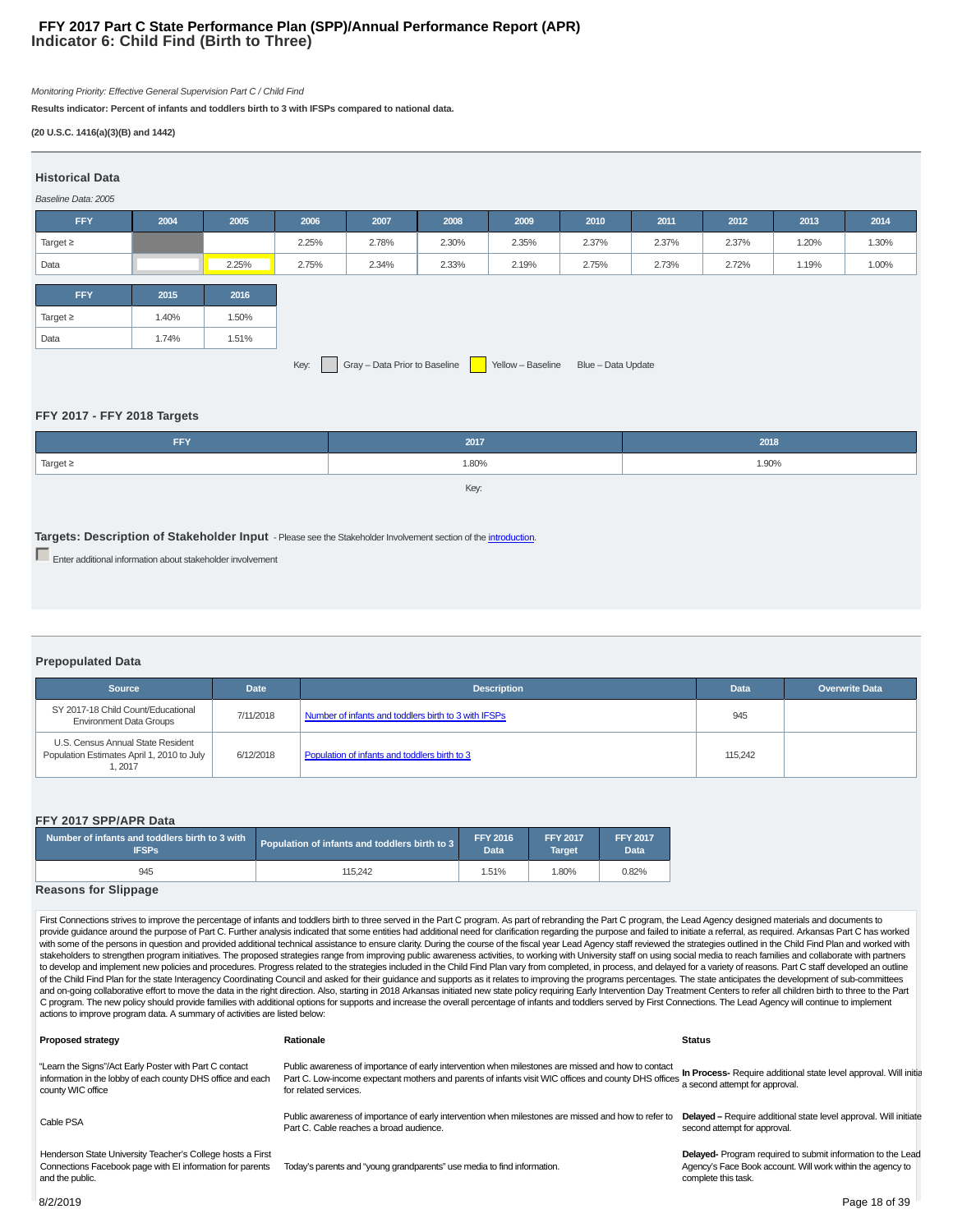| Part C Child Find Committee                                                                                                                                                                       | The involvement of stakeholders focused in improving the number of referrals of infants less than one<br>year of age would result in cross-agency collaboration that has been lacking due to changes within the <b>In Process-</b> Working with AICC and other Stakeholders<br>lead agency, personnel, etc.                                                                                                     |                                                                                                                                                                                                                                                                                                                                                                                                                                                                                                                                                                                                                                                                                                                                                                                                  |
|---------------------------------------------------------------------------------------------------------------------------------------------------------------------------------------------------|-----------------------------------------------------------------------------------------------------------------------------------------------------------------------------------------------------------------------------------------------------------------------------------------------------------------------------------------------------------------------------------------------------------------|--------------------------------------------------------------------------------------------------------------------------------------------------------------------------------------------------------------------------------------------------------------------------------------------------------------------------------------------------------------------------------------------------------------------------------------------------------------------------------------------------------------------------------------------------------------------------------------------------------------------------------------------------------------------------------------------------------------------------------------------------------------------------------------------------|
| Part C Outreach Personnel                                                                                                                                                                         | A dedicated staff member for outreach would be able to coordinate the Child Find Committee, host<br>"screening events" at WIC offices, attend events/host booths, speak to parent and parent advocacy<br>groups and other related groups (with our new "El Overview" material), and represent Part C as a<br>stakeholder in other agencies (thus increasing collaboration/relationships with related agencies). | In Process- Agency staff is participating in outreach activities                                                                                                                                                                                                                                                                                                                                                                                                                                                                                                                                                                                                                                                                                                                                 |
| Broad community outreach                                                                                                                                                                          | Collaborate with the state to have a brief program overview attached to each tax bill.                                                                                                                                                                                                                                                                                                                          | Delayed- Will revisit the strategy at a later date                                                                                                                                                                                                                                                                                                                                                                                                                                                                                                                                                                                                                                                                                                                                               |
| Collaboration with DCCECE and/or the Preschool<br>Suspension/Expulsion Task Force to establish a<br>policy/procedure for referral to Part C for children facing<br>suspension/disciplinary action | Children who lack the ability to appropriately meet their needs may be experiencing a developmental<br>delay and would benefit from a screening to rule out a developmental issue.                                                                                                                                                                                                                              | In Process- Agency staff will collaborate with partners to<br>strengthen the referral process                                                                                                                                                                                                                                                                                                                                                                                                                                                                                                                                                                                                                                                                                                    |
| DCCECE / Part C Joint training                                                                                                                                                                    | Childcare professionals need to understand when/how to refer as well as understand their role on a<br>child's early intervention team and how to support the learning of a child with a developmental delay in<br>the classroom.                                                                                                                                                                                | In Process- Agency staff will collaborate with partners to<br>strengthen the referral process                                                                                                                                                                                                                                                                                                                                                                                                                                                                                                                                                                                                                                                                                                    |
| Collaboration with ACH to outreach to physicians and improve<br>referral sources' understand of Part C and how to refer.                                                                          | Physicians are often the family's first source of information at the time of referral.                                                                                                                                                                                                                                                                                                                          | Completed/In Process- ACH survey staff in 2017 and 2018 a<br>compared the results to identify needs. 1 <sup>st</sup> Peds Place<br>broadcasted training conducted 5/2018. Follow up meeting<br>proposed with ACH this fall (no date set). Met with ACH team<br>12/2018. We compared data from 2 <sup>nd</sup> ACH survey to data fron<br>1 <sup>St</sup> ACH survey and saw a .5% improvement in a couple of are<br>and dips in other areas around pediatric professionals'<br>understanding of and referral to Part C.<br>We discussed doing another Peds Place broadcasted training<br>$2019 - no$ date set.                                                                                                                                                                                   |
| FC provides information to MIECHV Home Visitors on<br>referring to Part C<br>MIEHCV provides information to Part C on their program and<br>how to work together more effectively                  | Including the MIECHV Home Visitor on the family's EI team benefits the family and child and the two<br>agencies can support one another in assisting families, particularly in rural areas by working together<br>effectively. Sharing information and/or joint training strengthens EI and MIECHV professionals.                                                                                               | Completed/ In Process - In 2017 - creation of a home visitin<br>referral form and addition of MIECHV program to referral sou<br>in CDS to track referrals - share data with MIECHV.<br>9/2018- Conducted meeting to discuss collaboration. Will<br>continue efforts to strengthen partnership.<br>Creation of FC program information/overview for MIECHV ho<br>visitors and creation of a handout for parents referred by<br>MIECHV Home Visitor shared with MIECHV 9/2018. Progran<br>information/overview developed and shared with MIECHV 9/20<br>Handout for Home Visitor to give to parents referred was sent<br>9/2018.                                                                                                                                                                    |
| Serve as stakeholder on Safe Babies Court team meetings.                                                                                                                                          | Collaboration with Zero to Three and the Safe Babies Court team could provide valuable support to<br>vulnerable infants and toddlers in the Pulaski court system while increasing referrals in this area of the<br>state.                                                                                                                                                                                       | In Process- Agency staff attend meeting to provide informatio<br>and build partnerships.                                                                                                                                                                                                                                                                                                                                                                                                                                                                                                                                                                                                                                                                                                         |
| Partner with EHS to provide joint training.                                                                                                                                                       | EHS classroom teachers often are the first to notice a developmental delay in young children and are a<br>primary referral source. EHS programs must meet a 10% quote for children with an IFSP but in some<br>areas are not meeting their ratios. EHS programs conduct regular periodic screenings of all children<br>and need clear information about when and how to refer to Part C.                        | Completed/In Process- 3 trainings at EHS programs<br>2017-2018 and TA/planning provided by phone regarding mak<br>referrals to Part C. Handout developed for EHS on referring to<br>Part C. 2 <sup>nd</sup> Handout developed for EHS to give to parents on<br>"now that I've been referred" 12/2017 - unsure if the handout wa<br>approved or if the handout was distributed to EHS or not. First<br>Connections will continue to develop and conduct Webinars.<br>Plan to host a series of Lunch & Learn Webinars where reps f<br>5 different agencies each speak for 5 minutes on their program<br>who they serve, who to refer and how. Like a "service fair" for<br>SCs, EHS special services directors, providers, etc these will<br>recorded and can be linked on the FC Web page/shared. |

# **Compare your results to the national data**

Arkansas Part C makes every effort to identity children under Part C of IDEA. The Lead Agency will continue to implement strategies to increase awareness of the importance of early intervention. Lead Agency staff developed serve less than one percent birth to one, however, the range of children served birth to three is from 1.85 (MS) to 3.08 (KY). There remains work to be done regarding this indicator. Therefore, Arkansas Part C will partici in a newly created Child Find committee whose first task will be to review and address the child find process in Arkansas and to develop a Child Find manual**.**

#### **Actions required in FFY 2016 response**

none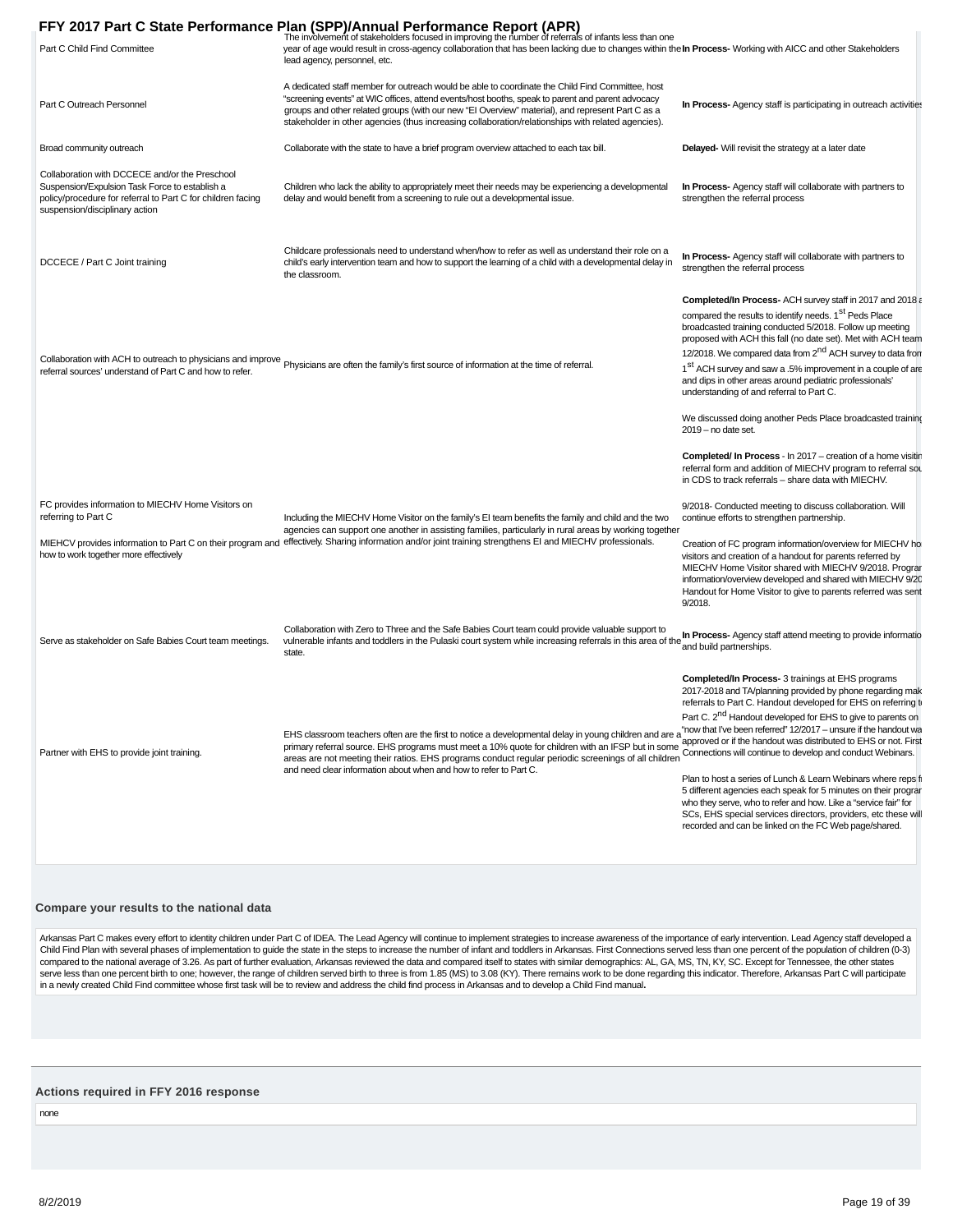<span id="page-19-0"></span>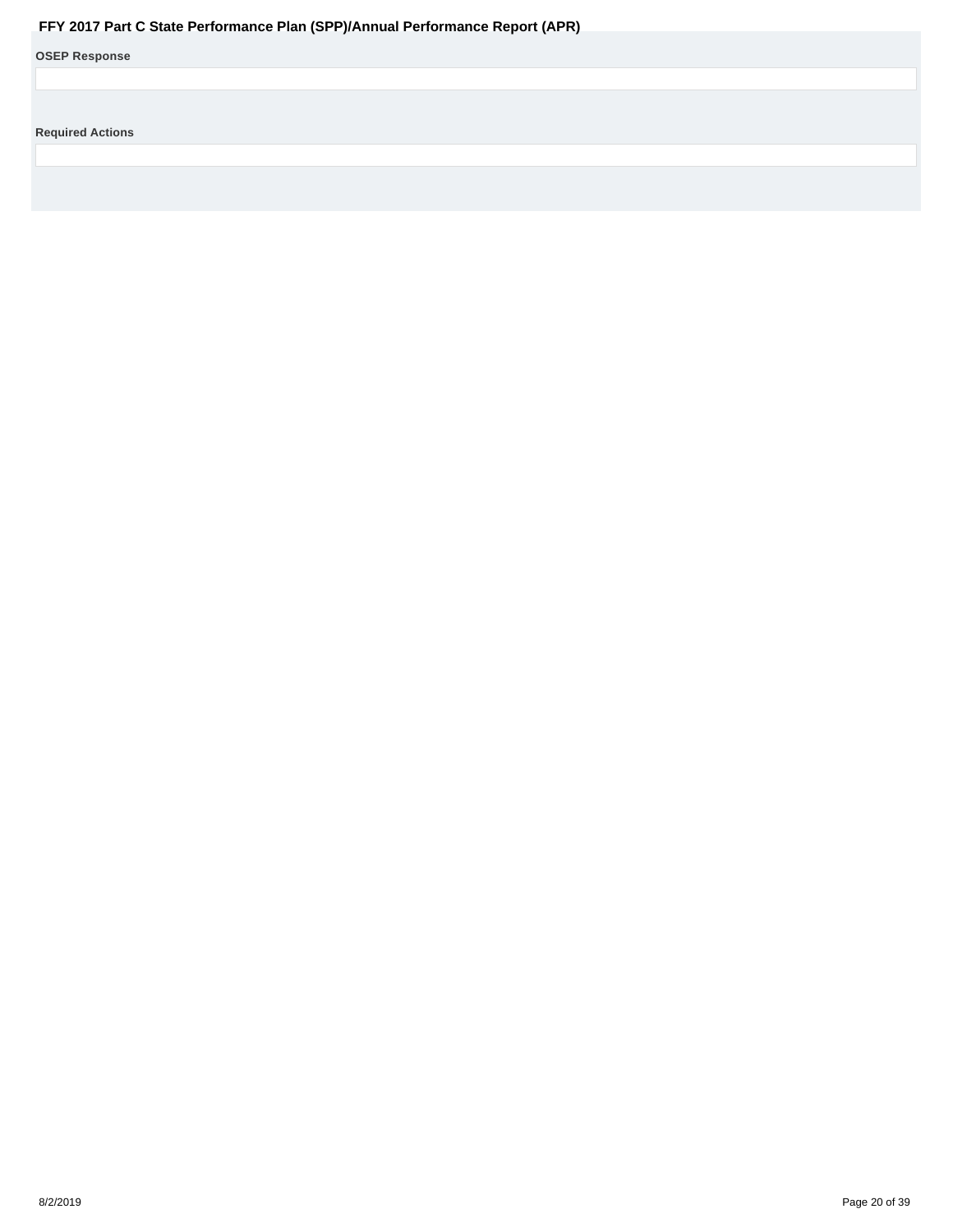# **Indicator 7: 45-day timeline FFY 2017 Part C State Performance Plan (SPP)/Annual Performance Report (APR)**

Monitoring Priority: Effective General Supervision Part C / Child Find

Compliance indicator: Percent of eligible infants and toddlers with IFSPs for whom an initial evaluation and initial assessment and an initial IFSP meeting were conducted within Part C's 45-day timeline.

#### **(20 U.S.C. 1416(a)(3)(B) and 1442)**

| <b>Historical Data</b><br>Baseline Data: 2005 |        |        |        |        |                               |        |                   |        |        |        |        |
|-----------------------------------------------|--------|--------|--------|--------|-------------------------------|--------|-------------------|--------|--------|--------|--------|
| <b>FFY</b>                                    | 2004   | 2005   | 2006   | 2007   | 2008                          | 2009   | 2010              | 2011   | 2012   | 2013   | 2014   |
| Target                                        |        |        | 100%   | 100%   | 100%                          | 100%   | 100%              | 100%   | 100%   | 100%   | 100%   |
| Data                                          |        | 75.80% | 84.00% | 88.00% | 82.00%                        | 99.00% | 94.00%            | 92.00% | 93.00% | 88.11% | 87.97% |
| <b>FFY</b>                                    | 2015   | 2016   |        |        |                               |        |                   |        |        |        |        |
|                                               |        |        |        |        |                               |        |                   |        |        |        |        |
| Target                                        | 100%   | 100%   |        |        |                               |        |                   |        |        |        |        |
| Data                                          | 92.41% | 87.25% |        |        |                               |        |                   |        |        |        |        |
|                                               |        |        |        | Key:   | Gray - Data Prior to Baseline |        | Yellow - Baseline |        |        |        |        |

# **FFY 2017 - FFY 2018 Targets**

| FFY    | 2017 | 2018 |
|--------|------|------|
| Target | 100% | 100% |

# **FFY 2017 SPP/APR Data**

| Number of eligible infants and toddlers with IFSPs for<br>whom an initial evaluation and assessment and an<br>initial IFSP meeting was conducted within Part C's<br>45-day timeline | Number of eligible infants and toddlers evaluated and<br>assessed for whom an initial IFSP meeting was<br>required to be conducted                                           | <b>FFY 2016</b><br>Data | <b>FFY 2017</b><br><b>Target</b> | <b>FFY 2017</b><br>Data |
|-------------------------------------------------------------------------------------------------------------------------------------------------------------------------------------|------------------------------------------------------------------------------------------------------------------------------------------------------------------------------|-------------------------|----------------------------------|-------------------------|
| 180                                                                                                                                                                                 | 319                                                                                                                                                                          | 87.25%                  | 100%                             | 83.07%                  |
| Number of documented delays attributable to exceptional family circumstances<br>within Part C's 45-day timeline" field above to calculate the numerator for this indicator.         | This number will be added to the "Number of eligible infants and toddlers with IFSPs for whom an initial evaluation and assessment and an initial IFSP meeting was conducted |                         |                                  |                         |

#### **Reasons for Slippage**

Program data related to the number of eligible infants and toddlers with IFSP's for whom an initial evaluation and assessment and an initial IFSP meeting was conducted within Part C's 45-day timeline decreased slightly fro FFY2016. During the course of the fiscal year the state of Arkansas implemented a new electronic payment system for all provider types. The change from the old system to the new caused a delay in payment to providers for supports and services. Arkansas Part C has and will continue to work with the "new system" developers to ensure that the system is processing request as required. Also, First Connections staff provide intensive technical<br>a be given their data and allowed time to review the stats and the state provide clarification and guidance is one of the leading suggestions for progress.

**What is the source of the data provided for this indicator?**

**C** State monitoring

*C* State database

**Provide the time period in which the data were collected (e.g., September through December, fourth quarter, selection from the full reporting period).**

Lead Agency staff collected data from January 1-March 30, 2018 to represent reporting for the full fiscal year. (2017)

**Describe how the data accurately reflect data for infants and toddlers with IFSPs for the full reporting period.**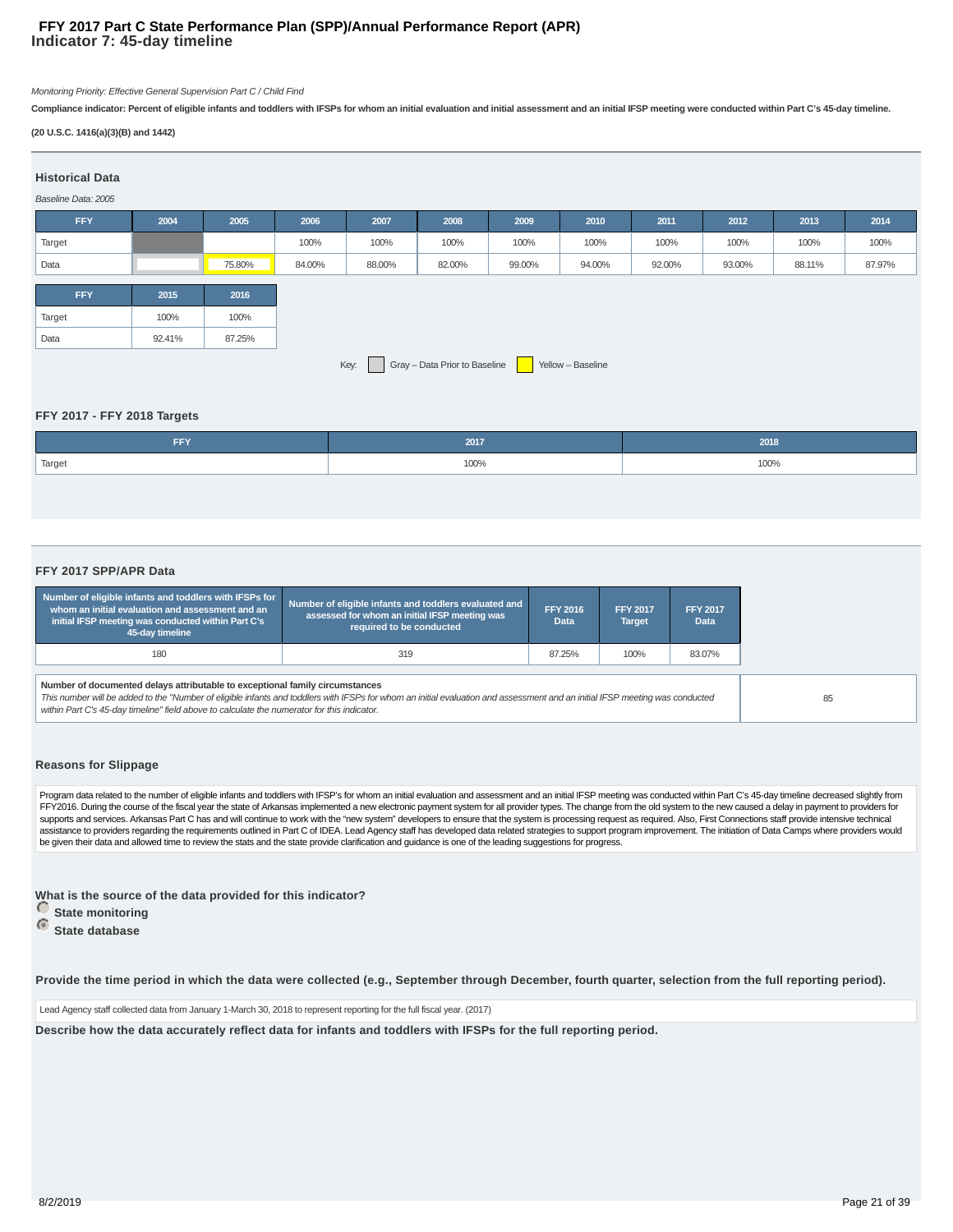Information was gathered from the Comprehensive Data System, by the Part C Data Unit, to report the percentage of infants and toddlers receiving evaluations, assessments and IFSP meetings within the required timeframe. AEIS providers, along with the state staff, use the statewide data system to report data on children receiving supports and services. Arkansas developed the CDS to capture and display data that reflects the status of the i and toddler early intervention file, on demand.

Individual data for each child's file, in CDS includes the following: the first date of service as indicated on the child's IFSP, and the date of the signed IFSP. Part C staff are allowed access to the AEIS providers elect record to work together to assist in finding a means to address concerns surrounding the infants and toddlers that are assigned to their caseload. Program data is collected from Independent Service Providers, state service coordinators and License Community Programs. Data for children served in the Part C program was pulled for IFSP, with dates starting January 1- March 30, 2018 and sent to each AEIS provider for verification and submission. With close consideration and care, Part C selected this time period in order to capture the same children as reported in Indicator 1.

Under the guidance of the Data Manager, agency staff analyzed data to determine if the children who received their services in a timely manner also had an evaluation and assessment and IFSP developed in 45 days. In order to ensure the accuracy of the data, additional time and evaluation was given for validation and verification. The Data Manager conducted further analysis of all information regarding data that was reported for this time pe data for the full year (FFY 2017) and determined that it is reflective of a full year of data.

#### **Actions required in FFY 2016 response**

none

Note: Any actions required in last year's response table that are related to correction of findings should be responded to on the "Correction of Previous Findings of Noncompliance" page of this indicator. If your State's only actions required in last year's response are related to findings of noncompliance, a text field will not be displayed on this page.

#### **Correction of Findings of Noncompliance Identified in FFY 2016**

| <b>Findings of Noncompliance Identified</b> | <b>Findings of Noncompliance Verified as</b><br><b>Corrected Within One Year</b> | <b>Findings of Noncompliance Subsequently</b><br>Corrected | <b>Findings Not Yet Verified as Corrected</b> |
|---------------------------------------------|----------------------------------------------------------------------------------|------------------------------------------------------------|-----------------------------------------------|
|                                             |                                                                                  |                                                            |                                               |

#### **FFY 2016 Findings of Noncompliance Verified as Corrected**

Describe how the State verified that the source of noncompliance is correctly implementing the regulatory requirements

Upon the identification of noncompliance, the AEIS provider is issued a written finding and are required to correct the noncompliance within 90 days. As part of the subsequent review, monitoring staff examined a percentage new records to ensure that all infants and toddlers received evaluations, assessments and IFSP meetings in a timely manner.

As required, First Connections monitoring staff reviewed a percentage of updated files from each local provider to determine if subsequent infants and toddlers had an evaluation and an IFSP within the 45-day timeframe. Lea Agency staff completed this process in accordance with the guidance provided in OSEP Memorandum 09-02, dated October 17, 2008 (OSEP Memo 09-02). Part C Monitoring staff determined that each EIS provider, for whom data formerly showed non-compliance has corrected the noncompliance and is correctly implementing the requlatory requirement for infants and toddlers who receive evaluations, assessments and IFSP meetings within the required time.

Describe how the State verified that each individual case of noncompliance was corrected

Part C monitoring staff examined the individual child record of each infant or toddler who did not have an evaluation, assessment and IFSP meeting within 45 days. The review of records indicated that children who had not received evaluations, assessments and timely IFSP meetings indeed had subsequently completed evaluation and the IFSP meeting was conducted, although late.

#### **FFY 2015 Findings of Noncompliance Verified as Corrected**

Describe how the State verified that the source of noncompliance is correctly implementing the regulatory requirements

Upon the identification of noncompliance, the AEIS provider is issued a written finding and are required to correct the noncompliance within 90 days. As part of the subsequent review, monitoring staff examined a percentage new records to ensure that all infants and toddlers received evaluations, assessments and IFSP meetings in a timely manner.

As required, First Connections monitoring staff reviewed a percentage of updated files from each local provider to determine if subsequent infants and toddlers had an evaluation and an IFSP within the 45-day timeframe. Lea Agency staff completed this process in accordance with the guidance provided in OSEP Memorandum 09-02, dated October 17, 2008 (OSEP Memo 09-02). Part C Monitoring staff determined that each EIS provider, for whom data formerly showed non-compliance has corrected the noncompliance and is correctly implementing the regulatory requirement for infants and toddlers who receive evaluations, assessments and IFSP meetings within the required time.

Describe how the State verified that each individual case of noncompliance was corrected

Part C monitoring staff examined the individual child record of each infant or toddler who did not have an evaluation, assessment and IFSP meeting within 45 days. The review of records indicated that children who had not received evaluations, assessments and timely IFSP meetings indeed had subsequently completed evaluation and the IFSP meeting was conducted, although late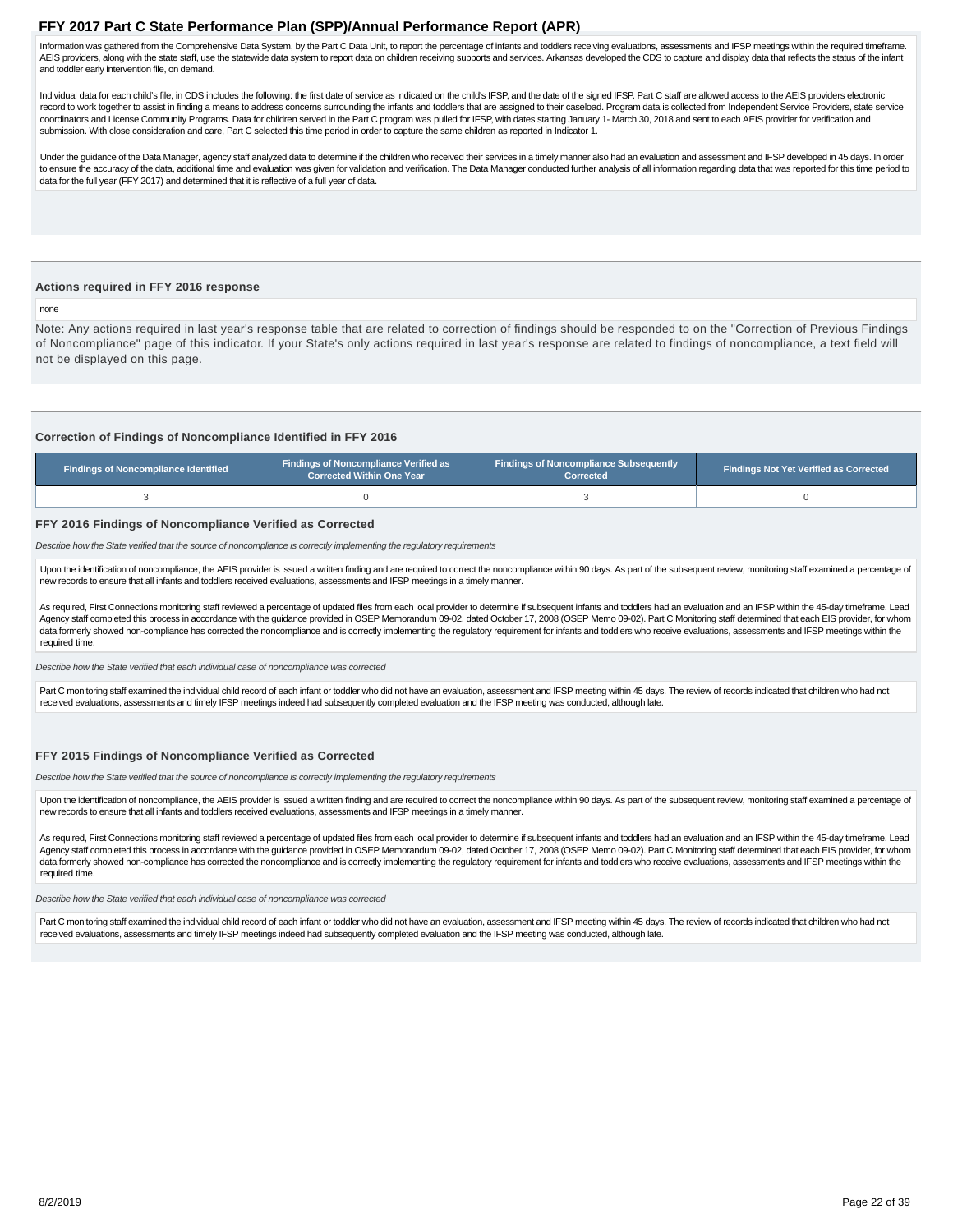#### <span id="page-22-0"></span>**OSEP Response**

The State reported that it used data from a State database to report on this indicator. The State further reported that it did not use data for the full reporting period (July 1, 2017-June 30, 2018). The State described ho period in which the data were collected accurately reflects data for infants and toddlers with IFSPs for the full reporting period.

Because the State reported less than 100% compliance for FFY 2017, the State must report on the status of correction of noncompliance identified in FFY 2017 for this indicator. When reporting on the correction of noncompliance, the State must report, in the FFY 2018 SPP/APR, that it has verified that each EIS program or provider with noncompliance identified in FFY 2017 for this indicator: (1) is correctly implementing the specific regulatory requirements (i.e., achieved 100% compliance) based on a review of updated data such as data subsequently collected through on-site monitoring or a State data system; and (2) has corrected each individual case of noncompliance, unless the child is no longer within the jurisdiction of the EIS program or provider, consistent with OSEP Memo 09-02. In the FFY 2018 SPP/APR, the State must describe the specific actions that were taken of noncompliance in FFY 2017.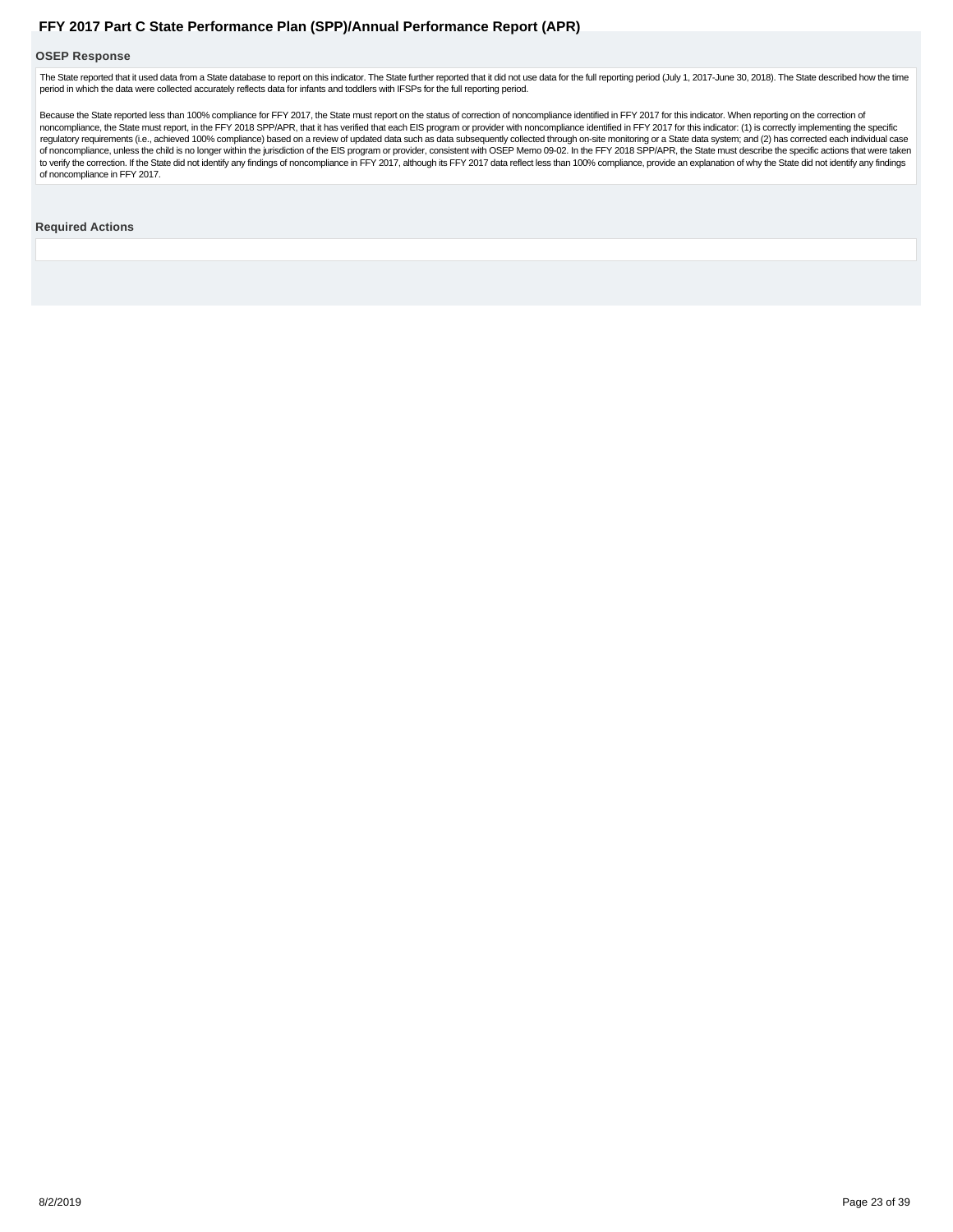# **Indicator 8A: Early Childhood Transition FFY 2017 Part C State Performance Plan (SPP)/Annual Performance Report (APR)**

#### Monitoring Priority: Effective General Supervision Part C / Effective Transition

**Compliance indicator: The percentage of toddlers with disabilities exiting Part C with timely transition planning for whom the Lead Agency has:**

- 
- A. Developed an IFSP with transition steps and services at least 90 days, and at the discretion of all parties, not more than nine months, prior to the toddler's third birthday;<br>B. Notified (consistent with any opt-out pol
- C. Conducted the transition conference held with the approval of the family at least 90 days, and at the discretion of all parties, not more than nine months, prior to the toddler's third birthday for **toddlers potentially eligible for Part B preschool services.**

**(20 U.S.C. 1416(a)(3)(B) and 1442)**

#### **Historical Data**

# Baseline Data: 2005

| 100%<br>100%<br>100%<br>100%<br>100%<br>100%<br>100%                                 |
|--------------------------------------------------------------------------------------|
|                                                                                      |
| Data<br>54.00%<br>96.00%<br>99.00%<br>55.00%<br>88.00%<br>96.00%<br>91.00%<br>90.00% |

Key: Gray – Data Prior to Baseline Yellow – Baseline

# **FFY 2017 - FFY 2018 Targets**

| <b>TELEVIS</b>      | 2017 | 2018 |
|---------------------|------|------|
| <sup>1</sup> Target | 100% | 100% |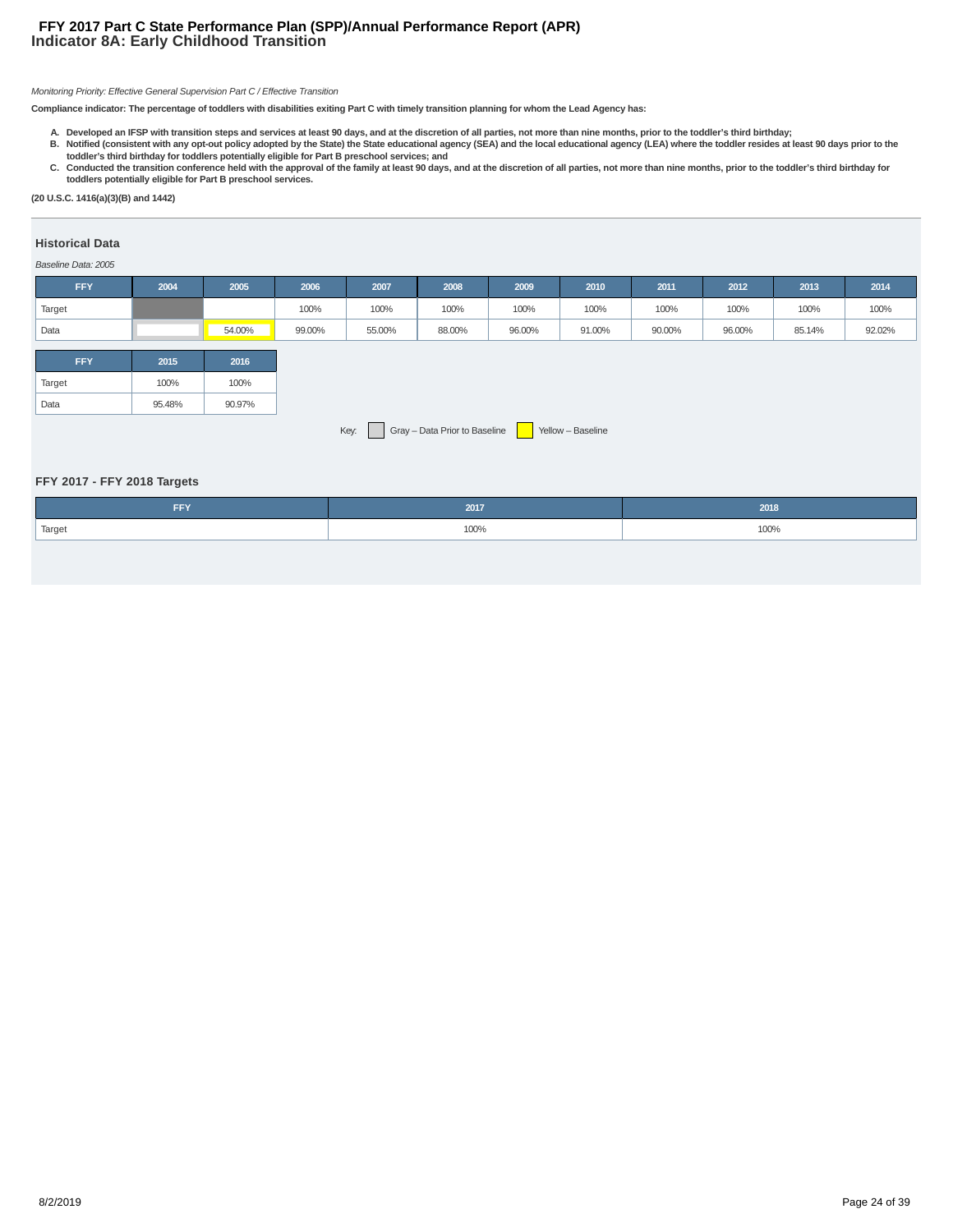#### **FFY 2017 SPP/APR Data**

**Data include only those toddlers with disabilities exiting Part C with timely transition planning for whom the Lead Agency has developed an IFSP with transition steps and services at least 90 days, and at the discretion of all parties, not more than nine months, prior to the toddler's third birthday.**

 Yes  $\bigcap_{\text{No}}$ 

| Number of children exiting Part C who have an IFSP | Number of toddlers with disabilities exiting Part C | <b>FFY 2016</b> | <b>FFY 2017</b> | <b>FFY 2017</b> |
|----------------------------------------------------|-----------------------------------------------------|-----------------|-----------------|-----------------|
| with transition steps and services                 |                                                     | Data            | <b>Target</b>   | Data            |
| 185                                                | 269                                                 | 90.97%          | 100%            | 99.26%          |

| A Number of documented delays attributable to exceptional family circumstances                                                                                                       |  |
|--------------------------------------------------------------------------------------------------------------------------------------------------------------------------------------|--|
| $\mid$ This number will be added to the "Number of children exiting Part C who have an IFSP with transition steps and services" field to calculate the numerator for this indicator. |  |

#### **What is the source of the data provided for this indicator?**

State monitoring

**State database** 

**Provide the time period in which the data were collected (e.g., September through December, fourth quarter, selection from the full reporting period).**

First Connections selected the period of time from July 1, 2017 – June 30, 2018 to collect data to represent reporting for the full fiscal year 2017.

#### **Describe how the data accurately reflect data for infants and toddlers with IFSPs for the full reporting period.**

Program data for Indicator 8 was retrieved from the Comprehensive Data System (CDS) for FFY 2017. First Connection Data Unit staff used the inquiry process to ensure the validity of the data collected. Part C staff collect indicator 8 data from all provider types and geographical areas and is reflective of a full fiscal year. The First Connections data system was designed to produce an electronic record for each infant and toddler within the program, that accurately reflects the status of the infant and toddlers file at any given time. Within the child's file, the system includes steps and services listed on the child's IFSP. Arkansas Data Unit staff allow eac provider time to review their program data for verification and resubmission to the data unit. Additional time is given for Agency staff to verify and confirm local provider data. Detail analysis is completed by the Data M ensure that data submitted is representative of a full year. (FFY2017)

#### **Actions required in FFY 2016 response**

none

Note: Any actions required in last year's response table that are related to correction of findings should be responded to on the "Correction of Previous Findings of Noncompliance" page of this indicator. If your State's only actions required in last year's response are related to findings of noncompliance, a text field will not be displayed on this page.

# **Correction of Findings of Noncompliance Identified in FFY 2016**

| Findings of Noncompliance Identified | <b>Findings of Noncompliance Verified as</b><br><b>Corrected Within One Year</b> | <b>Findings of Noncompliance Subsequently</b><br>Corrected | <b>Findings Not Yet Verified as Corrected</b> |
|--------------------------------------|----------------------------------------------------------------------------------|------------------------------------------------------------|-----------------------------------------------|
|                                      |                                                                                  |                                                            |                                               |

## **FFY 2016 Findings of Noncompliance Verified as Corrected**

Describe how the State verified that the source of noncompliance is correctly implementing the regulatory requirements

The Lead Agency's Monitoring staff issued official finding notification letters to EIS providers advising them of their non- compliance. The letter informed local providers of their scores in connection to transition steps provider notification letters cited the federal regulations and informed them that they have to ensure that all children receive timely transition planning and that they must correct all noncompliance. In accordance with procedures outlined in the Arkansas' monitoring manual, the providers were given 90 days to correct identified noncompliance, however, correction must be made no later than one year from the date of notification.

Monitoring staff then review updated data for transition steps to ensure that the provider is correctly implementing the regulatory requirements by making sure there is no ongoing noncompliance.

Describe how the State verified that each individual case of noncompliance was corrected

As a part of First Connections monitoring process, staff verify correction of noncompliance for each provider that is cited for noncompliance. Staff review files for toddlers who did not receive timely transition planning not in compliance with requirements to verify that the children received transition services (steps) although late, unless that child is no longer within the jurisdiction of the program. First Connections staff verified th noncompliance was corrected within one year of notification.

# **FFY 2015 Findings of Noncompliance Verified as Corrected**

Describe how the State verified that the source of noncompliance is correctly implementing the regulatory requirements

The Lead Agency's Monitoring staff issued official finding notification letters to EIS providers advising them of their non- compliance. The letter informed local providers of their scores in connection to transition steps provider notification letters cited the federal regulations and informed them that they have to ensure that all children receive timely transition planning and that they must correct all noncompliance. In accordance with 8/2/2019 Page 25 of 39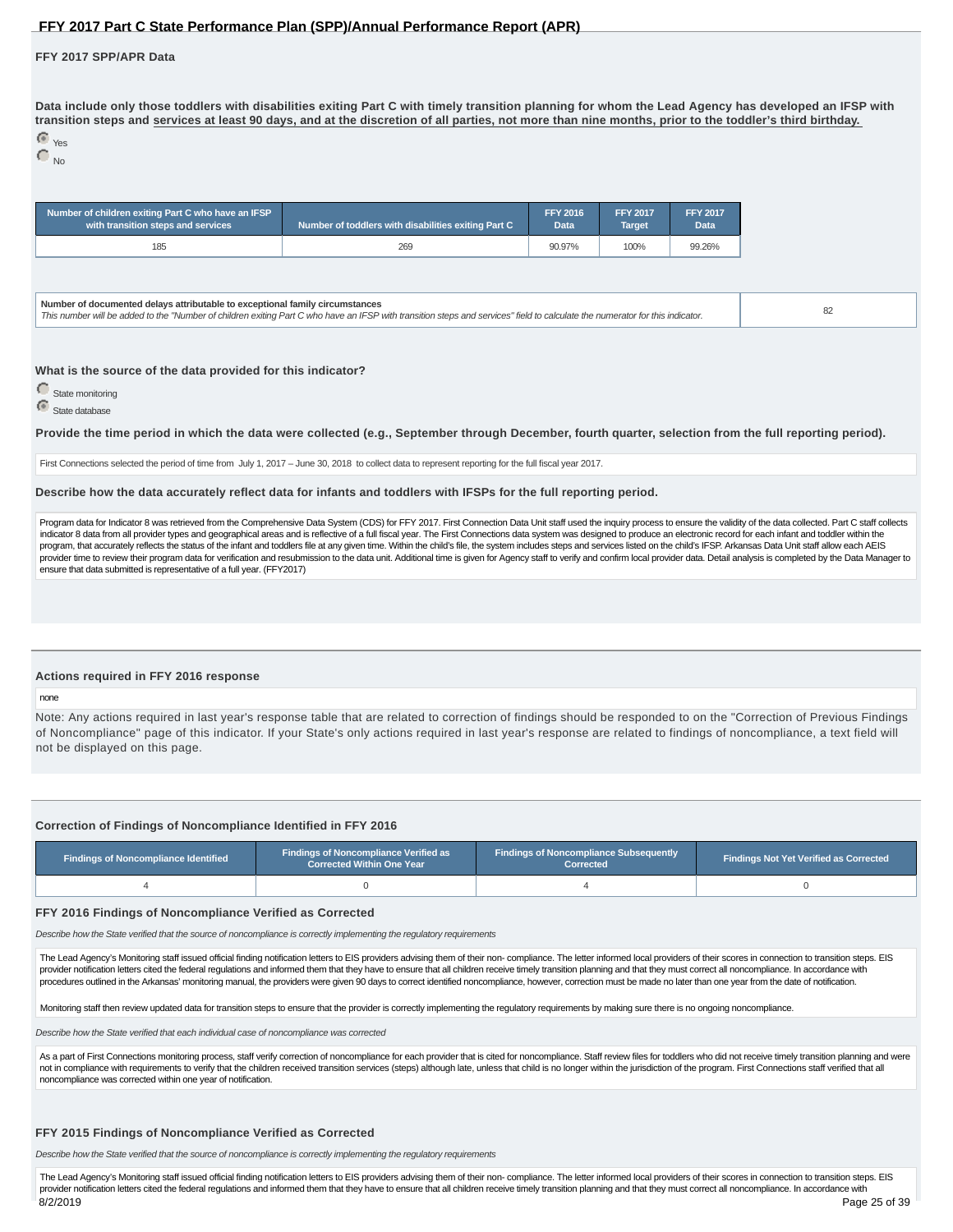# <span id="page-25-0"></span>FFY 2017 Part C State Performance Plan (SPP)/Annual Performance Report (APR)<br>procedures outlined in the Arkansas' monitoring manual, the providers were given 90 days to correct identified noncompliance, however, correction

Monitoring staff then review updated data for transition steps to ensure that the provider is correctly implementing the regulatory requirements by making sure there is no ongoing noncompliance.

Describe how the State verified that each individual case of noncompliance was corrected

As a part of First Connections monitoring process, staff verify correction of noncompliance for each provider that is cited for noncompliance. Staff review files for toddlers who did not receive timely transition planning not in compliance with requirements to verify that the children received transition services (steps) although late, unless that child is no longer within the jurisdiction of the program. First Connections staff verified th noncompliance was corrected within one year of notification.

#### **OSEP Response**

Because the State reported less than 100% compliance for FFY 2017, the State must report on the status of correction of noncompliance identified in FFY 2017 for this indicator. When reporting on the correction of noncompliance, the State must report, in the FFY 2018 SPP/APR, that it has verified that each EIS program or provider with noncompliance identified in FFY 2017 for this indicator: (1) is correctly implementing the specific regulatory requirements (i.e., achieved 100% compliance) based on a review of updated data such as data subsequently collected through on-site monitoring or a State data system; and (2) has corrected each individual case of noncompliance, unless the child is no longer within the jurisdiction of the EIS program or provider, consistent with OSEP Memo 09-02. In the FFY 2018 SPP/APR, the State must describe the specific actions that were taken to verify the correction. If the State did not identify any findings of noncompliance in FFY 2017, although its FFY 2017 data reflect less than 100% compliance, provide an explanation of why the State did not identify any of noncompliance in FFY 2017.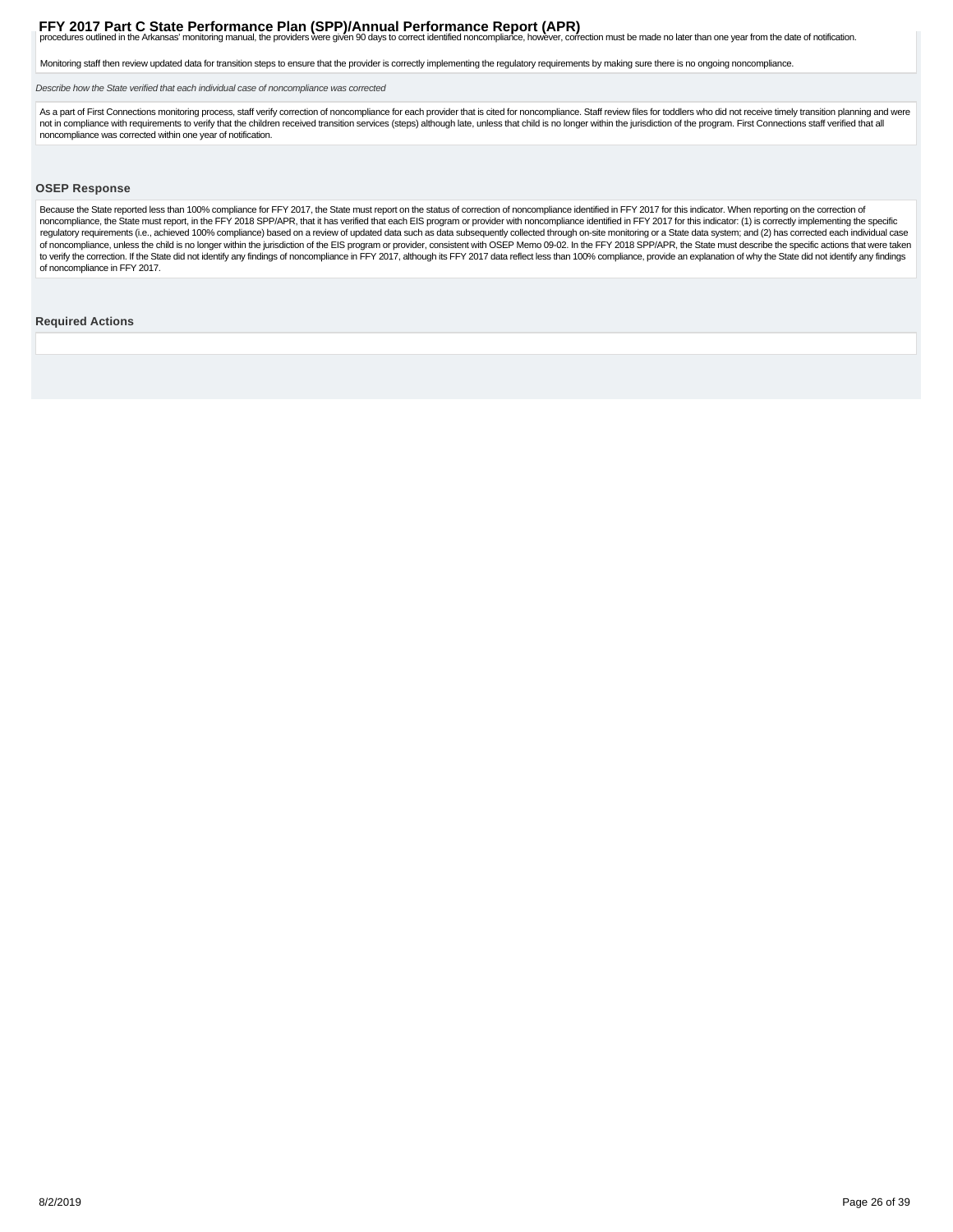# **Indicator 8B: Early Childhood Transition FFY 2017 Part C State Performance Plan (SPP)/Annual Performance Report (APR)**

#### Monitoring Priority: Effective General Supervision Part C / Effective Transition

**Compliance indicator: The percentage of toddlers with disabilities exiting Part C with timely transition planning for whom the Lead Agency has:**

- **A. Developed an IFSP with transition steps and services at least 90 days, and at the discretion of all parties, not more than nine months, prior to the toddler's third birthday;**
- **Notified (consistent with any opt-out policy adopted by the State) the State educational agency (SEA) and the local educational agency (LEA) where the toddler resides at least 90 days prior to the B. toddler's third birthday for toddlers potentially eligible for Part B preschool services; and**
- C. Conducted the transition conference held with the approval of the family at least 90 days, and at the discretion of all parties, not more than nine months, prior to the toddler's third birthday for **toddlers potentially eligible for Part B preschool services.**

**(20 U.S.C. 1416(a)(3)(B) and 1442)**

#### **Historical Data**

# Baseline Data: 2005

| <b>FFY</b> | 2004   | 2005   | 2006   | 2007   | 2008   | 2009   | 2010   | 2011   | 2012   | 2013   | 2014   |
|------------|--------|--------|--------|--------|--------|--------|--------|--------|--------|--------|--------|
| Target     |        |        | 100%   | 100%   | 100%   | 100%   | 100%   | 100%   | 100%   | 100%   | 100%   |
| Data       |        | 79.00% | 96.40% | 89.00% | 88.00% | 95.00% | 96.00% | 91.00% | 97.00% | 87.61% | 95.82% |
| <b>FFY</b> | 2015   | 2016   |        |        |        |        |        |        |        |        |        |
| Target     | 100%   | 100%   |        |        |        |        |        |        |        |        |        |
| Data       | 98.64% | 99.28% |        |        |        |        |        |        |        |        |        |

Key: Gray – Data Prior to Baseline Yellow – Baseline

## **FFY 2017 - FFY 2018 Targets**

| FFY                 | 2017 | 2018 |
|---------------------|------|------|
| <sup>1</sup> Target | 100% | 100% |
|                     |      |      |

#### **FFY 2017 SPP/APR Data**

## **Data include notification to both the SEA and LEA**

 Yes No

| Number of toddlers with disabilities exiting Part C<br>where notification to the SEA and LEA occurred at<br>least 90 days prior to their third birthday for toddlers<br>potentially eligible for Part B preschool services | Number of toddlers with disabilities exiting Part C who<br>were potentially eligible for Part B | <b>FFY 2016</b><br><b>Data</b> | <b>FFY 2017</b><br><b>Target</b> | <b>FFY 2017</b><br><b>Data</b> |
|----------------------------------------------------------------------------------------------------------------------------------------------------------------------------------------------------------------------------|-------------------------------------------------------------------------------------------------|--------------------------------|----------------------------------|--------------------------------|
| 269                                                                                                                                                                                                                        | 269                                                                                             | 99.28%                         | 100%                             | 100%                           |

#### **Number of parents who opted out**

|            | This number will be subtracted from the "Number of toddlers with disabilities exiting Part C who were potentially eligible for Part B" field to calculate the denominator for this |
|------------|------------------------------------------------------------------------------------------------------------------------------------------------------------------------------------|
| indicator. |                                                                                                                                                                                    |

0

## **Describe the method used to collect these data**

The state used the Comprehensive Data System to collect data for Indicator 8. Part C selected the time period from July 1, 2017 to June 30, 2018 to reflect reporting for the full fiscal year.

# **Do you have a written opt-out policy? No**

#### **What is the source of the data provided for this indicator?**

State monitoring State database

**Provide the time period in which the data were collected (e.g., September through December, fourth quarter, selection from the full reporting period).** 8/2/2019 Page 27 of 39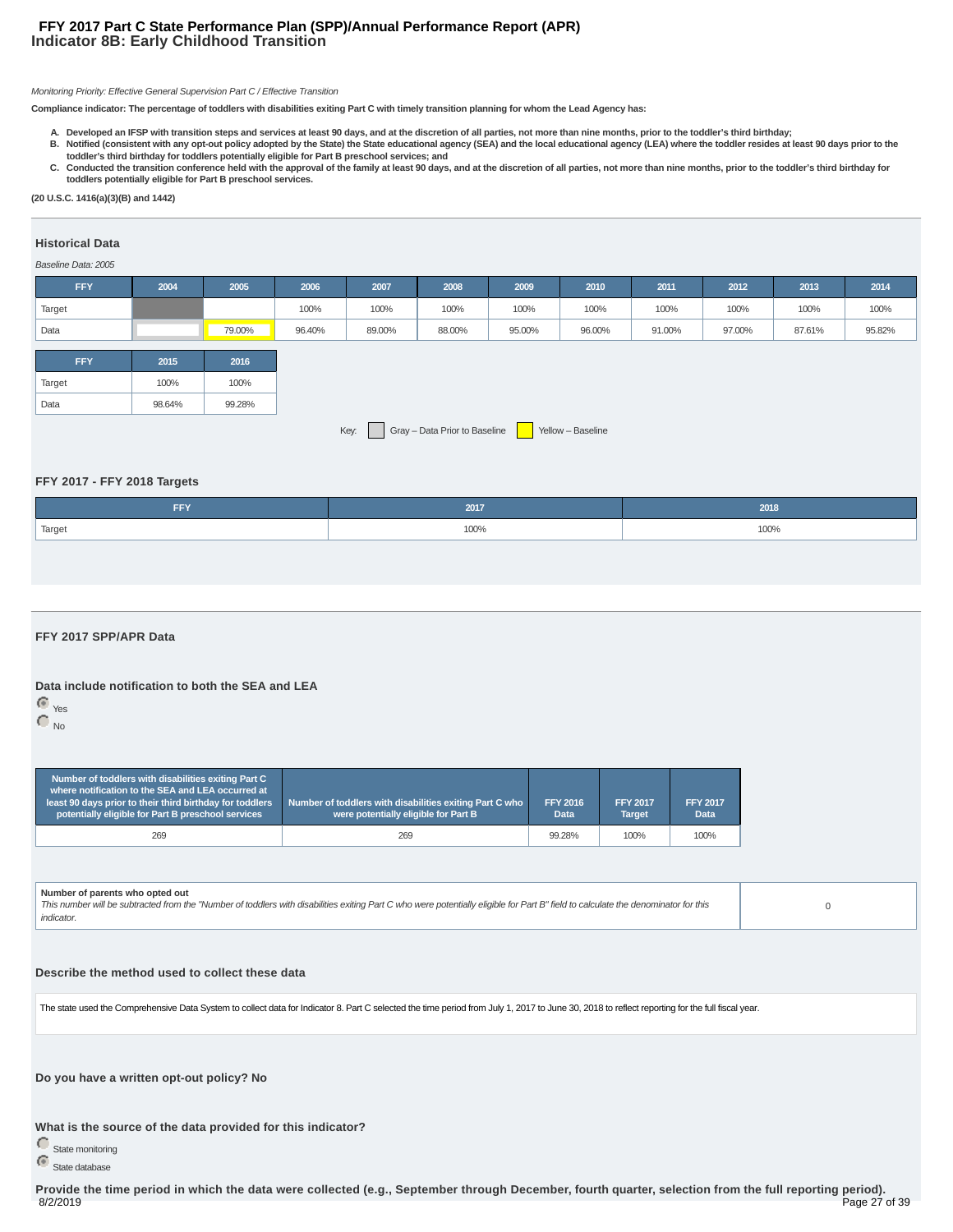<span id="page-27-0"></span>State Fiscal Year July 1, 2017 through June 30, 2018

#### **Describe how the data accurately reflect data for infants and toddlers with IFSPs for the full reporting period.**

Data for indicator 8 was collected from the Comprehensive Data System (CDS). The inquiry process was used by First Connections staff to verify information collected from the states database. Arkansas providers use the CDS to report data on the infants and toddlers that they provide services and supports to within their agency. Program data is collected from all provider types within the state of Arkansas. An electronic record is generat direct access to the AEIS providers electronic file, which permits them to work closely with the local programs to provide guidance and clarification.

#### **Actions required in FFY 2016 response**

none

Note: Any actions required in last year's response table that are related to correction of findings should be responded to on the "Correction of Previous Findings of Noncompliance" page of this indicator. If your State's only actions required in last year's response are related to findings of noncompliance, a text field will not be displayed on this page.

#### **Correction of Findings of Noncompliance Identified in FFY 2016**

| Findings of Noncompliance Identified | <b>Findings of Noncompliance Verified as</b><br><b>Corrected Within One Year</b> | Findings of Noncompliance Subsequently<br>Corrected | Findings Not Yet Verified as Corrected |
|--------------------------------------|----------------------------------------------------------------------------------|-----------------------------------------------------|----------------------------------------|
|                                      |                                                                                  |                                                     |                                        |

#### **FFY 2016 Findings of Noncompliance Verified as Corrected**

Describe how the State verified that the source of noncompliance is correctly implementing the regulatory requirements

Notifications were issued by the Lead Agency staff to local early intervention providers informing them of their status regarding non- compliance. The AEIS provider letters gives a clear outline of their scores associated SEA/LEA notification. As part of the notification process, the providers letters specified the federal regulations and directed them that they must ensure that all children in their program receive timely transition planni that they must correct all noncompliance. First Connections monitoring procedures allows AEIS providers 90 days to correct identified noncompliance, however, correction must be made no later than one year from the notification date.

Monitoring staff then review updated data for SEA/LEA notification to ensure that the provider is correctly implementing the regulatory requirements by making sure there is no ongoing noncompliance.

Describe how the State verified that each individual case of noncompliance was corrected

The First Connections monitoring guidelines requires agency staff to verify that each LEA corrected each individual case of noncompliance. Verifications process includes an analysis of records for toddlers who did not receive timely transition planning and were not in compliance with requirements to verify that the children received transition services (SEA/LEA notification) although late, unless that child is no longer within the juris Part C staff certified that all noncompliance was corrected within one year of notification, for each AEIS provider.

#### **OSEP Response**

Because the State reported less than 100% compliance for FFY 2017, the State must report on the status of correction of noncompliance identified in FFY 2017 for this indicator. When reporting on the correction of noncompliance, the State must report, in the FFY 2018 SPP/APR, that it has verified that each EIS program or provider with noncompliance identified in FFY 2017 for this indicator: (1) is correctly implementing the specific regulatory requirements (i.e., achieved 100% compliance) based on a review of updated data such as data subsequently collected through on-site monitoring or a State data system; and (2) has corrected each individual case of noncompliance, unless the child is no longer within the jurisdiction of the EIS program or provider, consistent with OSEP Memo 09-02. In the FFY 2018 SPP/APR, the State must describe the specific actions that were taken to verify the correction. If the State did not identify any findings of noncompliance in FFY 2017, although its FFY 2017 data reflect less than 100% compliance, provide an explanation of why the State did not identify any of noncompliance in FFY 2017.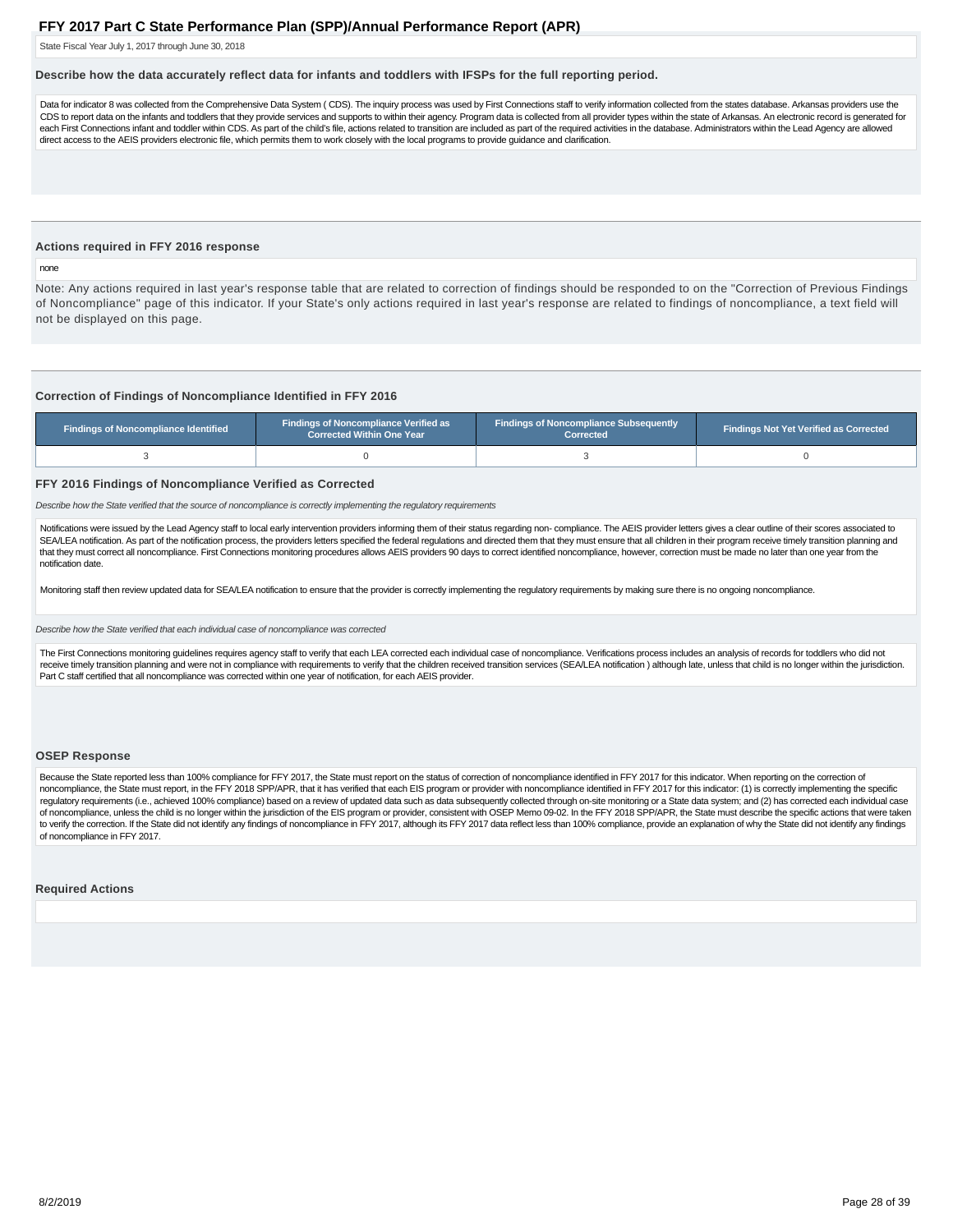# **Indicator 8C: Early Childhood Transition FFY 2017 Part C State Performance Plan (SPP)/Annual Performance Report (APR)**

#### Monitoring Priority: Effective General Supervision Part C / Effective Transition

**Compliance indicator: The percentage of toddlers with disabilities exiting Part C with timely transition planning for whom the Lead Agency has:**

- **A. Developed an IFSP with transition steps and services at least 90 days, and at the discretion of all parties, not more than nine months, prior to the toddler's third birthday;**
- **Notified (consistent with any opt-out policy adopted by the State) the State educational agency (SEA) and the local educational agency (LEA) where the toddler resides at least 90 days prior to the B. toddler's third birthday for toddlers potentially eligible for Part B preschool services; and**
- C. Conducted the transition conference held with the approval of the family at least 90 days, and at the discretion of all parties, not more than nine months, prior to the toddler's third birthday for **toddlers potentially eligible for Part B preschool services.**

**(20 U.S.C. 1416(a)(3)(B) and 1442)**

#### **Historical Data**

# Baseline Data: 2005

| <b>FFY</b> | 2004 | 2005   | 2006   | 2007   | 2008   | 2009   | 2010   | 2011   | 2012   | 2013   | 2014   |
|------------|------|--------|--------|--------|--------|--------|--------|--------|--------|--------|--------|
| Target     |      |        | 100%   | 100%   | 100%   | 100%   | 100%   | 100%   | 100%   | 100%   | 100%   |
| Data       |      | 87.00% | 44.00% | 55.00% | 57.00% | 86.00% | 87.00% | 76.00% | 87.00% | 86.28% | 83.59% |
| <b>FFY</b> | 2015 | 2016   |        |        |        |        |        |        |        |        |        |
|            |      |        |        |        |        |        |        |        |        |        |        |
|            |      |        |        |        |        |        |        |        |        |        |        |
| Target     | 100% | 100%   |        |        |        |        |        |        |        |        |        |

Key: Gray – Data Prior to Baseline Yellow – Baseline

## **FFY 2017 - FFY 2018 Targets**

| --<br><b>FFY</b> | 2017 | 2018 |
|------------------|------|------|
| Target           | 100% | 100% |
|                  |      |      |

#### **FFY 2017 SPP/APR Data**

**Data reflect only those toddlers for whom the Lead Agency has conducted the transition conference held with the approval of the family at least 90 days, and at the discretion of all parties, not more than nine months, prior to the toddler's third birthday for toddlers potentially eligible for Part B preschool services**

# Yes  $C_{\text{No}}$

| Number of toddlers with disabilities exiting Part C<br>where the transition conference occurred at least 90<br>days, and at the discretion of all parties at least nine<br>months prior to the toddler's third birthday for<br>toddlers potentially eligible for Part B | Number of toddlers with disabilities exiting Part C who<br>were potentially eligible for Part B | <b>FFY 2016</b><br><b>Data</b> | <b>FFY 2017</b><br><b>Target</b> | <b>FFY 2017</b><br><b>Data</b> |
|-------------------------------------------------------------------------------------------------------------------------------------------------------------------------------------------------------------------------------------------------------------------------|-------------------------------------------------------------------------------------------------|--------------------------------|----------------------------------|--------------------------------|
| 161                                                                                                                                                                                                                                                                     | 269                                                                                             | 93.63%                         | 100%                             | 90.33%                         |

| Number of toddlers for whom the parent did not provide approval for the transition conference<br>This number will be subtracted from the "Number of toddlers with disabilities exiting Part C who were potentially eligible for Part B" field to calculate the denominator for this<br>indicator.                                                                                                                                      |    |
|----------------------------------------------------------------------------------------------------------------------------------------------------------------------------------------------------------------------------------------------------------------------------------------------------------------------------------------------------------------------------------------------------------------------------------------|----|
| Number of documented delays attributable to exceptional family circumstances<br>This number will be added to the "Number of toddlers with disabilities exiting Part C where the transition conference occurred at least 90 days, and at the discretion of all parties<br>at least nine months prior to the toddler's third birthday for toddlers potentially eligible for Part B" field to calculate the numerator for this indicator. | 82 |

#### **Reasons for Slippage**

Data for Arkansas regarding the number of toddlers with disabilities exiting Part C where the transition conference occurred at least 90 days, and at the discretion of all parties at least nine months prior to the toddler' birthday for toddlers potentially eligible for Part B, declined around 3% from FFY 2016. The Lead Agency enrolled new providers and hired new staff to implement supports and services. Data analysis indicates that some providers and staff may not have a clear understanding of transition policy and procedures. First Connections Professional Development team members have and will continue to provide on-going training and technical assistance to AEIS providers and state staff concerning the requirements for proper transition. Also, the Lead Agency has tools and documents that support the improvement of actions that assist with quiding the process.

#### **What is the source of the data provided for this indicator?**

State monitoring

State database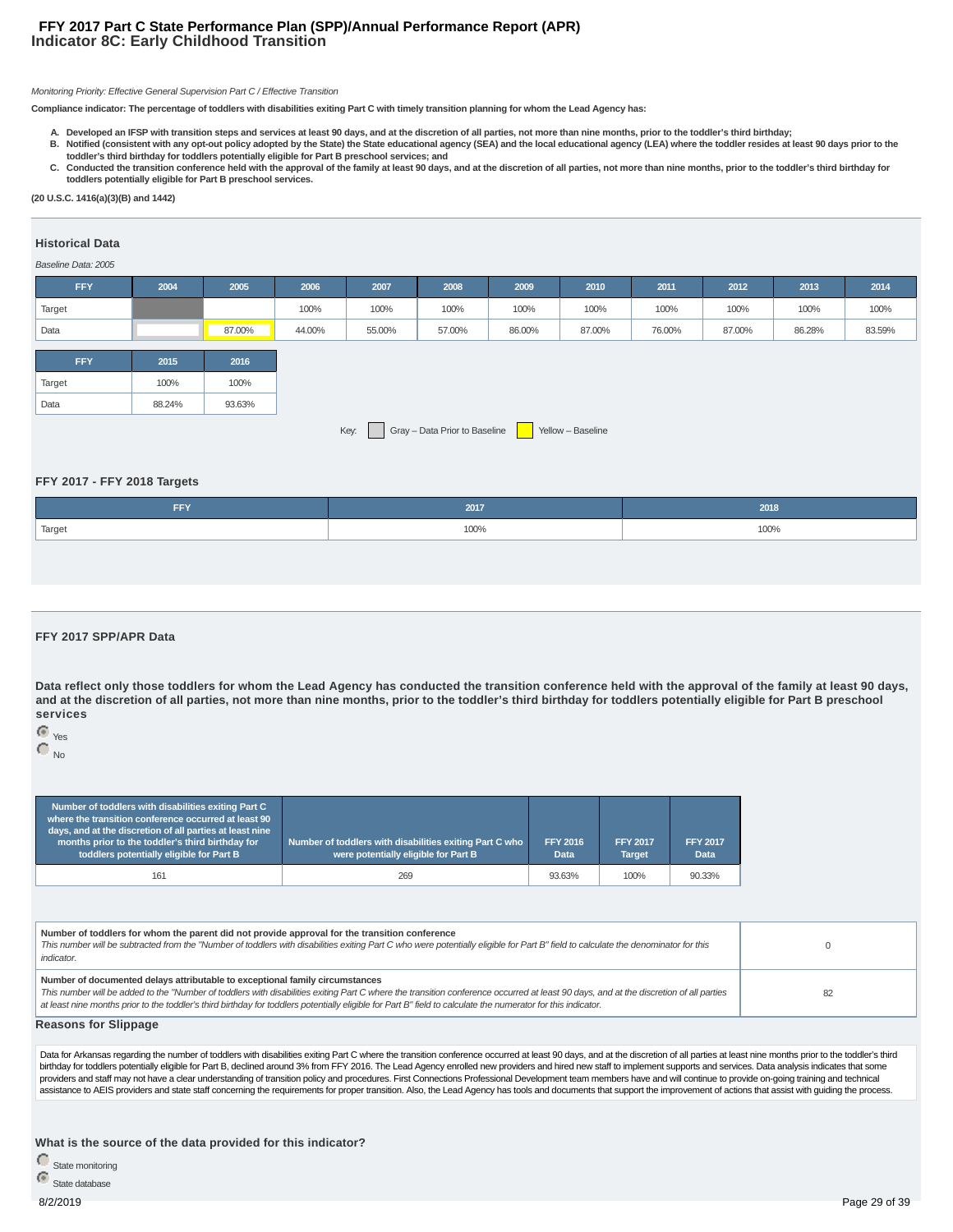<span id="page-29-0"></span>FFY 2017 Part C State Performance Plan (SPP)/Annual Performance Report (APR)<br>Provide the time period in which the data were collected (e.g., September through December, fourth quarter, selection from the full reporting per

Arkansas First Connections collected data from the period of June 30, 2017- July 1, 2018. The data collected during this time period represents reporting for the full fiscal year. (2017)

#### **Describe how the data accurately reflect data for infants and toddlers with IFSPs for the full reporting period.**

Indicator 8 data was retrieved from the Comprehensive Data System. Arkansas Data staff used the inquiry process to verify the information collected in the states data base. Annual Performance Report data was gathered from each agency provider type. Arkansas Early Intervention providers and State Service Coordinators enter individual child data on the infants and toddlers that they serve directly in the data system. The Lead Agency developed Comprehensive Data System to gather and display data that reflects the status of the infant and toddler's early intervention record. As part of the individual child file, the system includes, the date of the child's transi conference as required in Part C policy. Program data was taken from IFSP's with dates starting July 1, 2017- June 30, 2018, and forwarded to AEIS providers and state staff for review and submission back to the Lead Agency data unit. First Connections Data Manager verified that the data reported for this time period (FFY2017) is reflective of all the infants and toddlers for the full reporting period.

#### **Actions required in FFY 2016 response**

none

Note: Any actions required in last year's response table that are related to correction of findings should be responded to on the "Correction of Previous Findings of Noncompliance" page of this indicator. If your State's only actions required in last year's response are related to findings of noncompliance, a text field will not be displayed on this page.

#### **Correction of Findings of Noncompliance Identified in FFY 2016**

| Findings of Noncompliance Verified as<br><b>Findings of Noncompliance Identified</b><br><b>Corrected Within One Year</b> |  | <b>Findings of Noncompliance Subsequently</b><br>Corrected | <b>Findings Not Yet Verified as Corrected</b> |  |  |
|--------------------------------------------------------------------------------------------------------------------------|--|------------------------------------------------------------|-----------------------------------------------|--|--|
|                                                                                                                          |  |                                                            |                                               |  |  |

#### **FFY 2016 Findings of Noncompliance Verified as Corrected**

Describe how the State verified that the source of noncompliance is correctly implementing the regulatory requirements

Arkansas monitoring manual requires Lead Agency staff to send notification letters to early intervention service providers informing them of their non- compliance. Notification letters advised them of their status regardin timely transition conferences. The letters cited the federal requlations and informed them that they have to ensure that all children receive timely transition planning and that they must correct all noncompliance. Lead Ag requirements allows the providers 90 days to correct identified noncompliance, however, correction must be made no later than one year from the date of notification to the AEIS provider.

Monitoring staff then review updated data for transition conferences to ensure that the provider is correctly implementing the regulatory requirements for subsequent children by making sure there is no ongoing noncompliance and that transition conference are held within timelines.

Describe how the State verified that each individual case of noncompliance was corrected

First Connections Quality Assurance verification process requires that program staff conduct a course of action that involves an examination of files for toddlers who did not have timely transition conferences. Staff verif each child for whom a conference was not provided received transition conferences, although the conference was late, unless that child is no longer within the jurisdiction of the program. Lead Agency staff confirmed that a noncompliance was corrected within one year of notification to the AEIS provider.

#### **FFY 2015 Findings of Noncompliance Verified as Corrected**

Describe how the State verified that the source of noncompliance is correctly implementing the regulatory requirements

Arkansas monitoring manual requires Lead Agency staff to send notification letters to early intervention service providers informing them of their non- compliance. Notification letters advised them of their status regarding timely transition conferences. The letters cited the federal regulations and informed them that they have to ensure that all children receive timely transition planning and that they must correct all noncompliance. Lead Ag requirements allows the providers 90 days to correct identified noncompliance, however, correction must be made no later than one year from the date of notification to the AEIS provider.

Monitoring staff then review updated data for transition conferences to ensure that the provider is correctly implementing the regulatory requirements for subsequent children by making sure there is no ongoing noncompliance and that transition conference are held within timelines.

Describe how the State verified that each individual case of noncompliance was corrected

First Connections Quality Assurance verification process requires that program staff conduct a course of action that involves an examination of files for toddlers who did not have timely transition conferences. Staff verif each child for whom a conference was not provided received transition conferences, although the conference was late, unless that child is no longer within the jurisdiction of the program. Lead Agency staff confirmed that a noncompliance was corrected within one year of notification to the AEIS provider.

# **OSEP Response**

Because the State reported less than 100% compliance for FFY 2017, the State must report on the status of correction of noncompliance identified in FFY 2017 for this indicator. When reporting on the correction of noncompliance, the State must report, in the FFY 2018 SPP/APR, that it has verified that each EIS program or provider with noncompliance identified in FFY 2017 for this indicator: (1) is correctly implementing the specific regulatory requirements (i.e., achieved 100% compliance) based on a review of updated data such as data subsequently collected through on-site monitoring or a State data system; and (2) has corrected each individual case of noncompliance, unless the child is no longer within the jurisdiction of the EIS program or provider, consistent with OSEP Memo 09-02. In the FFY 2018 SPP/APR, the State must describe the specific actions that were taken to verify the correction. If the State did not identify any findings of noncompliance in FFY 2017, although its FFY 2017 data reflect less than 100% compliance, provide an explanation of why the State did not identify any of noncompliance in FFY 2017.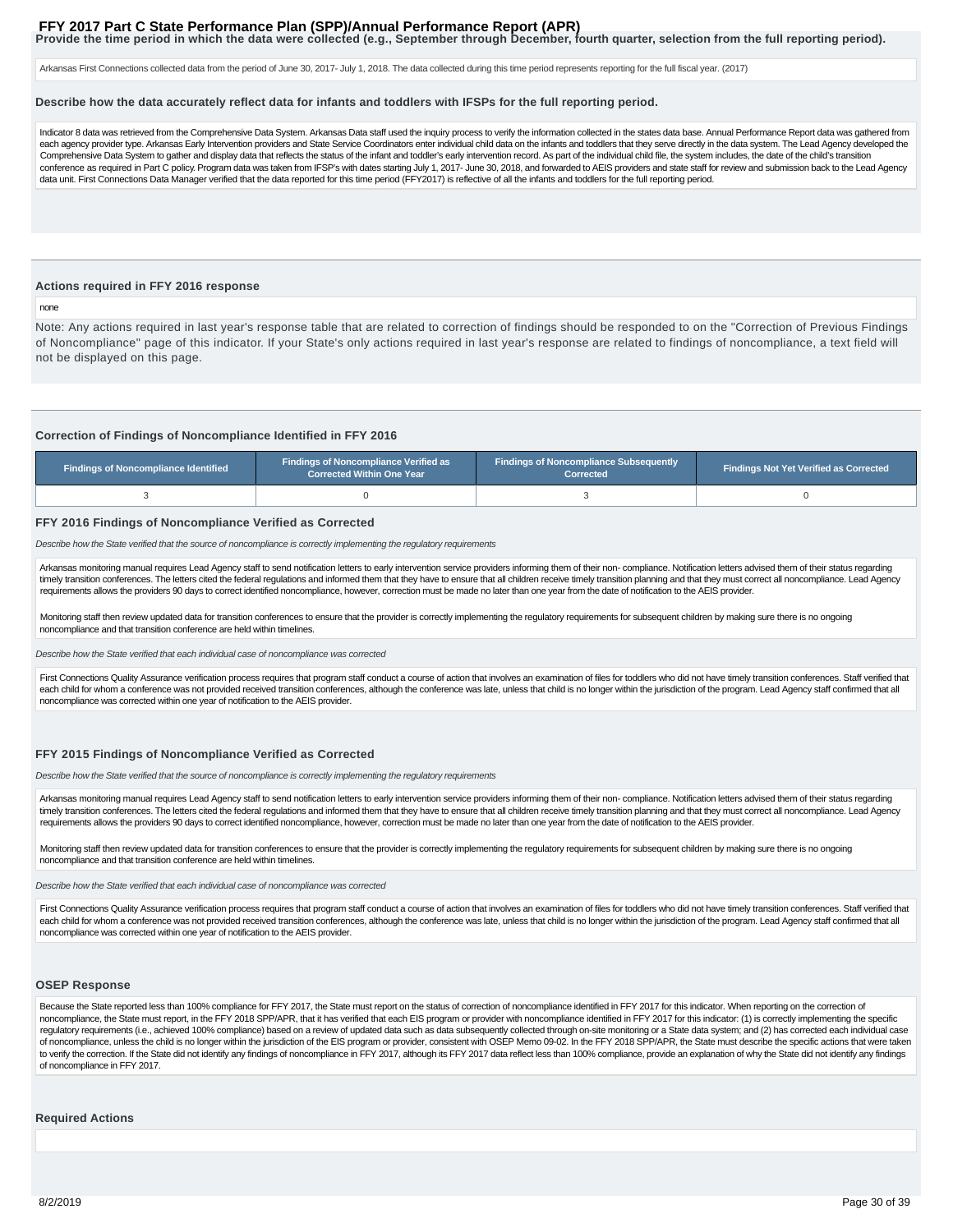# **Indicator 9: Resolution Sessions FFY 2017 Part C State Performance Plan (SPP)/Annual Performance Report (APR)**

Monitoring Priority: Effective General Supervision Part C / General Supervision

**Results indicator: Percent of hearing requests that went to resolution sessions that were resolved through resolution session settlement agreements (applicable if Part B due process procedures under section 615 of the IDEA are adopted).**

# **(20 U.S.C. 1416(a)(3)(B) and 1442)**

# **Historical Data**

| Baseline Data:                                                          |       |       |      |      |      |      |      |      |      |       |       |
|-------------------------------------------------------------------------|-------|-------|------|------|------|------|------|------|------|-------|-------|
| <b>FFY</b>                                                              | 2004  | 2005  | 2006 | 2007 | 2008 | 2009 | 2010 | 2011 | 2012 | 2013  | 2014  |
| Target $\geq$                                                           |       |       |      |      |      |      |      |      |      | $0\%$ | $0\%$ |
| Data                                                                    |       |       |      |      |      |      |      |      |      | $0\%$ | $0\%$ |
| <b>FFY</b>                                                              | 2015  | 2016  |      |      |      |      |      |      |      |       |       |
| Target $\geq$                                                           | $0\%$ | $0\%$ |      |      |      |      |      |      |      |       |       |
| Data                                                                    | $0\%$ |       |      |      |      |      |      |      |      |       |       |
| Key: Gray - Data Prior to Baseline Yellow - Baseline Blue - Data Update |       |       |      |      |      |      |      |      |      |       |       |

# **FFY 2017 - FFY 2018 Targets**

| <b>FFY</b>    | 2017  | 2018  |
|---------------|-------|-------|
| Target $\geq$ | $0\%$ | $0\%$ |
|               | Key:  |       |

# **Targets: Description of Stakeholder Input** - Please see the Stakeholder Involvement section of the *introduction*.

Enter additional information about stakeholder involvement

#### **Prepopulated Data**

| <b>Source</b>                                                                                            | <b>Date</b> | <b>Description</b>                                                       | <b>Data</b> | <b>Overwrite Data</b> |
|----------------------------------------------------------------------------------------------------------|-------------|--------------------------------------------------------------------------|-------------|-----------------------|
| SY 2017-18 EMAPS IDEA Part C Dispute<br>Resolution Survey; Section C: Due<br><b>Process Complaints</b>   | 11/8/2018   | 3.1(a) Number resolution sessions resolved through settlement agreements | r           | null                  |
| SY 2017-18 EMAPS IDEA Part C Dispute  <br>Resolution Survey; Section C: Due<br><b>Process Complaints</b> | 11/8/2018   | 3.1 Number of resolution sessions                                        | n           | null                  |

# **FFY 2017 SPP/APR Data**

| 3.1(a) Number resolution sessions resolved<br>through settlement agreements | 3.1 Number of resolution sessions | <b>FFY 2016</b><br>Data | FFY 2017 Target | <b>FFY 2017</b><br>Data |
|-----------------------------------------------------------------------------|-----------------------------------|-------------------------|-----------------|-------------------------|
|                                                                             |                                   |                         | $0.00\%$        | 100%                    |

# **Actions required in FFY 2016 response**

none

#### **OSEP Response**

The State reported fewer than ten resolution sessions held in FFY 2017. The State is not required to provide targets until any fiscal year in which ten or more resolution sessions were held.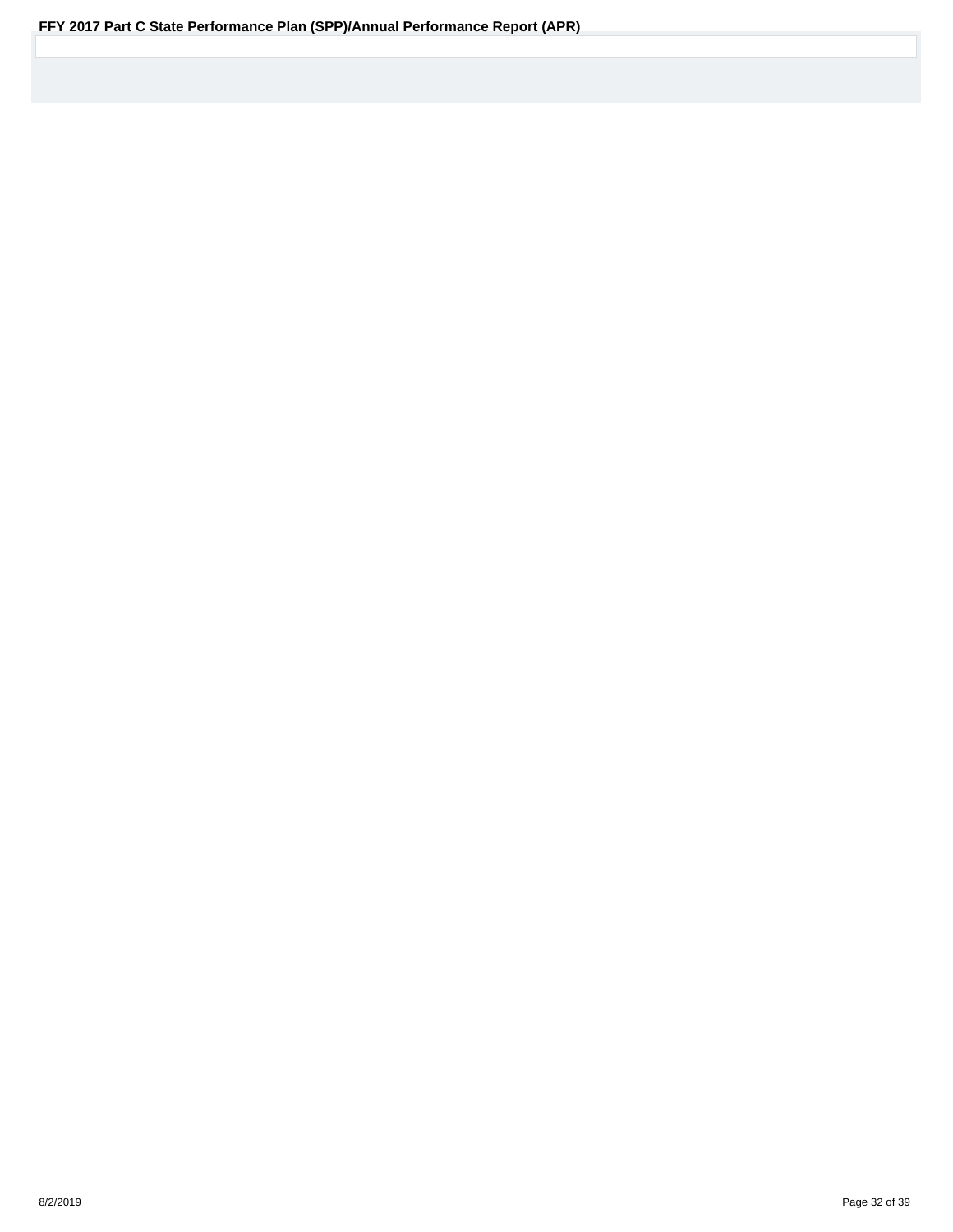# **Indicator 10: Mediation FFY 2017 Part C State Performance Plan (SPP)/Annual Performance Report (APR)**

Monitoring Priority: Effective General Supervision Part C / General Supervision

**Results indicator: Percent of mediations held that resulted in mediation agreements.**

#### **(20 U.S.C. 1416(a)(3)(B) and 1442)**

| <b>Historical Data</b>                                                     |       |      |      |       |      |      |      |       |      |      |       |
|----------------------------------------------------------------------------|-------|------|------|-------|------|------|------|-------|------|------|-------|
|                                                                            |       |      |      |       |      |      |      |       |      |      |       |
| Baseline Data: 2005                                                        |       |      |      |       |      |      |      |       |      |      |       |
| <b>FFY</b>                                                                 | 2004  | 2005 | 2006 | 2007  | 2008 | 2009 | 2010 | 2011  | 2012 | 2013 | 2014  |
| Target $\geq$                                                              |       |      |      | $0\%$ |      |      |      |       |      | 0%   | $0\%$ |
| Data                                                                       |       |      |      |       |      |      |      | $0\%$ |      |      |       |
| <b>FFY</b>                                                                 | 2015  | 2016 |      |       |      |      |      |       |      |      |       |
|                                                                            |       |      |      |       |      |      |      |       |      |      |       |
| Target $\geq$                                                              | $0\%$ |      |      |       |      |      |      |       |      |      |       |
| Data                                                                       |       |      |      |       |      |      |      |       |      |      |       |
| Gray - Data Prior to Baseline Yellow - Baseline Blue - Data Update<br>Key: |       |      |      |       |      |      |      |       |      |      |       |

# **FFY 2017 - FFY 2018 Targets**

| <b>FFY</b>          | 2017 |  |  | 2018 |        |  |
|---------------------|------|--|--|------|--------|--|
| <sup>1</sup> Target |      |  |  |      | $\sim$ |  |
|                     |      |  |  |      |        |  |

|--|

# **Targets: Description of Stakeholder Input** - Please see the Stakeholder Involvement section of the *introduction*.

**Enter additional information about stakeholder involvement** 

# **Prepopulated Data**

| <b>Source</b>                                                                               | <b>Date</b> | <b>Description</b>                                                  | <b>Data</b> | <b>Overwrite Data</b> |
|---------------------------------------------------------------------------------------------|-------------|---------------------------------------------------------------------|-------------|-----------------------|
| SY 2017-18 EMAPS IDEA Part C Dispute<br>Resolution Survey; Section B: Mediation<br>Requests | 11/8/2018   | 2.1.a. iMediations agreements related to due process complaints     | n           | null                  |
| SY 2017-18 EMAPS IDEA Part C Dispute<br>Resolution Survey; Section B: Mediation<br>Requests | 11/8/2018   | 2.1.b. iMediations agreements not related to due process complaints | n           | null                  |
| SY 2017-18 EMAPS IDEA Part C Dispute<br>Resolution Survey; Section B: Mediation<br>Requests | 11/8/2018   | 2.1 Mediations held                                                 | n           | null                  |

# **FFY 2017 SPP/APR Data**

| 2.1.a.i Mediations agreements<br>related to due process complaints | 2.1.b.i Mediations agreements not<br>related to due process complaints | 2.1 Mediations held | <b>FFY 2016</b><br>Data | FFY 2017 Target | <b>FFY 2017</b><br><b>Data</b> |
|--------------------------------------------------------------------|------------------------------------------------------------------------|---------------------|-------------------------|-----------------|--------------------------------|
|                                                                    |                                                                        |                     |                         | $% - %$         |                                |

# **Actions required in FFY 2016 response**

none

# **OSEP Response**

The State reported fewer than ten mediations held in FFY 2017. The State is not required to meet its targets until any fiscal year in which ten or more mediations were held.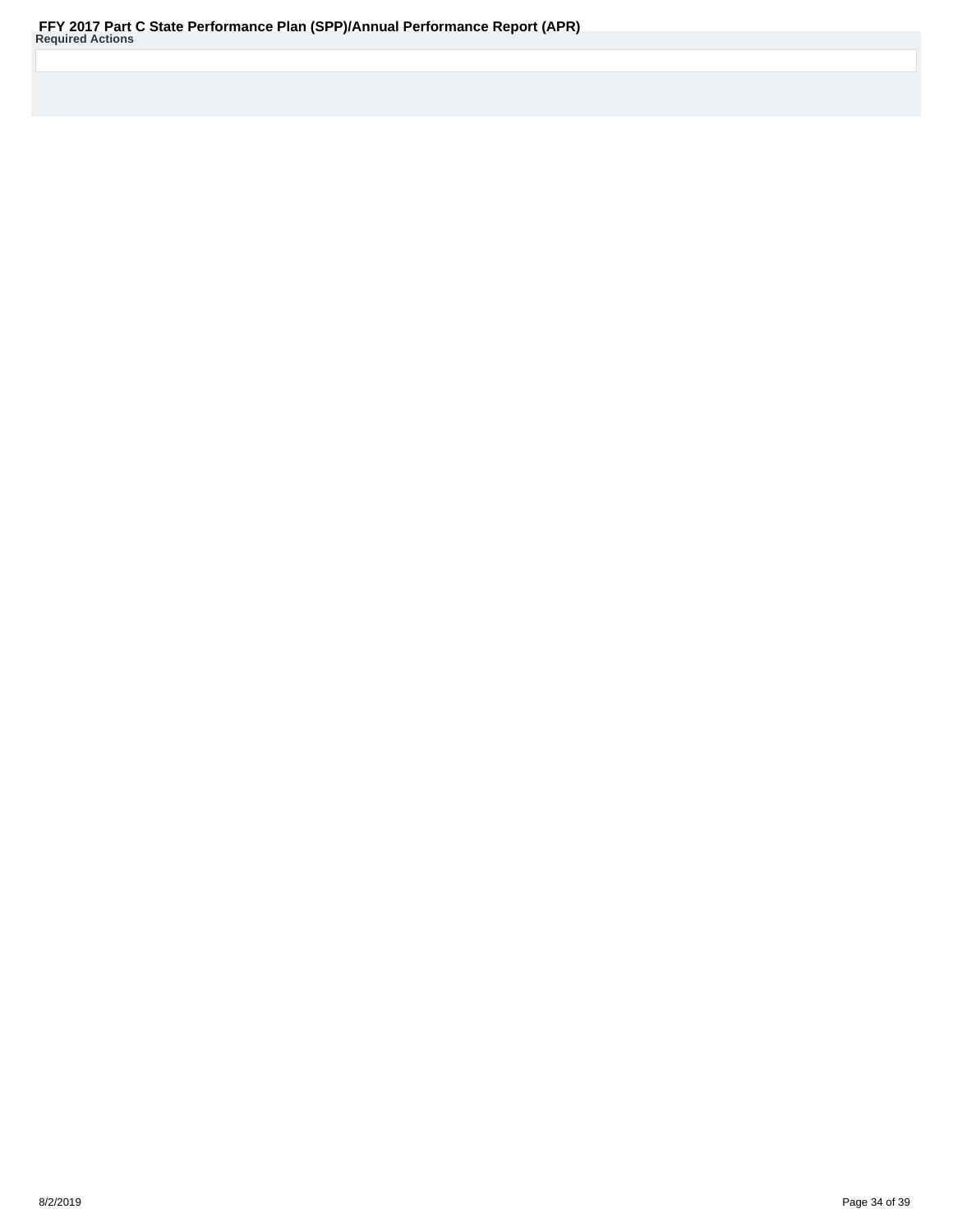# **Indicator 11: State Systemic Improvement Plan FFY 2017 Part C State Performance Plan (SPP)/Annual Performance Report (APR)**

#### Monitoring Priority: General Supervision

**Results indicator: The State's SPP/APR includes a State Systemic Improvement Plan (SSIP) that meets the requirements set forth for this indicator.**



#### **FFY 2018 Target**

| <b>FFY</b>                                                                                                                                                                    | 2018 |  |  |  |  |  |
|-------------------------------------------------------------------------------------------------------------------------------------------------------------------------------|------|--|--|--|--|--|
| Target                                                                                                                                                                        |      |  |  |  |  |  |
| Key:                                                                                                                                                                          |      |  |  |  |  |  |
|                                                                                                                                                                               |      |  |  |  |  |  |
| <b>Description of Measure</b>                                                                                                                                                 |      |  |  |  |  |  |
| Please see the attachment below.                                                                                                                                              |      |  |  |  |  |  |
| Targets: Description of Stakeholder Input - Please see the Stakeholder Involvement section of the introduction.<br>Enter additional information about stakeholder involvement |      |  |  |  |  |  |
| Overview                                                                                                                                                                      |      |  |  |  |  |  |
| Please see the attached.                                                                                                                                                      |      |  |  |  |  |  |
|                                                                                                                                                                               |      |  |  |  |  |  |
|                                                                                                                                                                               |      |  |  |  |  |  |

#### **Data Analysis**

A description of how the State identified and analyzed key data, including data from SPP/APR indicators, 618 data collections, and other available data as applicable, to: (1) select the State-identified Measurable Result(s Infants and Toddlers with Disabilities and their Families, and (2) identify root causes contributing to low performance. The description must include information about how the data were disaggregated by multiple variables EIS program and/or EIS provider, geographic region, race/ethnicity, socioeconomic status, gender, etc.) As part of its data analysis, the State should also consider compliance data and whether those data present potential barriers to improvement. In addition, if the State identifies any concerns about the quality of the data, the description must include how the State will address these concerns. Finally, if additional data are needed, the should include the methods and timelines to collect and analyze the additional data.

Please see attached.

#### **Analysis of State Infrastructure to Support Improvement and Build Capacity**

A description of how the State analyzed the capacity of its current infrastructure to support improvement and build capacity in EIS programs and/or EIS providers to implement, scale up, and sustain the use of evidence-based practices to improve results for infants and toddlers with disabilities and their families. State systems that make up its infrastructure include, at a minimum: governance, fiscal, quality standards, professional developme The State must also identify current State-level improvement plans and other early learning initiatives, such as Race to the Top-Early Learning Challenge and the Home Visiting program and describe the extent that these new initiatives are aligned, and how they are, or could be, integrated with, the SSIP. Finally, the State should identify representatives (e.g., offices, agencies, positions, individuals, and other stakeholders) that were invo developing Phase I of the SSIP and that will be involved in developing and implementing Phase II of the SSIP.

Please see attachment below.

## **State-identified Measurable Result(s) for Infants and Toddlers with Disabilities and Their Families**

A statement of the result(s) the State intends to achieve through the implementation of the SSIP. The State-identified Measurable Result(s) for Infants and Toddlers with Disabilities and their Families must be aligned to an SPP/APR indicator or a component of an SPP/APR indicator. The State-identified Measurable Result(s) for Infants and Toddlers with Disabilities and their Families must be clearly based on the Data and State Infrastructure Analyses and must be a child- or family-level outcome in contrast to a process outcome. The State may select a single result (e.g., increase the rate of growth in infants and toddlers demonstrating positive social-emotiona skills) or a cluster of related results (e.g., increase the percentage reported under child outcome B under Indicator 3 of the SPP/APR (knowledge and skills) and increase the percentage trend reported for families under<br>8/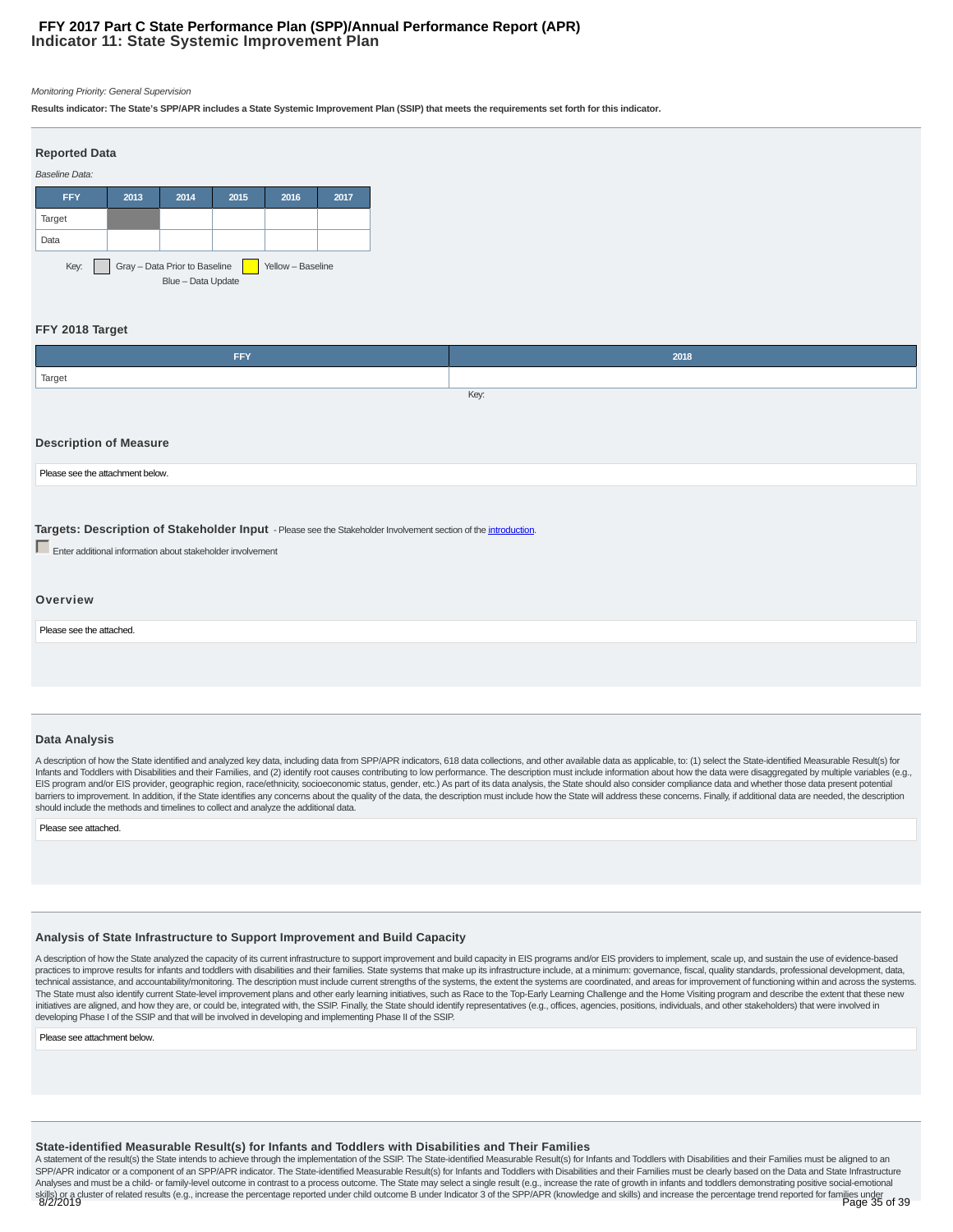| Indicator 4 (helping their child develop and learn)). | $\sim$ $\sim$ | $\cdots$ |  |
|-------------------------------------------------------|---------------|----------|--|
| Statement                                             |               |          |  |
| Please see attachment below.                          |               |          |  |
|                                                       |               |          |  |
|                                                       |               |          |  |
| Description                                           |               |          |  |
| Please see attachment below.                          |               |          |  |
|                                                       |               |          |  |
|                                                       |               |          |  |
|                                                       |               |          |  |

#### **Selection of Coherent Improvement Strategies**

An explanation of how the improvement strategies were selected, and why they are sound, logical and aligned, and will lead to a measurable improvement in the State-identified Measurable Result(s) for Infants and Toddlers w program and/or EIS provider implementation of evidence-based practices to improve the State-identified result(s) for infants and toddlers with disabilities and their families. The State must describe how implementation of improvement strategies will address identified root causes for low performance and ultimately build EIS program and/or EIS provider capacity to achieve the State-identified Measurable Result(s) for Infants and Toddlers with Disabilities and their Families.

Please see attachment below.

#### **Theory of Action**

A graphic illustration that shows the rationale of how implementing the coherent set of improvement strategies selected will increase the State's capacity to lead meaningful change in EIS programs and/or EIS providers, and

**Submitted Theory of Action: No Theory of Action Submitted** 

**Provide a description of the provided graphic illustration (optional)**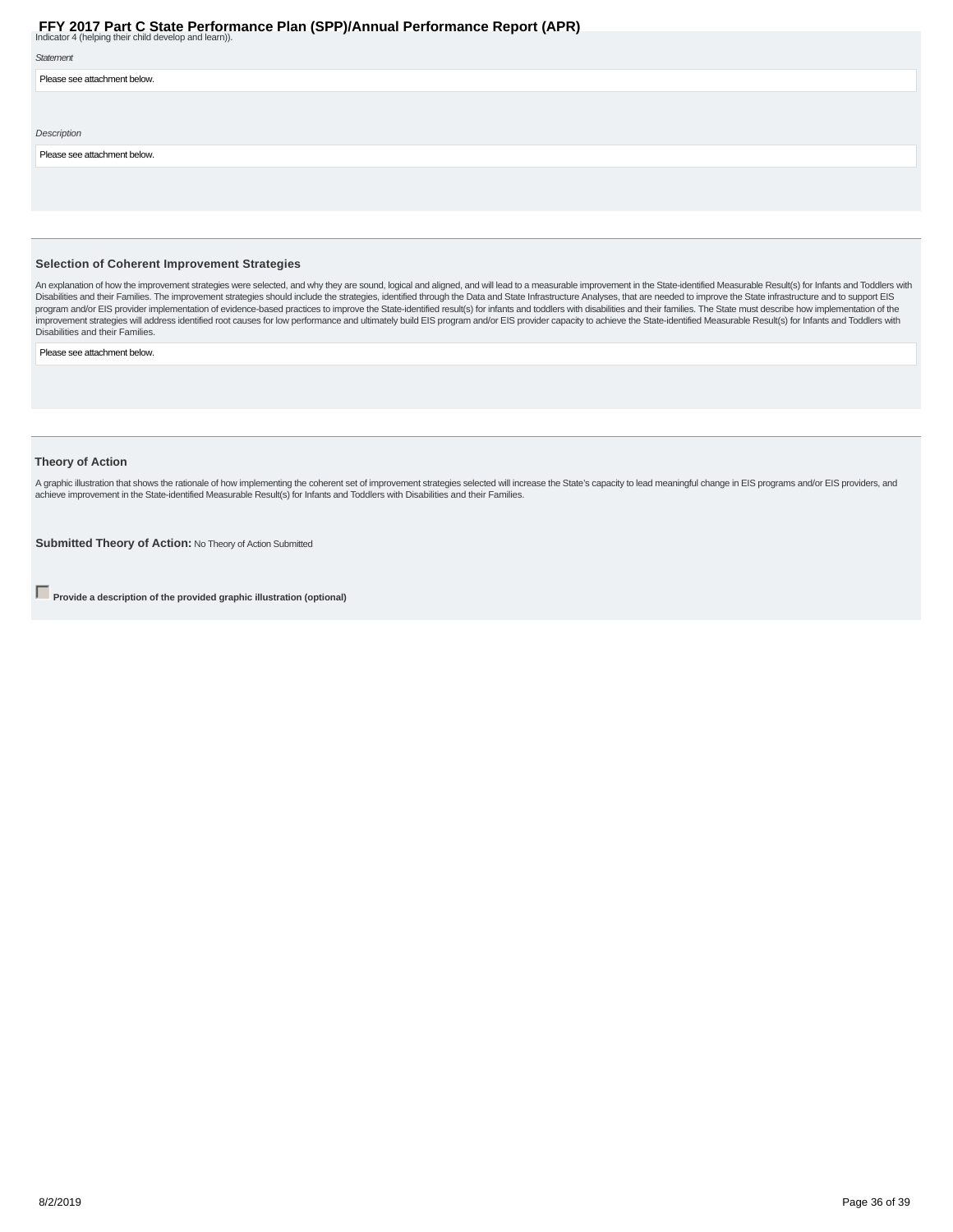#### **Infrastructure Development**

(a) Specify improvements that will be made to the State infrastructure to better support EIS programs and providers to implement and scale up EBPs to improve results for infants and toddlers with disabilities and their fam (b) Identify the steps the State will take to further align and leverage current improvement plans and other early learning initiatives and programs in the State, including Race to the Top-Early Learning Challenge, Home Vi Program, Early Head Start and others which impact infants and toddlers with disabilities and their families.

(c) Identify who will be in charge of implementing the changes to infrastructure, resources needed, expected outcomes, and timelines for completing improvement efforts.

(d) Specify how the State will involve multiple offices within the State Lead Agency, as well as other State agencies and stakeholders in the improvement of its infrastructure.

#### **Support for EIS programs and providers Implementation of Evidence-Based Practices**

(a) Specify how the State will support EIS providers in implementing the evidence-based practices that will result in changes in Lead Agency, EIS program, and EIS provider practices to achieve the SIMR(s) for infants and toddlers with disabilities and their families.

(b) Identify steps and specific activities needed to implement the coherent improvement strategies, including communication strategies and stakeholder involvement; how identified barriers will be addressed; who will be in of implementing; how the activities will be implemented with fidelity; the resources that will be used to implement them; and timelines for completion.

(c) Specify how the State will involve multiple offices within the Lead Agency (and other State agencies such as the SEA) to support EIS providers in scaling up and sustaining the implementation of the evidence-based pract once they have been implemented with fidelity.

#### **Evaluation**

(a) Specify how the evaluation is aligned to the theory of action and other components of the SSIP and the extent to which it includes short-term and long-term objectives to measure implementation of the SSIP and its impac achieving measurable improvement in SIMR(s) for infants and toddlers with disabilities and their families.

(b) Specify how the evaluation includes stakeholders and how information from the evaluation will be disseminated to stakeholders.

(c) Specify the methods that the State will use to collect and analyze data to evaluate implementation and outcomes of the SSIP and the progress toward achieving intended improvements in the SIMR(s).

(d) Specify how the State will use the evaluation data to examine the effectiveness of the implementation; assess the State's progress toward achieving intended improvements; and to make modifications to the SSIP as necess

#### **Technical Assistance and Support**

Describe the support the State needs to develop and implement an effective SSIP. Areas to consider include: Infrastructure development; Support for EIS programs and providers implementation of EBP; Evaluation; and Stakeholder involvement in Phase II.

#### **Phase III submissions should include:**

• Data-based justifications for any changes in implementation activities.

- Data to support that the State is on the right path, if no adjustments are being proposed.
- Descriptions of how stakeholders have been involved, including in decision-making.

#### **A. Summary of Phase 3**

- 1. Theory of action or logic model for the SSIP, including the SiMR.
- 2. The coherent improvement strategies or principle activities employed during the year, including infrastructure improvement strategies.
- 3. The specific evidence-based practices that have been implemented to date.
- 4. Brief overview of the year's evaluation activities, measures, and outcomes.
- 5. Highlights of changes to implementation and improvement strategies.

#### **B. Progress in Implementing the SSIP**

1. Description of the State's SSIP implementation progress: (a) Description of extent to which the State has carried out its planned activities with fidelity—what has been accomplished, what milestones have been met, and whether the intended timeline has been followed and (b) Intended outputs that have been accomplished as a result of the implementation activities. 2. Stakeholder involvement in SSIP implementation: (a) How stakeholders have been informed of the ongoing implementation of the SSIP and (b) How stakeholders have had a voice and been involved in decision-making

regarding the ongoing implementation of the SSIP.

#### **C. Data on Implementation and Outcomes**

1. How the State monitored and measured outputs to assess the effectiveness of the implementation plan: (a) How evaluation measures align with the theory of action, (b) Data sources for each key measure, (c) Description of baseline data for key measures, (d) Data collection procedures and associated timelines, (e) [If applicable] Sampling procedures, (f) [If appropriate] Planned data comparisons, and (g) How data management and data analysis procedures allow for assessment of progress toward achieving intended improvements

2. How the State has demonstrated progress and made modifications to the SSIP as necessary: (a) How the State has reviewed key data that provide evidence regarding progress toward achieving intended improvements to infrastructure and the SiMR, (b) Evidence of change to baseline data for key measures, (c) How data support changes that have been made to implementation and improvement strategies, (d) How data are informing next steps<br>in 3. Stakeholder involvement in the SSIP evaluation: (a) How stakeholders have been informed of the ongoing evaluation of the SSIP and (b) How stakeholders have had a voice and been involved in decision-making regarding the ongoing evaluation of the SSIP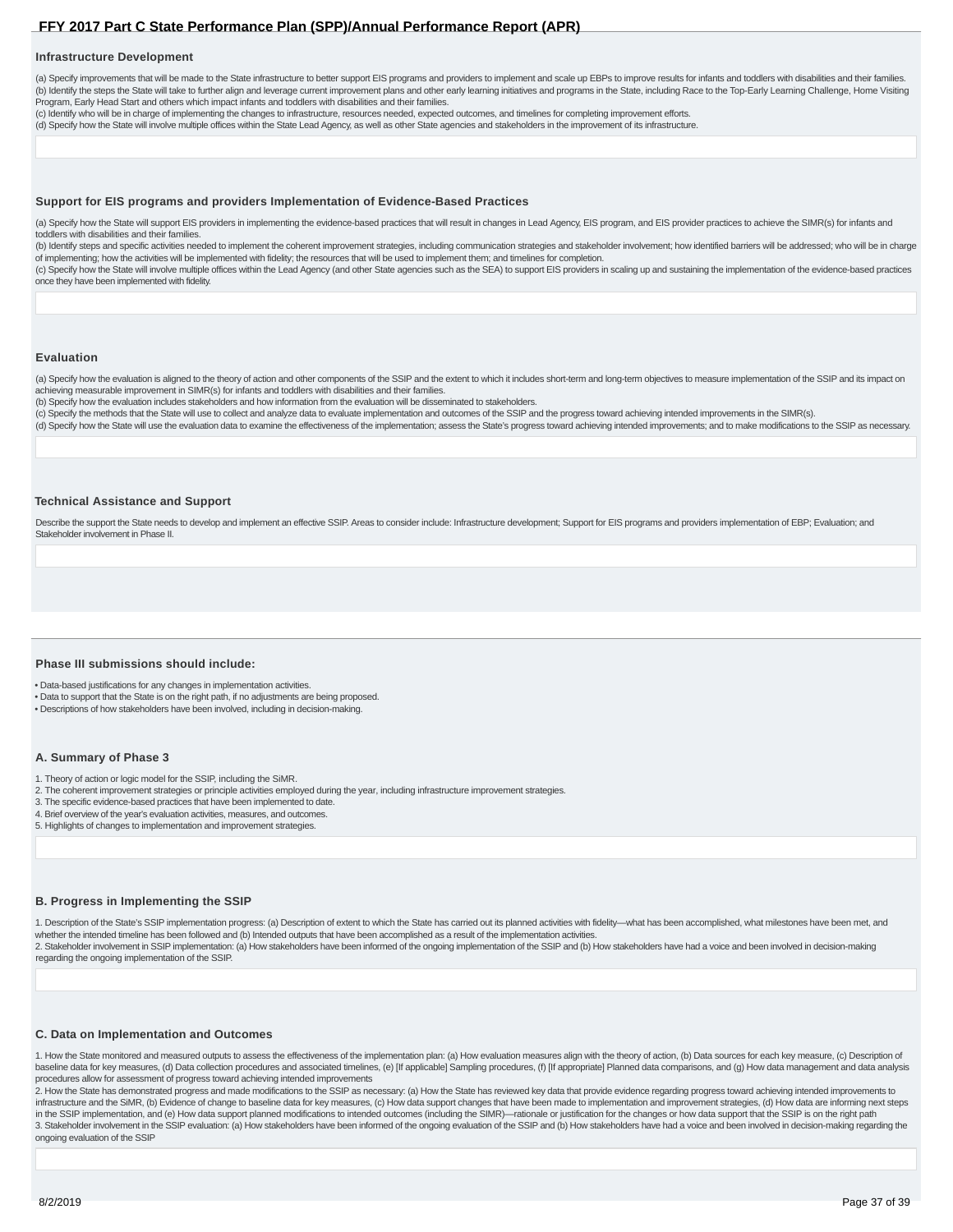<span id="page-37-0"></span>**D. Data Quality Issues: Data limitations that affected reports of progress in implementing the SSIP and achieving the SIMR**

1. Concern or limitations related to the quality or quantity of the data used to report progress or results

2. Implications for assessing progress or results 3. Plans for improving data quality

#### **E. Progress Toward Achieving Intended Improvements**

1. Infrastructure changes that support SSIP initiatives, including how system changes support achievement of the SiMR, sustainability, and scale-up

- 2. Evidence that SSIP's evidence-based practices are being carried out with fidelity and having the desired effects
- 3. Outcomes regarding progress toward short-term and long-term objectives that are necessary steps toward achieving the SIMR

4. Measurable improvements in the SIMR in relation to targets

#### **F. Plans for Next Year**

1. Additional activities to be implemented next year, with timeline 2. Planned evaluation activities including data collection, measures, and expected outcomes

3. Anticipated barriers and steps to address those barriers

4. The State describes any needs for additional support and/or technical assistance

**OSEP Response**